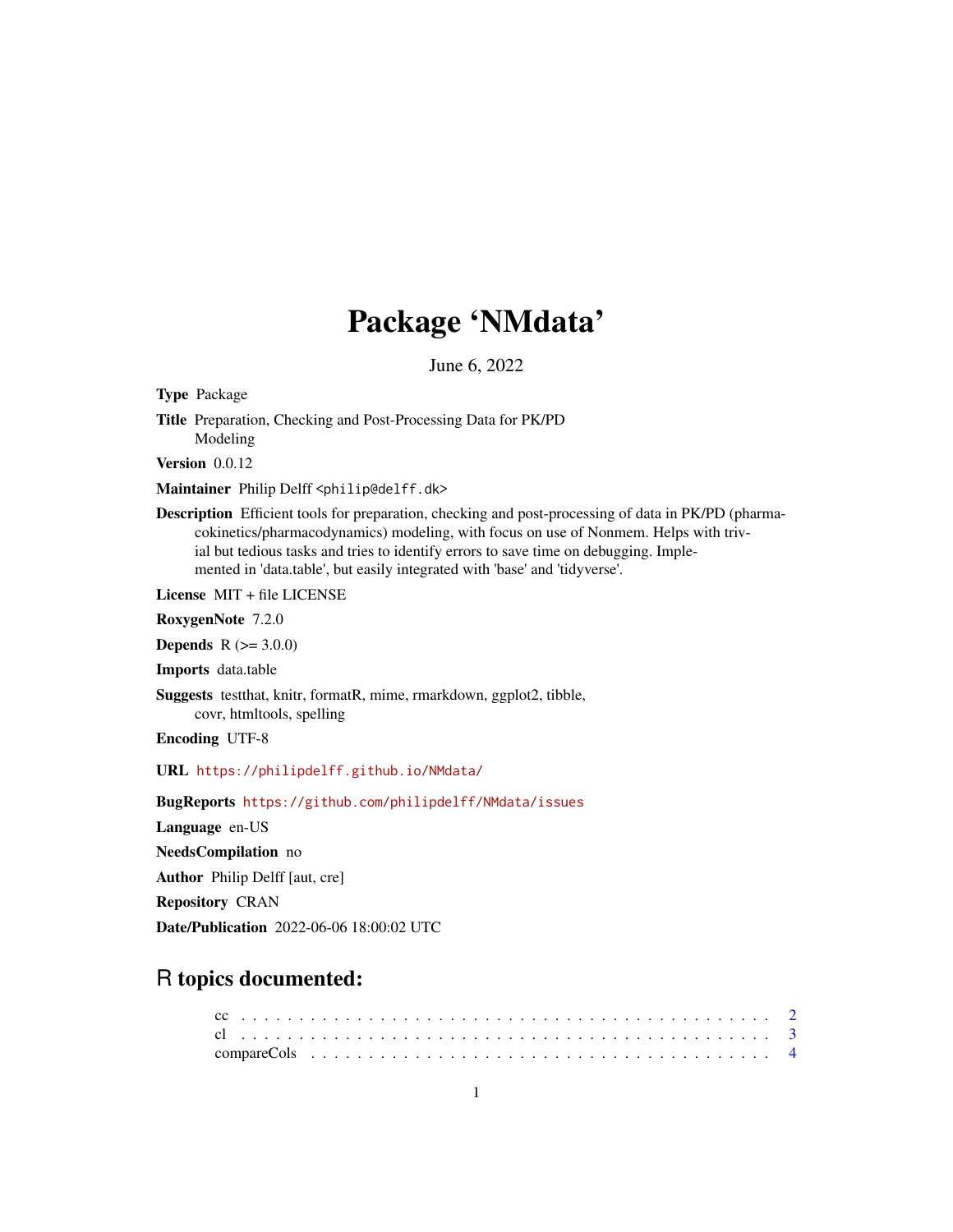|  |  |  |  |  |  |  |  |  |  |  | 5              |
|--|--|--|--|--|--|--|--|--|--|--|----------------|
|  |  |  |  |  |  |  |  |  |  |  | 6              |
|  |  |  |  |  |  |  |  |  |  |  | $\overline{7}$ |
|  |  |  |  |  |  |  |  |  |  |  | 8              |
|  |  |  |  |  |  |  |  |  |  |  | 9              |
|  |  |  |  |  |  |  |  |  |  |  | 11             |
|  |  |  |  |  |  |  |  |  |  |  | 13             |
|  |  |  |  |  |  |  |  |  |  |  | 14             |
|  |  |  |  |  |  |  |  |  |  |  | 15             |
|  |  |  |  |  |  |  |  |  |  |  | 15             |
|  |  |  |  |  |  |  |  |  |  |  | 16             |
|  |  |  |  |  |  |  |  |  |  |  | 19             |
|  |  |  |  |  |  |  |  |  |  |  | 19             |
|  |  |  |  |  |  |  |  |  |  |  | 22             |
|  |  |  |  |  |  |  |  |  |  |  | 24             |
|  |  |  |  |  |  |  |  |  |  |  | 25             |
|  |  |  |  |  |  |  |  |  |  |  | 26             |
|  |  |  |  |  |  |  |  |  |  |  | 28             |
|  |  |  |  |  |  |  |  |  |  |  | 29             |
|  |  |  |  |  |  |  |  |  |  |  | 30             |
|  |  |  |  |  |  |  |  |  |  |  | 31             |
|  |  |  |  |  |  |  |  |  |  |  | 33             |
|  |  |  |  |  |  |  |  |  |  |  | 34             |
|  |  |  |  |  |  |  |  |  |  |  | 35             |
|  |  |  |  |  |  |  |  |  |  |  | 36             |
|  |  |  |  |  |  |  |  |  |  |  | 40             |
|  |  |  |  |  |  |  |  |  |  |  | 42             |
|  |  |  |  |  |  |  |  |  |  |  | 43             |
|  |  |  |  |  |  |  |  |  |  |  | 44             |
|  |  |  |  |  |  |  |  |  |  |  | 45             |
|  |  |  |  |  |  |  |  |  |  |  | 47             |
|  |  |  |  |  |  |  |  |  |  |  | 48             |
|  |  |  |  |  |  |  |  |  |  |  | 49             |
|  |  |  |  |  |  |  |  |  |  |  | 50             |
|  |  |  |  |  |  |  |  |  |  |  | 50             |
|  |  |  |  |  |  |  |  |  |  |  | 51             |
|  |  |  |  |  |  |  |  |  |  |  |                |

cc *Create character vectors without quotation marks*

# Description

When creating character vectors with several elements, it becomes a lot of quotes to type. cc provides a simple way to skip the quotes - but only for simple strings.

<span id="page-1-0"></span>2 cc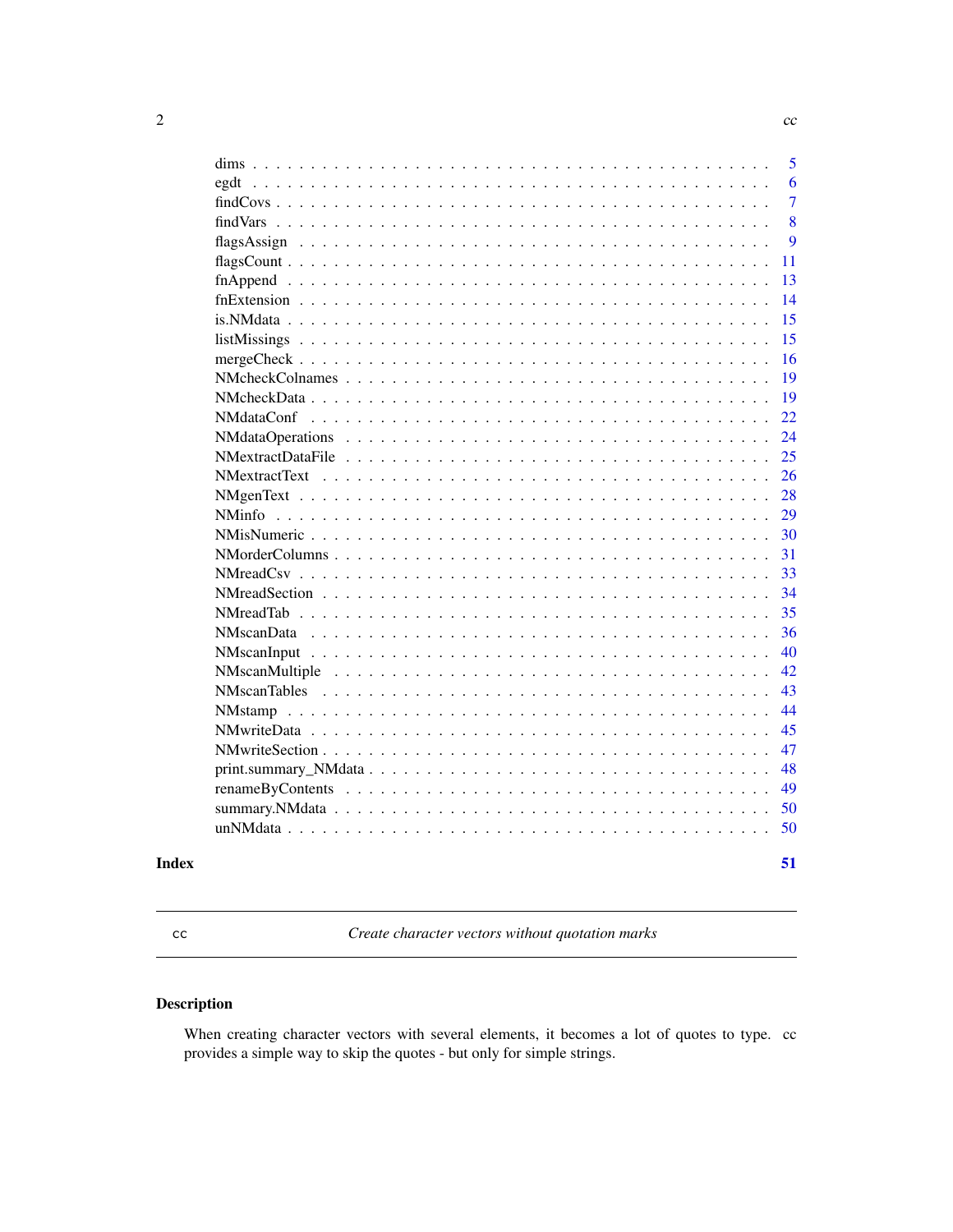# <span id="page-2-0"></span>Usage

 $cc(\ldots)$ 

#### Arguments

... The unquoted names that will become character values in the returned vector.

# Details

Don't use cc with any special characters - only alphanumerics and no spaces supported. Also, remember that numerics are converted using as.character. Eg, this means that leading zeros are dropped.

#### See Also

cl

#### Examples

```
cc(a, b, \land a, b')cc(a, b, "a b")## be careful with spaces and special characters
cc( d)
cc(" d")
cc()
## Numerics are converted using as.character
cc(001,1,13e3)
```

| cl | Define a vector with factor levels in the same order as occurring in the |
|----|--------------------------------------------------------------------------|
|    | vector.                                                                  |

# Description

This is a shortcut for creating factors with levels as the order of appearance of the specified levels.

#### Usage

cl(...)

# Arguments

... unique elements or vectors with unique elements

# See Also

 $cc$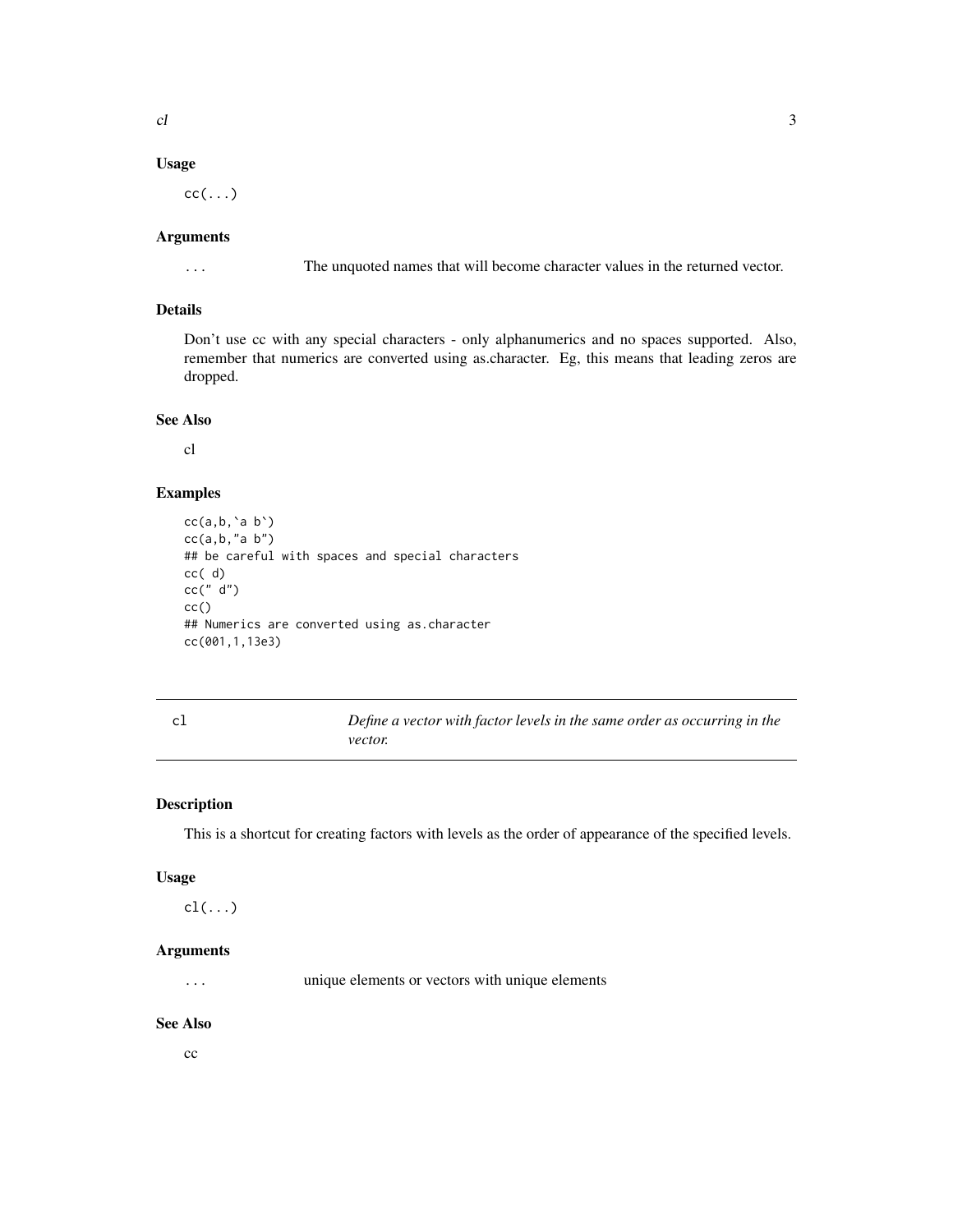# Examples

```
factor("b","a")
cl("b","a")
x < -c("b", "a")factor(x)
cl(x)
```
<span id="page-3-1"></span>compareCols *Compare elements in lists with aim of combining*

# Description

Useful interactive tool when merging or binding objects together. It lists the names of elements that differ in presence or class across multiple datasets. Before running rbind, you may want to check the compatibility of the data.

# Usage

```
compareCols(
  ...,
  list.data,
 keep.names = TRUE,
  testEqual = FALSE,
 diff.only = TRUE,
  cols.wanted,
  fun.class = base::class,
  quiet,
  as.fun,
 keepNames
)
```

| .          | objects which element names to compare                                                                                                                                                                                                                                                                                                                                                     |
|------------|--------------------------------------------------------------------------------------------------------------------------------------------------------------------------------------------------------------------------------------------------------------------------------------------------------------------------------------------------------------------------------------------|
| list.data  | As alternative to , you can supply the data sets in a list here.                                                                                                                                                                                                                                                                                                                           |
| keep.names | If TRUE, the original dataset names are used in reported table. If not, generic<br>x1, x2, are used. The latter may be preferred for readability.                                                                                                                                                                                                                                          |
| testEqual  | Do you just want a TRUE/FALSE to whether the names of the two objects are<br>the same? Default is FALSE which means to return an overview for interac-<br>tive use. You might want to use TRUE in programming. However, notice that<br>this check may be overly rigorous. Many classes are compatible enough (say<br>numeric and integer), and compareCols doesn't take this into account. |
| diff.only  | If TRUE, don't report columns where no difference found. Default is TRUE if<br>number of data sets supplied is greater than one. If only one data set is supplied,<br>the full list of columns is shown by default.                                                                                                                                                                        |

<span id="page-3-0"></span>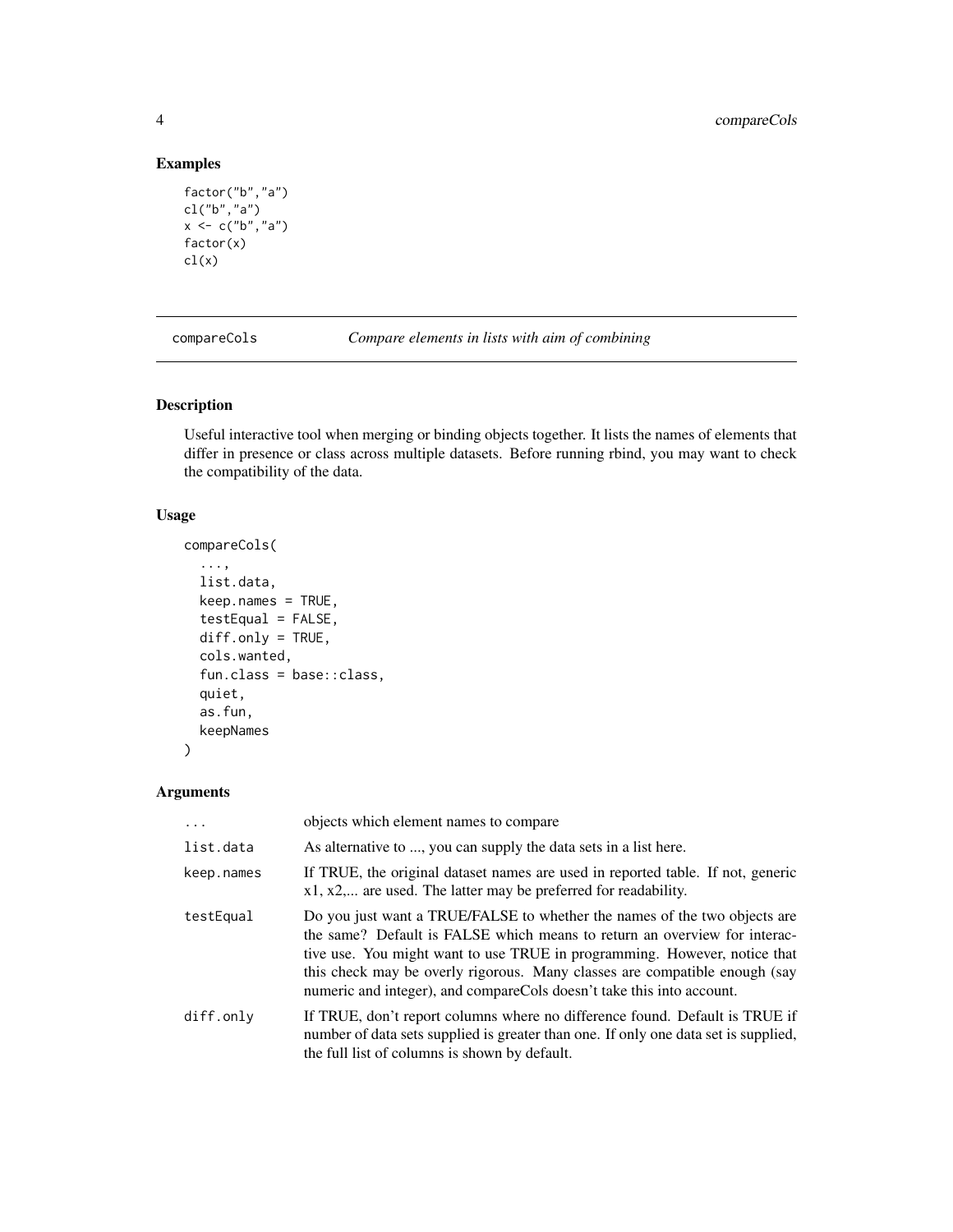#### <span id="page-4-0"></span>dims 5

| cols.wanted | Columns of special interest. These will always be included in overview and<br>indicated by a prepended * to the column names. This argument is often useful<br>when you start by defining a set of columns that you want to end up with by<br>combining a number of data sets.                                                                   |
|-------------|--------------------------------------------------------------------------------------------------------------------------------------------------------------------------------------------------------------------------------------------------------------------------------------------------------------------------------------------------|
| fun.class   | the function that will be run on each column to check for differences, base: class<br>is default. Notice that the alternative base::typeof is different in certain ways.<br>For instance, typeof will not report a difference on numeric vs difftime. You<br>could basically submit any function that takes a vector and returns a single value. |
| quiet       | The default is to give some information along the way on what data is found. But<br>consider setting this to TRUE for non-interactive use. Default can be configured<br>using NMdataConf.                                                                                                                                                        |
| as.fun      | A function that will be run on the result before returning. If first input data set<br>is a data.table, the default is to return a data.table, if not the default is to return a<br>data.frame. Use whatever to get what fits in with your workflow. Default can be<br>configured with NMdataConf.                                               |
| keepNames   | Deprecated. Use keep.names instead.                                                                                                                                                                                                                                                                                                              |
|             |                                                                                                                                                                                                                                                                                                                                                  |

# Details

technically, this function compares classes of elements in lists. However, in relation to NMdata, this will most of the time be columns in data.frames.

### Value

A data.frame with an overview of elements and their classes of objects in ... Class as defined by as.fun.

# See Also

Other DataWrangling: [dims\(](#page-4-1)), [listMissings\(](#page-14-1))

<span id="page-4-1"></span>dims *Get dimensions of multiple objects*

# Description

Get dimensions of multiple objects

# Usage

```
dims(..., list.data, keep.names = TRUE, as.fun = NULL, keepNames)
```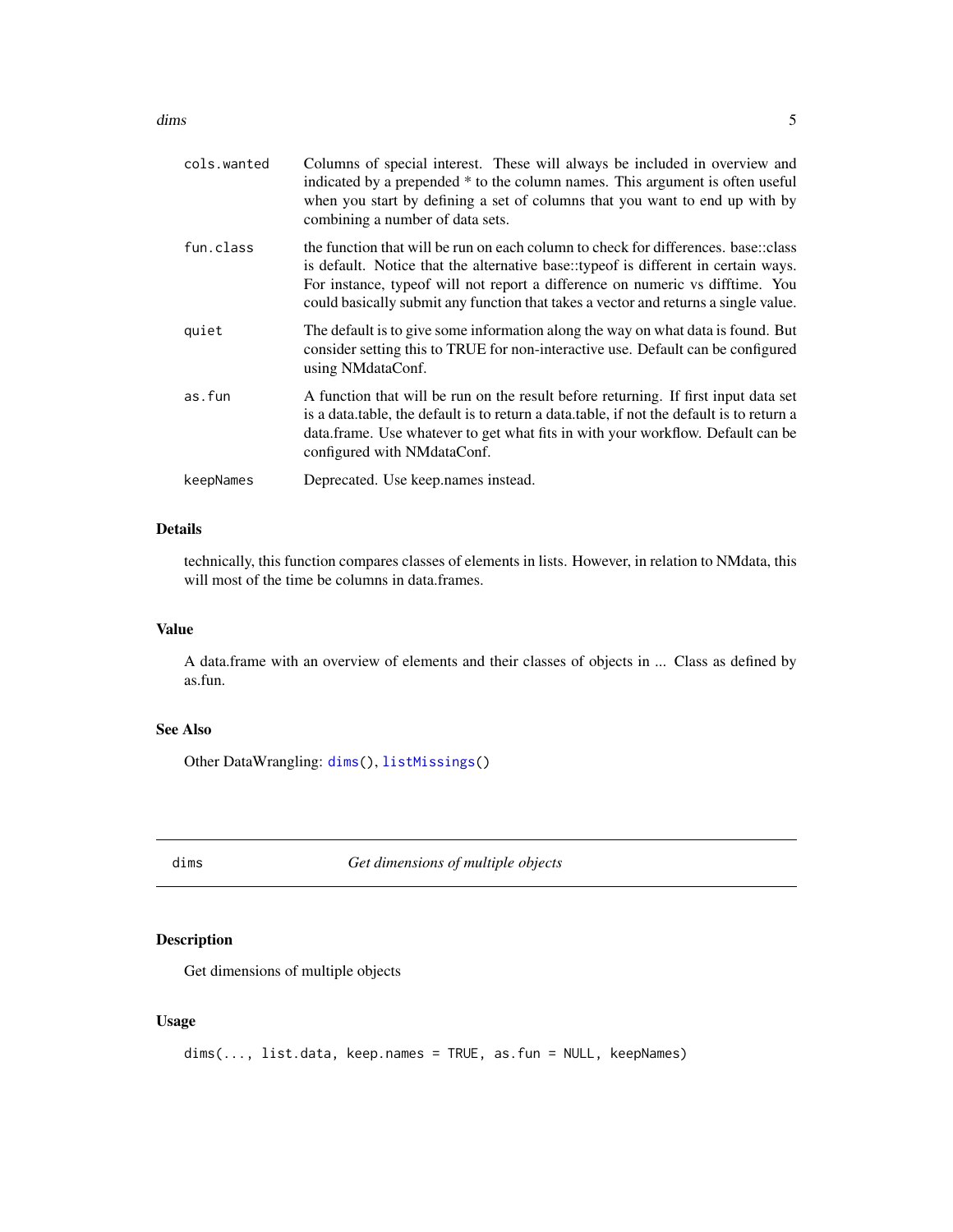#### <span id="page-5-0"></span>Arguments

| .          | data sets                                                                                                                                                                                                                                                                                            |
|------------|------------------------------------------------------------------------------------------------------------------------------------------------------------------------------------------------------------------------------------------------------------------------------------------------------|
| list.data  | As alternative to , you can supply the data sets in a list here.                                                                                                                                                                                                                                     |
| keep.names | If TRUE, the original dataset names are used in reported table. If not, generic<br>x1, x2, are used. The latter may be preferred for readability in some cases.                                                                                                                                      |
| as.fun     | A function that will be run on the result before returning. If first input data set<br>is a data.table, the default is to return a data.table, if not the default is to return a<br>data.frame. Use whatever to get what fits in with your workflow. Default can be<br>configured with NM data Conf. |
| keepNames  | Deprecated. Use keep names instead.                                                                                                                                                                                                                                                                  |

# Value

A data.frame with dimensions of objects in ... Actual class defined by as.fun.

#### See Also

Other DataWrangling: [compareCols\(](#page-3-1)), [listMissings\(](#page-14-1))

egdt *Expand grid of data.tables*

# Description

Expand grid of data.tables

# Usage

egdt(dt1, dt2, quiet)

# Arguments

| dt1   | a data.table.                                                                                                                                                                               |
|-------|---------------------------------------------------------------------------------------------------------------------------------------------------------------------------------------------|
| dt2   | another data.table.                                                                                                                                                                         |
| auiet | The default is to give some information along the way on what data is found. But<br>consider setting this to TRUE for non-interactive use. Default can be configured<br>using NM data Conf. |

# Details

Merging works mostly similarly for data.table and data.table. However, for data.table the merge must be done by one or more columns. This means that the convenient way to expand all combinations of all rows in two data.frames is not available for data.tables. This functions provides that functionality. It always returns data.tables.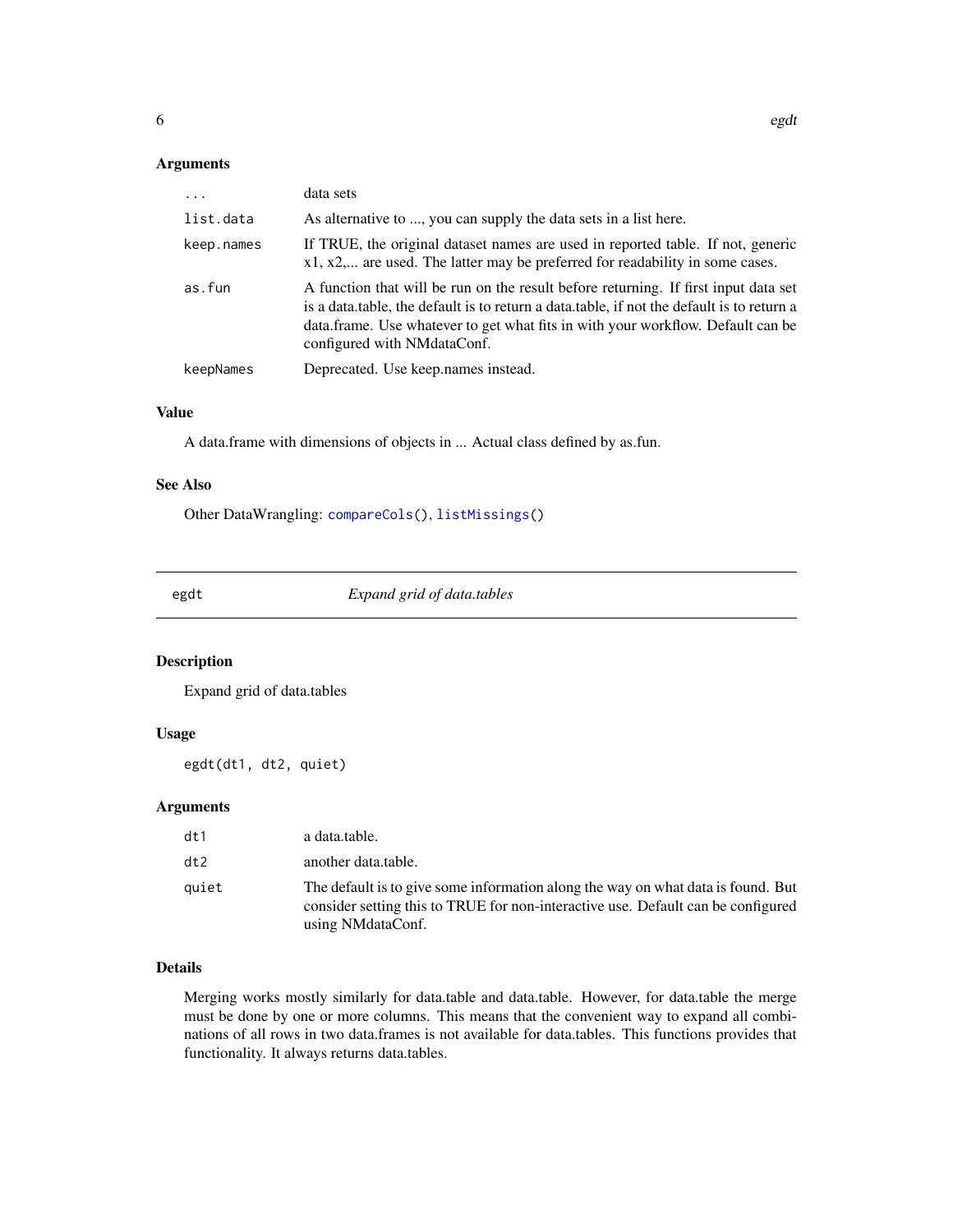#### <span id="page-6-0"></span>findCovs 7

### Value

a data.table that expands combinations of rows in dt1 and dt2.

#### Examples

```
df1 <- data.frame(a=1:2,b=3:4)
df2 <- data.frame(c=5:6,d=7:8)
merge(df1,df2)
library(data.table)
## This is not possible
## Not run:
merge(as.data.table(df1),as.data.table(df2),allow.cartesian=TRUE)
## End(Not run)
## Use egdt instead
egdt(as.data.table(df1),as.data.table(df2))
```
<span id="page-6-1"></span>findCovs *Extract columns that vary within values of other columns*

#### Description

This function provides an automated method to extract covariate-like columns. The user decides which columns these variables cannot vary within. So if you have repeated measures for each ID, this function can find the columns that are constant within ID and their unique values for each ID. Or, you can provide a combination of id.cols, say ID and STUDY, and get variables that do not vary within unique combinations of these.

# Usage

findCovs(data, by = NULL, cols.id, as.fun = NULL)

#### Arguments

| data    | data. frame in which to look for covariates                                                                                                                                                                                                             |
|---------|---------------------------------------------------------------------------------------------------------------------------------------------------------------------------------------------------------------------------------------------------------|
| by      | covariates will be searched for in combinations of values in these columns. Of-<br>ten by will be either empty or ID. But it can also be both say c("ID","DRUG")<br>or $c("ID", "TRT").$                                                                |
| cols.id | Deprecated. Use by instead.                                                                                                                                                                                                                             |
| as.fun  | The default is to return a data, table if data is a data, table and return a data, frame<br>in all other cases. Pass a function in as fun to convert to something else. If data<br>is not a data.table, the default can be configured using NMdataConf. |

# Value

a data set with one observation per combination of values of variables listed in by.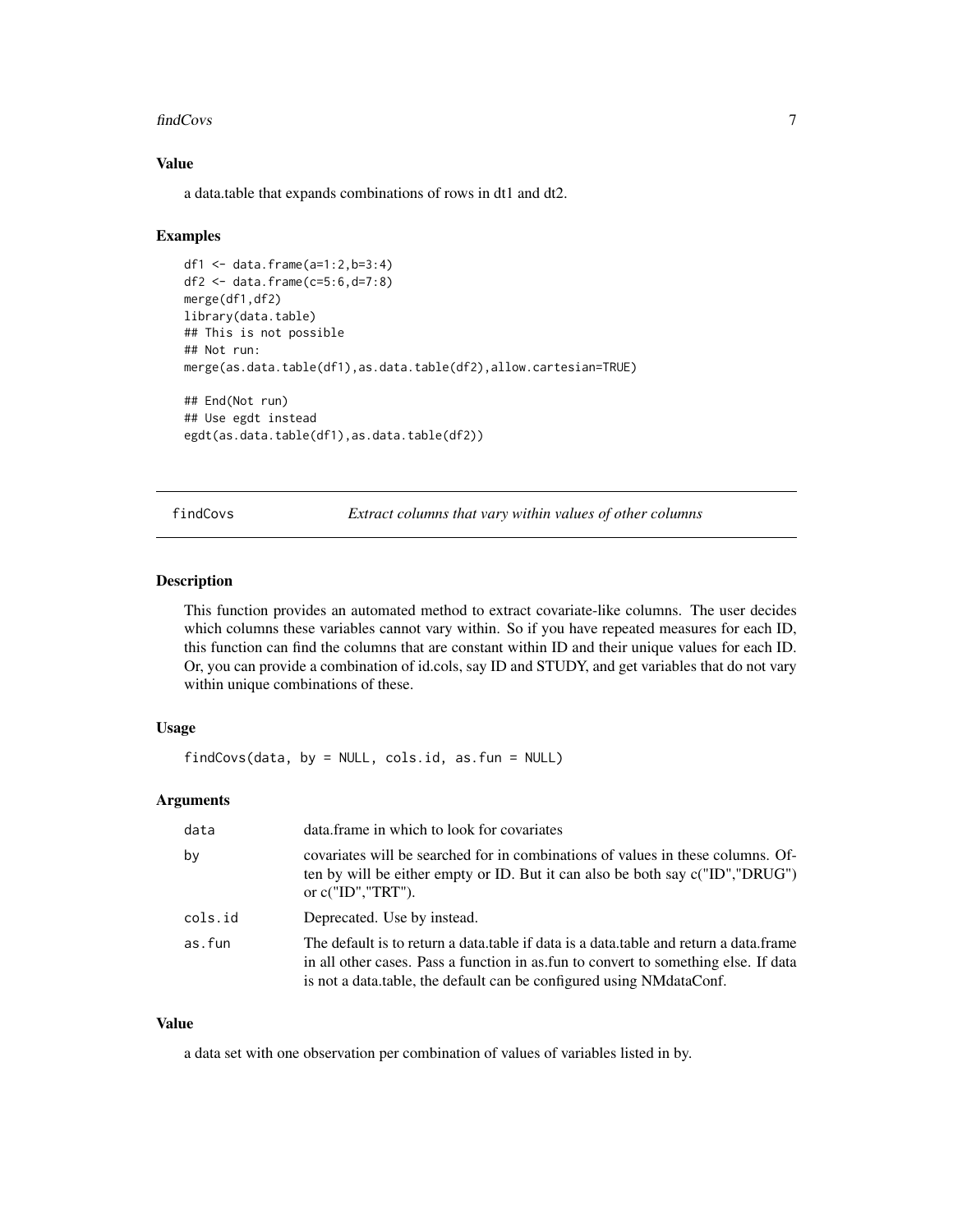# <span id="page-7-0"></span>See Also

```
Other DataCreate: NMorderColumns(), NMstamp(), findVars(), flagsAssign(), flagsCount(),
mergeCheck(), tmpcol()
```
#### Examples

```
dt1=data.frame(ID=c(1,1,2,2),
               OCC=c(1, 2, 1, 2),## ID level
               eta1=c(1,1,3,3),
               ## occasion level
               eta2=c(1,3,1,5),
               ## not used
               eta3=0
               )
## model level
findCovs(dt1)
## ID level
findCovs(dt1,"ID")
## acual ID level
findVars(findCovs(dt1,"ID"))
## occasion level
findCovs(findVars(dt1,"ID"),c("ID","OCC"))
## Based on a "real data example"
dat <- NMscanData(system.file("examples/nonmem/xgxr001.lst", package = "NMdata"))
findCovs(dat,by="ID")
### Without an ID column we get non-varying columns
findCovs(dat)
```
<span id="page-7-1"></span>findVars *Extract columns that vary within values of other columns in a data.frame*

#### Description

If you want to look at the variability of a number of columns and you want to disregard those that are constant. Like for findCovs, by can be of arbitrary length.

#### Usage

findVars(data, by = NULL, cols.id, as.fun = NULL)

| data | data. frame in which to look for covariates                                                                                                                                                     |
|------|-------------------------------------------------------------------------------------------------------------------------------------------------------------------------------------------------|
| bv   | optional covariates will be searched for in combinations of values in these columns.<br>Often by will be either empty or ID. But it can also be both say c("ID","DRUG")<br>or $c("ID", "TRT").$ |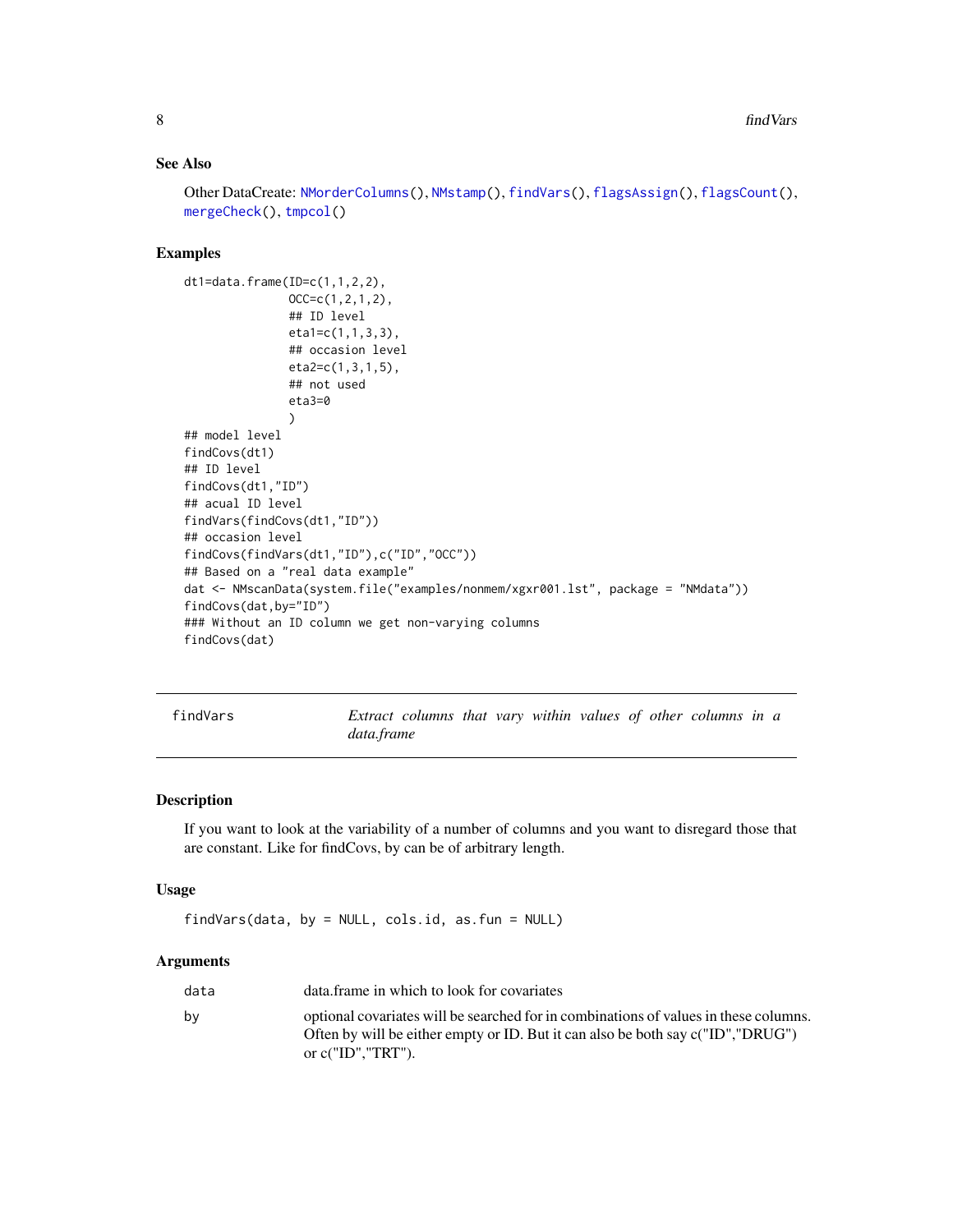# <span id="page-8-0"></span>flagsAssign 9

| cols.id | Deprecated. Use by instead.                                                           |
|---------|---------------------------------------------------------------------------------------|
| as.fun  | The default is to return a data table if data is a data table and return a data frame |
|         | in all other cases. Pass a function in as fun to convert to something else. If data   |
|         | is not a data table, the default can be configured using NM data Conf.                |

# Details

Use this to exclude columns that are constant within by. If by=ID, this could be to get only timevarying covariates.

#### Value

a data set with as many rows as in data.

# See Also

Other DataCreate: [NMorderColumns\(](#page-30-1)), [NMstamp\(](#page-43-1)), [findCovs\(](#page-6-1)), [flagsAssign\(](#page-8-1)), [flagsCount\(](#page-10-1)), [mergeCheck\(](#page-15-1)), [tmpcol\(](#page-0-0))

#### Examples

```
dt1 <- data.frame(ID=c(1,1,2,2),
                  OCC=c(1,2,1,2),
               ## ID level
                  eta1=c(1,1,3,3),
                ## occasion level
                  eta2=c(1,3,1,5),
               ## not used
                   eta3=0
                \mathcal{L}## model level
findCovs(dt1)
## ID level
findCovs(dt1,"ID")
## acual ID level
findVars(findCovs(dt1,"ID"))
## occasion level
findCovs(findVars(dt1,"ID"),c("ID","OCC"))
```
<span id="page-8-1"></span>flagsAssign *Assign exclusion flags to a dataset based on specified table*

#### Description

The aim with this function is to take a (say PK) dataset and a pre-specified table of flags, assign the flags automatically.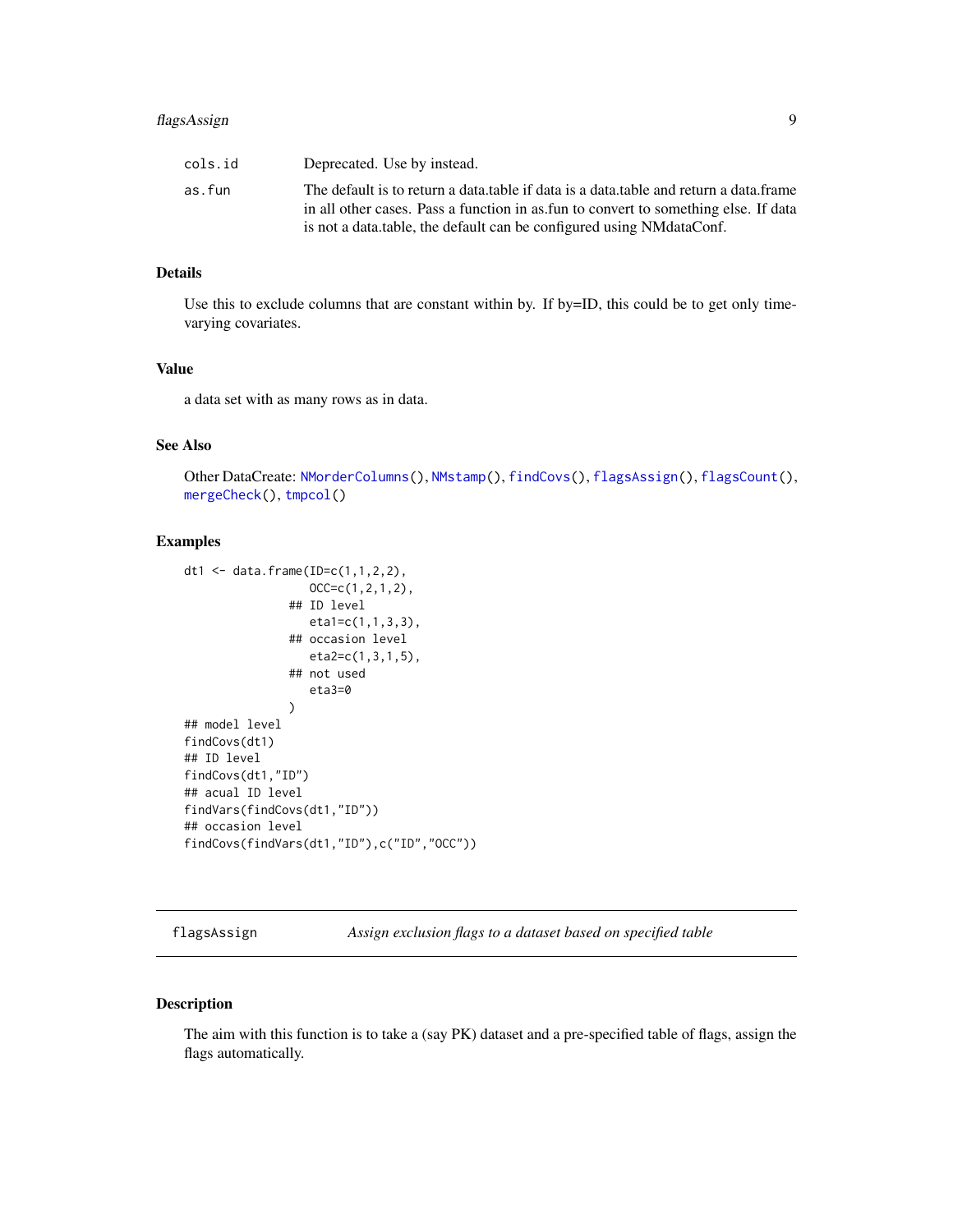# Usage

```
flagsAssign(
  data,
  tab.flags,
  subset.data,
  col.flagn,
  col.flagc,
  flags.increasing = FALSE,
  grp.incomp = "EVID",
  flagc.0 = "Analysis set",
  as.fun = NULL\mathcal{L}
```

| data             | The dataset to assign flags to.                                                                                                                                                                                                                                                                                                                                                                                       |
|------------------|-----------------------------------------------------------------------------------------------------------------------------------------------------------------------------------------------------------------------------------------------------------------------------------------------------------------------------------------------------------------------------------------------------------------------|
| tab.flags        | A data.frame containing at least these named columns: FLAG, flag, condi-<br>tion. Condition is disregarded for FLAG==0. FLAG must be numeric and non-<br>negative, flag and condition are characters.                                                                                                                                                                                                                 |
| subset.data      | An optional string that provides a subset of data to assign flags to. A common<br>example is subset=\"EVID==0\" to only assign to observations. Numerical and<br>character flags will be missing in rows that are not matched by this subset.                                                                                                                                                                         |
| col.flagn        | The name of the column containing the numerical flag values in tab.flags. This<br>will be added to data. Default value is FLAG and can be configured using NM-<br>dataConf.                                                                                                                                                                                                                                           |
| col.flagc        | The name of the column containing the character flag values in tab.flags. This<br>will be added to data. Default value is flag and can be configured using NMdat-<br>aConf.                                                                                                                                                                                                                                           |
| flags.increasing |                                                                                                                                                                                                                                                                                                                                                                                                                       |
|                  | The flags are applied by either decreasing (default) or increasing value of col.flagn.<br>Decreasing order means that conditions associated with higher values of col.flagn<br>will be evaluated first. By using decreasing order, you can easily adjust the Non-<br>mem IGNORE statement from IGNORE(FLAG.NE.0) to say IGNORE(FLAG.GT.10)<br>if BLQ's have FLAG=10, and you decide to include these in the analysis. |
| grp.incomp       | Column(s) that distinct incompatible subsets of data. Default is "EVID" mean-<br>ing that if different values of EVID are found in data, the function will return an<br>error. This is a safeguard not to mix data unintentionally when counting flags.                                                                                                                                                               |
| flagc.0          | The character flag to assign to rows that are not matched by exclusion conditions<br>(numerical flag 0).                                                                                                                                                                                                                                                                                                              |
| as.fun           | The default is to return data.tables if input data is a data.table, and return a<br>data.frame for all other input classes. Pass a function in as.fun to convert to<br>something else. If return.all=FALSE, this is applied to data and tab.flags inde-<br>pendently.                                                                                                                                                 |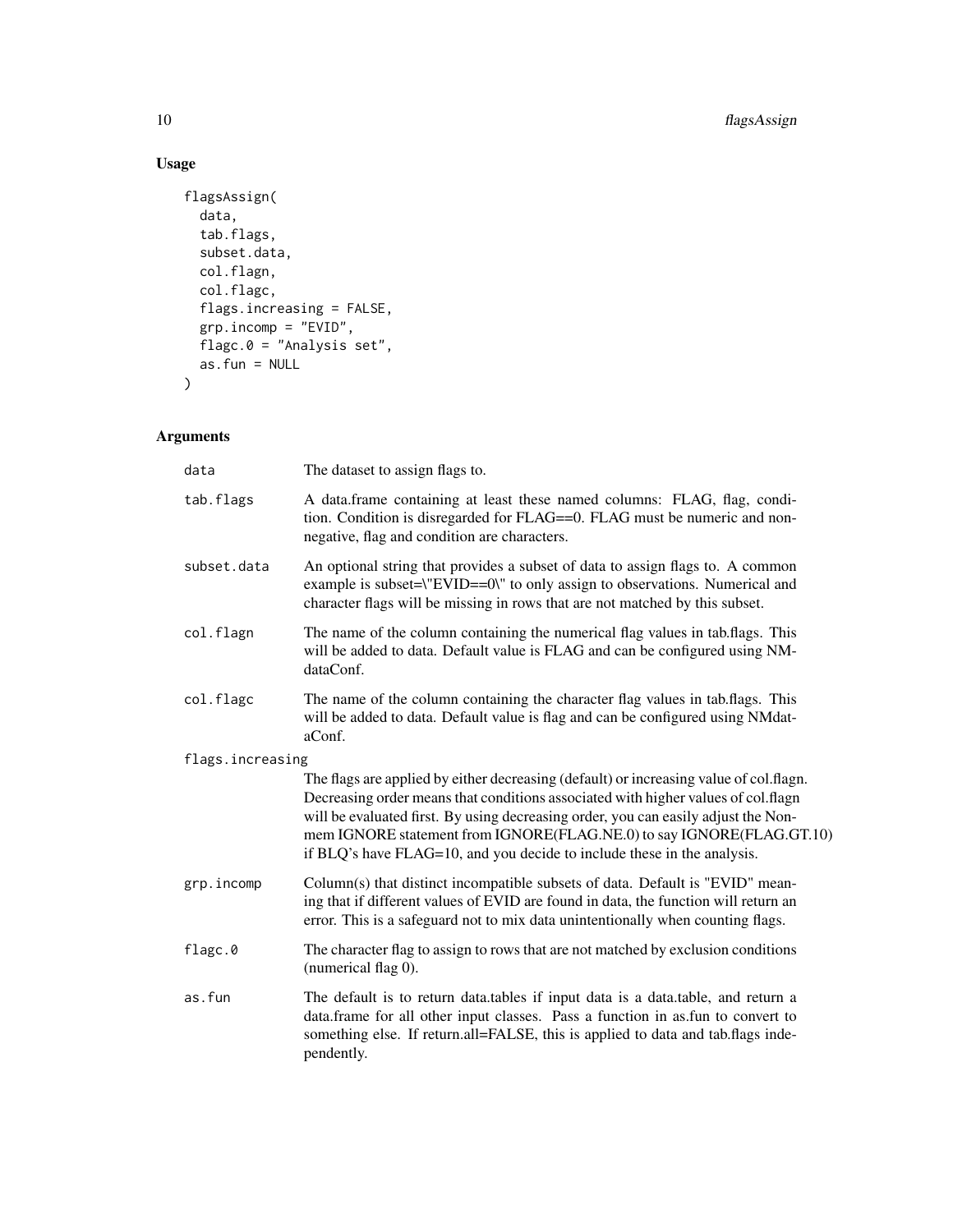#### <span id="page-10-0"></span>flagsCount 11 and 12 and 12 and 13 and 13 and 13 and 13 and 13 and 13 and 14 and 14 and 15 and 16 and 17 and 1

### Details

dt.flags must contain a column with numerical exclusion flags, one with character exclusion flags, and one with a expressions to evaluate for whether to apply the exclusion flag. The flags are applied sequentially, by increasing value of the numerical exclusion flag.

#### Value

The dataset with flags added. Class as defined by as.fun. See parameter flags.return as well.

# See Also

```
Other DataCreate: NMorderColumns(), NMstamp(), findCovs(), findVars(), flagsCount(),
mergeCheck(), tmpcol()
```
#### Examples

```
pk <- readRDS(file=system.file("examples/data/xgxr2.rds",package="NMdata"))
dt.flags <- data.frame(
      flagn=10,
      flagc="Below LLOQ",
      condition=c("BLQ==1")
)
pk <- flagsAssign(pk,dt.flags,subset.data="EVID==0",col.flagn="flagn",col.flagc="flagc")
pk <- flagsAssign(pk,subset.data="EVID==1",flagc.0="Dosing",
       col.flagn="flagn",col.flagc="flagc")
unique(pk[,c("EVID","flagn","flagc","BLQ")])
flagsCount(pk[EVID==0],dt.flags,col.flagn="flagn",col.flagc="flagc")
```
<span id="page-10-1"></span>flagsCount *Create an overview of number of retained and discarded datapoints.*

#### Description

Generate an overview of number of observations disregarded due to different reasons. And how many are left after each exclusion flag.

#### Usage

```
flagsCount(
  data,
  tab.flags,
  file,
  col.id = "ID".col.flagn,
  col.flagc,
  by = NULL,
  flags.increasing = FALSE,
  flagc.0 = "Analysis set",
```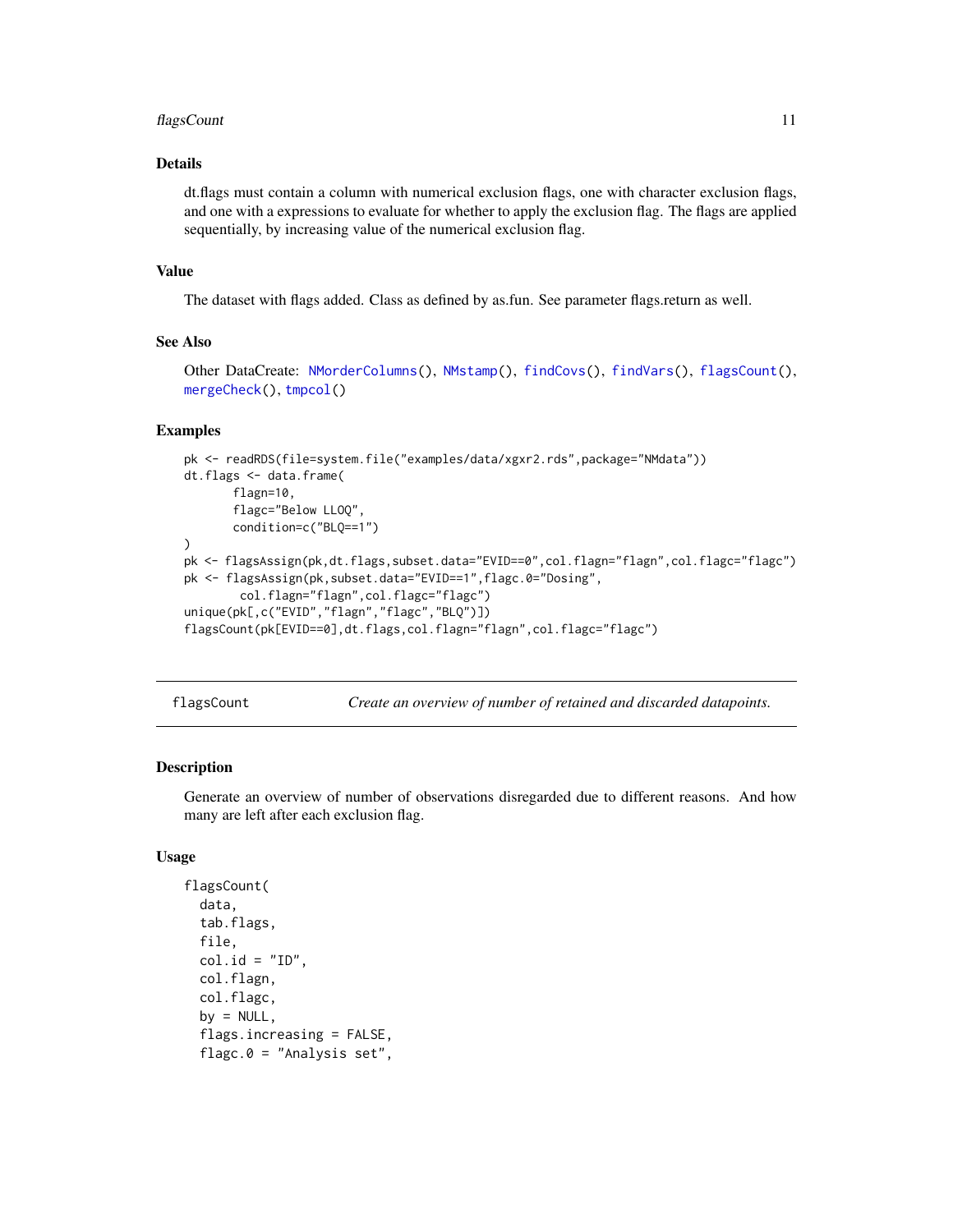```
name.all.data = "All available data",
grp.incomp = "EVID",
save = TRUE,as.fun = NULL
```
# Arguments

)

| data             | The dataset including both FLAG and flag columns.                                                                                                                                                                                                                                                       |
|------------------|---------------------------------------------------------------------------------------------------------------------------------------------------------------------------------------------------------------------------------------------------------------------------------------------------------|
| tab.flags        | A data.frame containing at least these named columns: FLAG, flag, condition.<br>Condition is disregarded for FLAG==0.                                                                                                                                                                                   |
| file             | A file to write the table of flag counts to. Will probably be removed and put in a<br>separate function.                                                                                                                                                                                                |
| col.id           | The name of the subject ID column. Default is "ID".                                                                                                                                                                                                                                                     |
| col.flagn        | The name of the column containing the numerical flag values in tab.flags. This<br>will be added to data. Use the same as when flagsAssign was called (if that was<br>used). Default value is FLAG and can be configured using NMdataConf.                                                               |
| col.flagc        | The name of the column containing the character flag values in data and tab.flags.<br>Use the same as when flagsAssign was called (if that was used). Default value<br>is flag and can be configured using NMdataConf.                                                                                  |
| by               | An optional column to group the counting by. This could be "STUDY", "DRUG",<br>"EVID", or a combination of multiple columns.                                                                                                                                                                            |
| flags.increasing |                                                                                                                                                                                                                                                                                                         |
|                  | The flags are applied by either decreasing (default) or increasing value of col.flagn.<br>By using decreasing order, you can easily adjust the Nonmem IGNORE state-<br>ment from IGNORE(FLAG.NE.0) to say IGNORE(FLAG.GT.10) if BLQ's have<br>FLAG=10, and you decide to include these in the analysis. |
| flagc.0          | The character flag to assign to rows that are not matched by exclusion conditions<br>(numerical flag 0).                                                                                                                                                                                                |
| name.all.data    | What to call the total set of data before applying exclusion flags. Default is "All<br>available data".                                                                                                                                                                                                 |
| grp.incomp       | Column(s) that distinct incompatible subsets of data. Default is "EVID" mean-<br>ing that if different values of EVID are found in data, the function will return an<br>error. This is a safeguard not to mix data unintentionally when counting flags.                                                 |
| save             | Save file? Default is TRUE, meaning that a file will be written if file argument<br>is supplied.                                                                                                                                                                                                        |
| as.fun           | The default is to return a data.table if input data is a data.table, and return a<br>data.frame for all other input classes. Pass a function in as.fun to convert to<br>something else. If data is not a data.table, default can be configured using NM-<br>dataConf.                                   |
|                  |                                                                                                                                                                                                                                                                                                         |

# Details

This function is used to count flags as assigned by the flagsAssign function.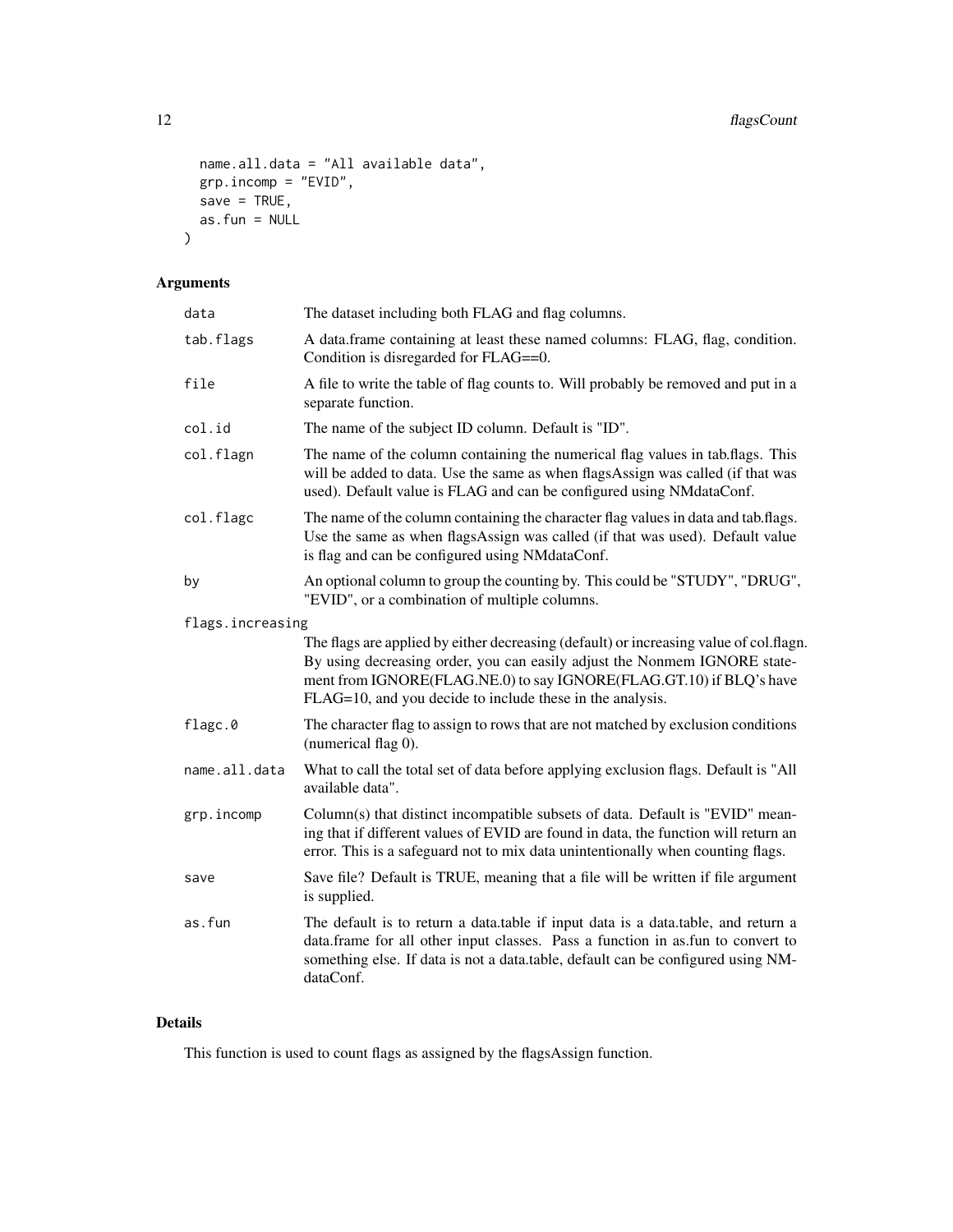#### <span id="page-12-0"></span>fnAppend 13

Notice that the character flags reported in the output table are taken from tab.flags. The data column named by the value of col.flagc (default is flag) is not used.

In the returned table, N.discarded is the difference in number of subjects since previous step. If two is reported, it can mean that the remaining one observation of these two subjects are discarded due to this flag. The majority of the samples can have been discarded by earlier flags.

#### Value

A summary table with number of discarded and retained subjects and observations when applying each condition in the flag table. "discarded" means that the reduction of number of observations and subjects resulting from the flag, "retained" means the numbers that are left after application of the flag. The default is "both" which will report both. Class as defined by as.fun.

#### See Also

```
Other DataCreate: NMorderColumns(), NMstamp(), findCovs(), findVars(), flagsAssign(),
mergeCheck(), tmpcol()
```
#### Examples

```
pk <- readRDS(file=system.file("examples/data/xgxr2.rds",package="NMdata"))
dt.flags <- data.frame(
      flagn=10,
      flagc="Below LLOQ",
      condition=c("BLQ==1")
)
pk <- flagsAssign(pk,dt.flags,subset.data="EVID==0",col.flagn="flagn",col.flagc="flagc")
pk <- flagsAssign(pk,subset.data="EVID==1",flagc.0="Dosing",
       col.flagn="flagn",col.flagc="flagc")
unique(pk[,c("EVID","flagn","flagc","BLQ")])
flagsCount(pk[EVID==0],dt.flags,col.flagn="flagn",col.flagc="flagc")
```
fnAppend *paste something before file name extension.*

#### Description

Append a file name like file.mod to file 1.mod or file pk.mod. If it's a number, we can pad some zeros if wanted. The separator (default is underscore) can be modified.

#### Usage

fnAppend(fn, x, pad0 = 0, sep =  $"$ \_")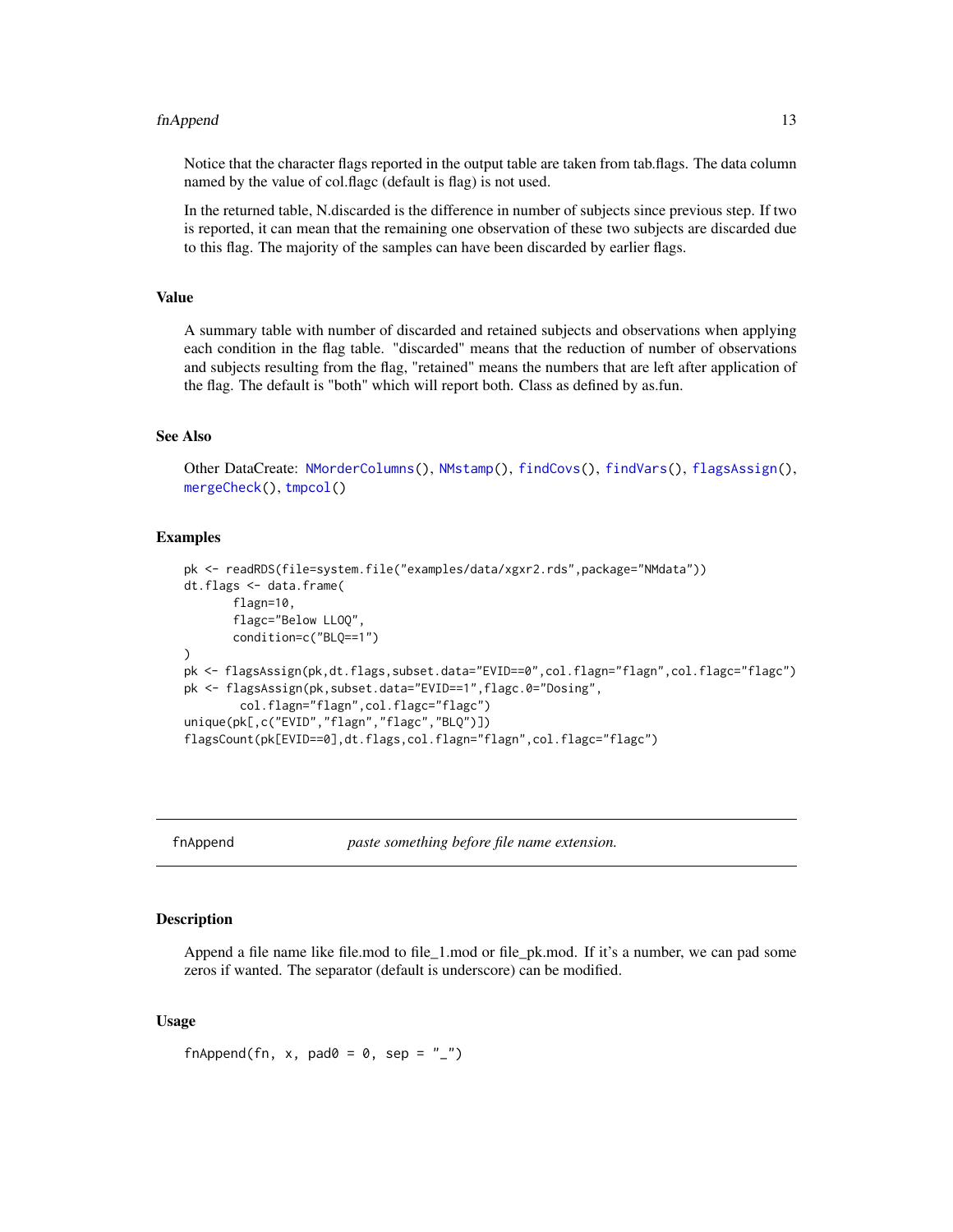# <span id="page-13-0"></span>Arguments

| fn   | The file name to modify                                                                                                                                                                                |
|------|--------------------------------------------------------------------------------------------------------------------------------------------------------------------------------------------------------|
| X    | A character string or a numeric to add to the file name                                                                                                                                                |
| pad0 | In case x is numeric, a number of zeros to pad before the appended number. This<br>is useful if you are generating say more than 10 files, and your counter will be<br>01, 02,, 10, and not 1, 2,, 10, |
| sep  | The separator between the exsting file name (until extension) and the addition.                                                                                                                        |

fnExtension *Change file name extension*

# Description

Very simple but often applicable function to change the file name extension (from say file.lst to file.mod)

# Usage

```
fnExtension(fn, ext)
```
# Arguments

| fn  | file name               |
|-----|-------------------------|
| ext | new file name extension |

# Value

A text string

# Examples

```
fnExtension("file.lst",".mod")
fnExtension("file.lst","")
```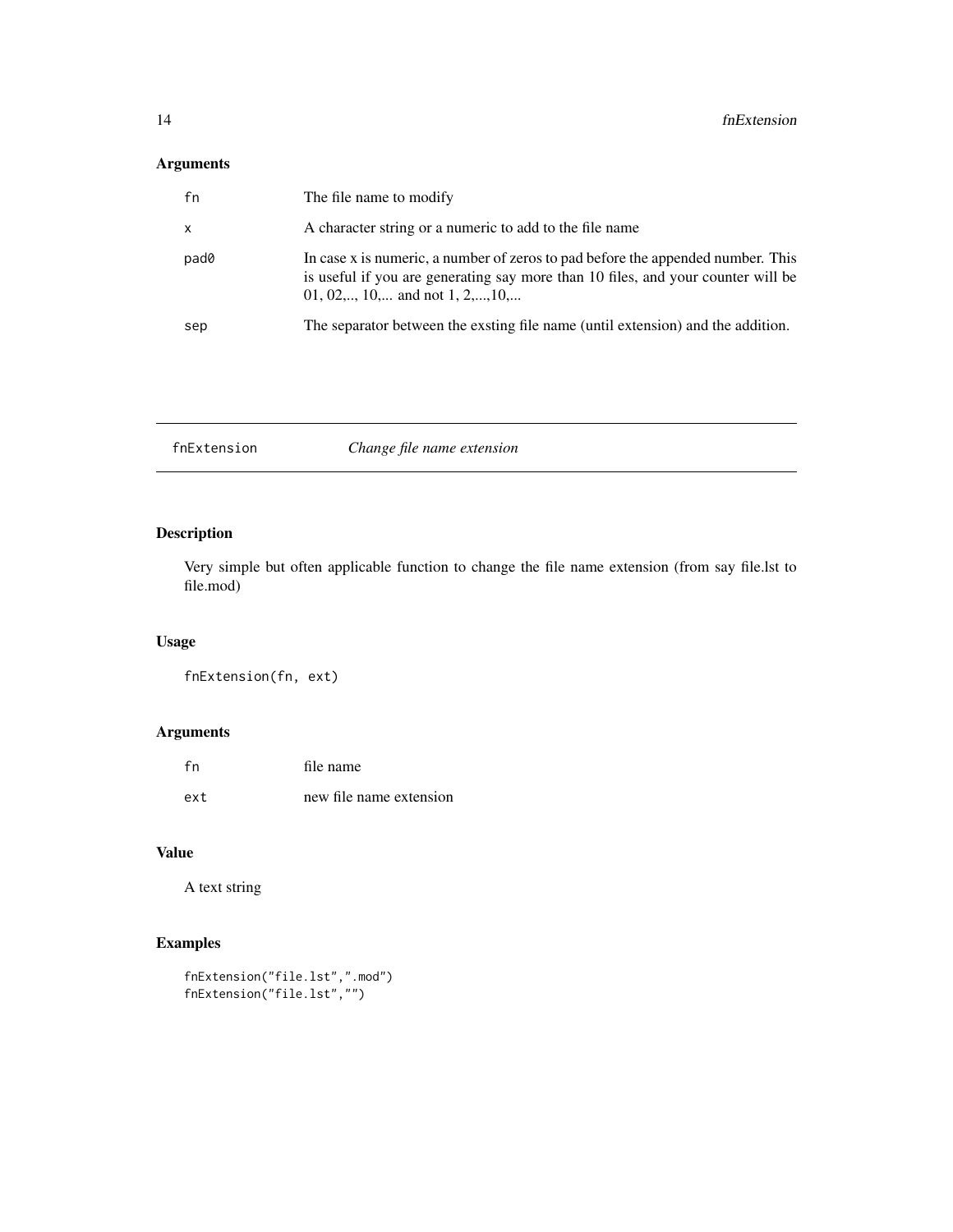<span id="page-14-0"></span>

# Description

Check if an object is 'NMdata'

#### Usage

is.NMdata(x)

#### Arguments

x Any object

# Value

logical if x is an 'NMdata' object

<span id="page-14-1"></span>listMissings *List rows with missing values across multiple columns*

# Description

Missing can be NA and for character variables it can be certain strings too. This function is experimental and design may change in future releases.

# Usage

```
listMissings(data, cols, by, na.strings = c("", "."), quiet = FALSE, as.fun)
```

| data       | The data to look into.                                                                                                                                                                                                                                                                                |
|------------|-------------------------------------------------------------------------------------------------------------------------------------------------------------------------------------------------------------------------------------------------------------------------------------------------------|
| cols       | The columns to look for missings in.                                                                                                                                                                                                                                                                  |
| by         | If supplied, we are keeping track of the missings within the values of the by<br>columns. In summary, by is included too.                                                                                                                                                                             |
| na.strings | Strings that should be interpreted as missing. All spaces will be removed before<br>we compare to na.strings. The default is $c("",".")$ so say ". " is a missing by<br>default.                                                                                                                      |
| quiet      | Keep quiet? Default is not to.                                                                                                                                                                                                                                                                        |
| as.fun     | A function that will be run on the result before returning. If first input data set<br>is a data.table, the default is to return a data.table, if not the default is to return a<br>data. frame. Use whatever to get what fits in with your workflow. Default can be<br>configured with NM data Conf. |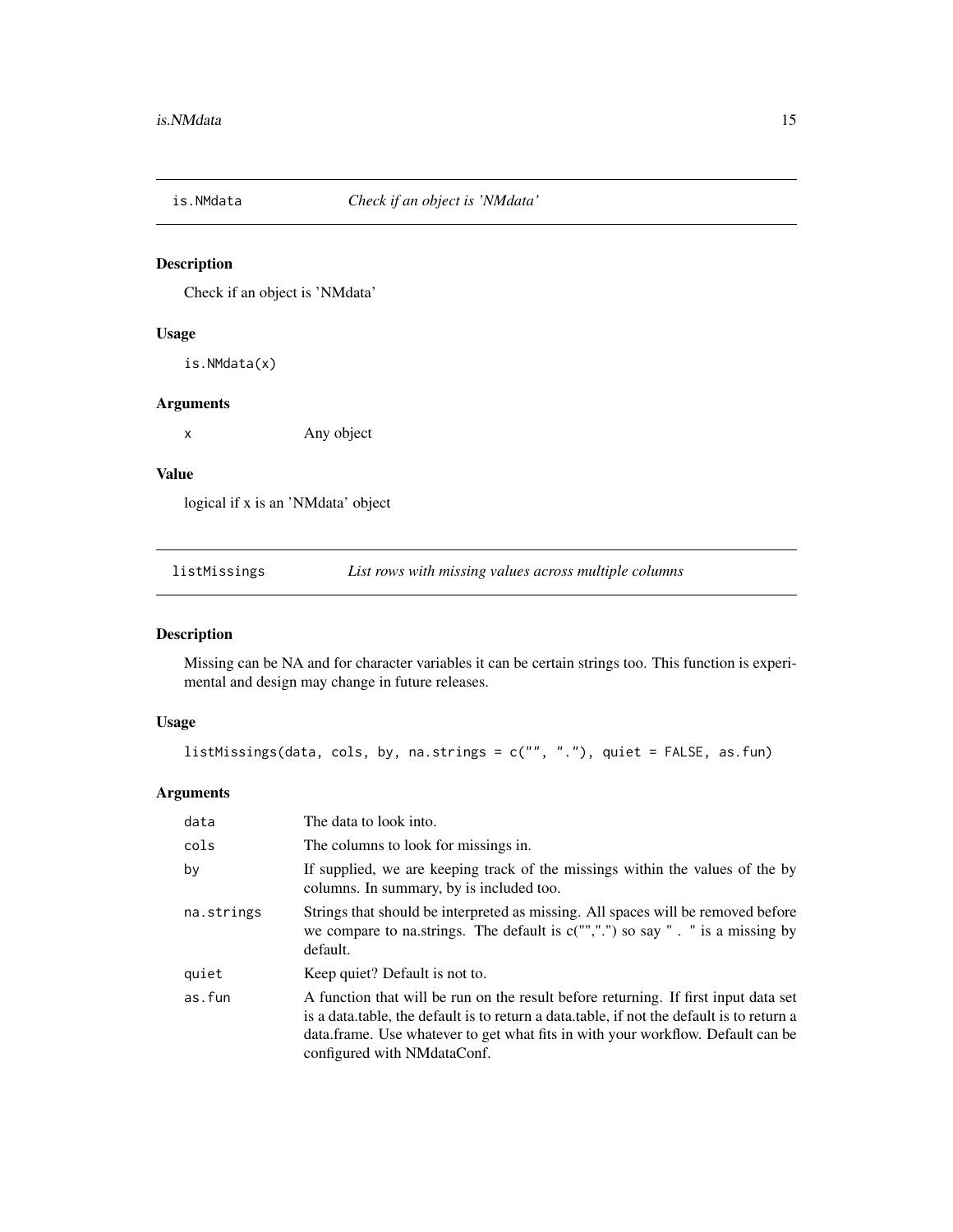<span id="page-15-0"></span>Invisibly, a data.frame including all findings

#### See Also

Other DataWrangling: [compareCols\(](#page-3-1)), [dims\(](#page-4-1))

<span id="page-15-1"></span>mergeCheck *Merge, order, and check resulting rows and columns.*

#### Description

Stop checking that the number of rows is unchanged after a merge - mergeCheck checks what you really want - i.e. x is extended with columns from y while all rows in x are retained, and no new rows are created (plus some more checks). mergeCheck is not a merge implementation - it is a useful merge wrapper. The advantage over using much more flexible merge or join function lies in the fully automated checking that the results are consistent with the simple merge described above.

#### Usage

```
mergeCheck(
 x,
 y,
 by,
 by.x,
 by.y,
  fun.commoncols = base::warning,
 ncols.expect,
  track.msg = FALSE,
  quiet,
  df1,
  df2,
  fun.na.by = base::stop,
  as.fun,
  ...
)
```

| $\mathsf{x}$ | A data frame with the number of rows must should be obtained from the merge.<br>The resulting data frame will be ordered like x. |
|--------------|----------------------------------------------------------------------------------------------------------------------------------|
| y            | A data frame that will be merged onto x.                                                                                         |
| by           | The column(s) to merge by. Character string (vector). by or by x and by y must<br>be supplied.                                   |
| by.x         | If the columns to merge by in x and y are named differently. by or by x and by y<br>must be supplied.                            |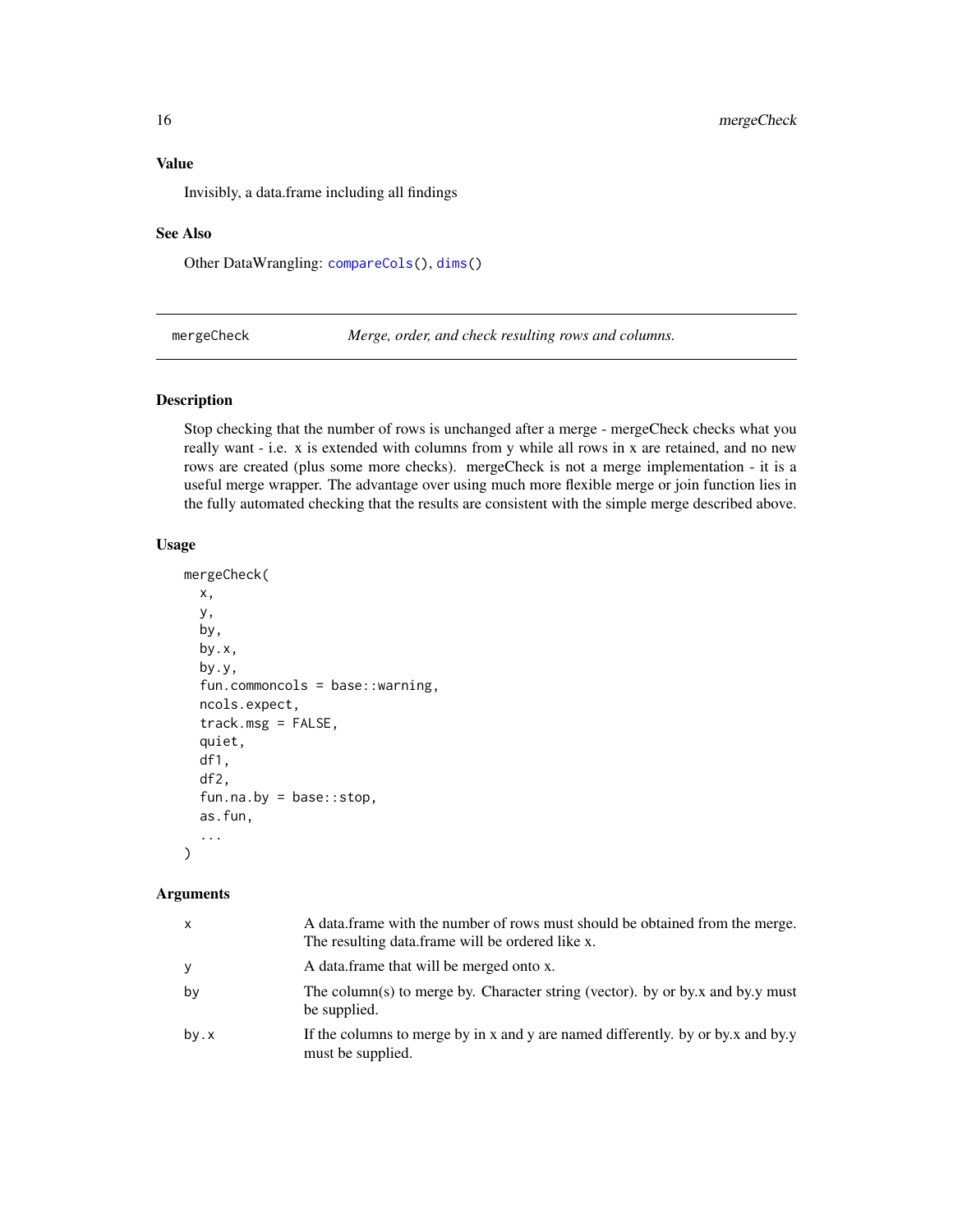mergeCheck 17

| by.y         | If the columns to merge by in x and y are named differently. by or by x and by y<br>must be supplied.                                                                                                                                                                                                                                                                                                                                               |
|--------------|-----------------------------------------------------------------------------------------------------------------------------------------------------------------------------------------------------------------------------------------------------------------------------------------------------------------------------------------------------------------------------------------------------------------------------------------------------|
|              | fun. commoncols If common columns are found in x and y, and they are not used in by, this<br>will create columns named like col.x and col.y in result (see ?merge). Often,<br>this is a mistake, and the default is to throw a warning if this happens. If us-<br>ing mergeCheck in a function, you may want to make sure this is not happen-<br>ing and use fun.commoncols=stop. If you want nothing to happen, you can do<br>fun.commoncols=NULL. |
| ncols.expect | If you want to include a check of the number of columns being added to the<br>dimensions of x. So if ncols.expect=1, the resulting data must have exactly one<br>column more than x - if not, an error will be returned.                                                                                                                                                                                                                            |
| track.msg    | If using mergeCheck inside other functions, it can be useful to use track.msg=TRUE.<br>This will add information to messages/warnings/errors that they came from<br>mergCheck.                                                                                                                                                                                                                                                                      |
| quiet        | If FALSE, the names of the added columns are reported. Default value con-<br>trolled by NMdataConf.                                                                                                                                                                                                                                                                                                                                                 |
| df1          | Deprecated. Use x.                                                                                                                                                                                                                                                                                                                                                                                                                                  |
| df2          | Deprecated. Use y.                                                                                                                                                                                                                                                                                                                                                                                                                                  |
| fun.na.by    | If NA's are found in (matched) by columns in both x and why, what should we<br>do? This could be OK, but in many cases, it's because something unexpected<br>is happening. Use fun.na.by=NULL in cases where you really don't care about<br>this and want to go ahead regardless.                                                                                                                                                                   |
| as.fun       | The default is to return a data, table if x is a data, table and return a data, frame in<br>all other cases. Pass a function in as fun to convert to something else.                                                                                                                                                                                                                                                                                |
| $\cdots$     | additional arguments passed to data.table::merge. If all is among them, an error<br>will be returned.                                                                                                                                                                                                                                                                                                                                               |

# Details

Besides merging and checking rows, mergeCheck makes sure the order in x is retained in the resulting data (both rows and column order). Also, a warning is given if column names are overlapping, making merge create new column names like col.x and col.y. Merges and other operations are done using data.table. If x is a data.frame (and not a data.table), it will internally be converted to a data.table, and the resulting data.table will be converted back to a data.frame before returning.

mergeCheck is for the kind of merges where we think of x as the data to be enriched with columns from y - rows unchanged. This is even further limited than a left join where you can match rows multiple times. A common example of the use of mergeCheck is for adding covariates to a pk/pd data set. We do not want that to remove or duplicate doses, observations, or simulation records. In those cases, mergeCheck does all needed checks, and you can run full speed without checking dimensions (which is anyway not exactly the right thing to do in the general case) or worry that something might go wrong.

Checks performed:

- x has >0 rows
- by columns are present in x an y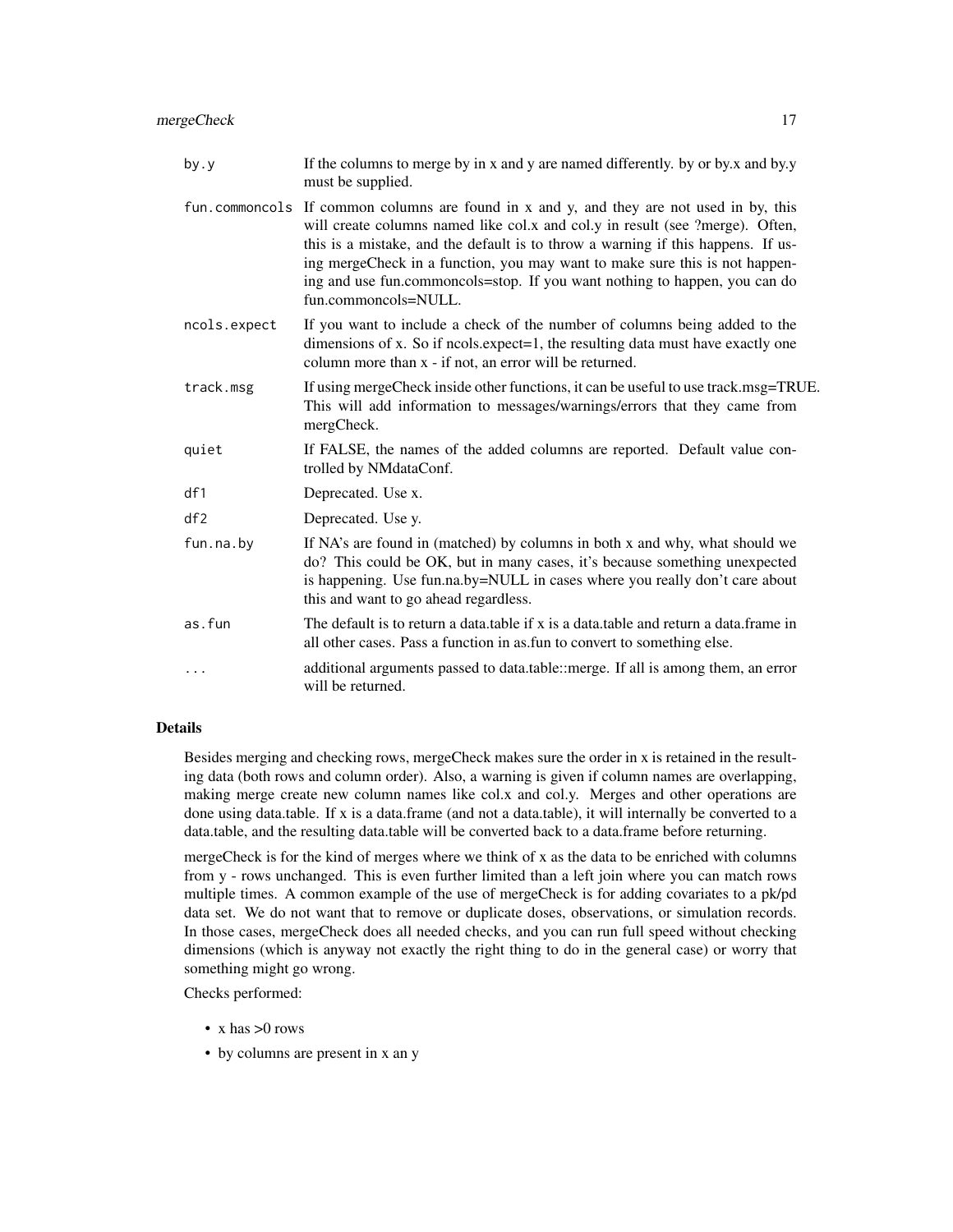- <span id="page-17-0"></span>• Merge is not performed on NA values. If by=ID and both x\$ID and y\$ID contain NA's, an error is thrown (see argument fun.na.by).
- Merge is done by all common column names in x and y. A warning is thrown if there are column names that are not being used to merge by. This will result in two columns named like BW.x and BW.y and is often unintended.
- Before merging a row counter is added to x. After the merge, the result is assured to have exactly one occurrence of each of the values of the row counter in x.

Moreover, row and column order from x is retained in the result.

#### Value

a data.frame resulting from merging x and y. Class as defined by as.fun.

#### See Also

```
Other DataCreate: NMorderColumns(), NMstamp(), findCovs(), findVars(), flagsAssign(),
flagsCount(), tmpcol()
```
#### Examples

```
df1 \leq data.frame(x = 1:10,
                   y=letters[1:10],
                   stringsAsFactors=FALSE)
 df2 <- data.frame(y=letters[1:11],
                   x2 = 1:11,
                   stringsAsFactors=FALSE)
mc1 <- mergeCheck(df1,df2,by="y")
## Notice as opposed to most merge/join algorithms, mergeCheck by
#default retains both row and column order from x
library(data.table)
merge(as.data.table(df1),as.data.table(df2))
## Here we get a duplicate of a df1 row in the result. If we only
## check dimensions, we make a mistake. mergeCheck captures the
## error - and tell us where to find the problem (ID 31 and 180):
## Not run:
pk <- readRDS(file=system.file("examples/data/xgxr2.rds",package="NMdata"))
dt.cov <- pk[,.(ID=unique(ID))]
dt.cov[,COV:=sample(1:5,size=.N,replace=TRUE)]
dt.cov <- dt.cov[c(1,1:(.N-1))]
dim(pk)
res.merge <- merge(pk,dt.cov,by="ID")
dim(res.merge)
mergeCheck(pk,dt.cov,by="ID")
```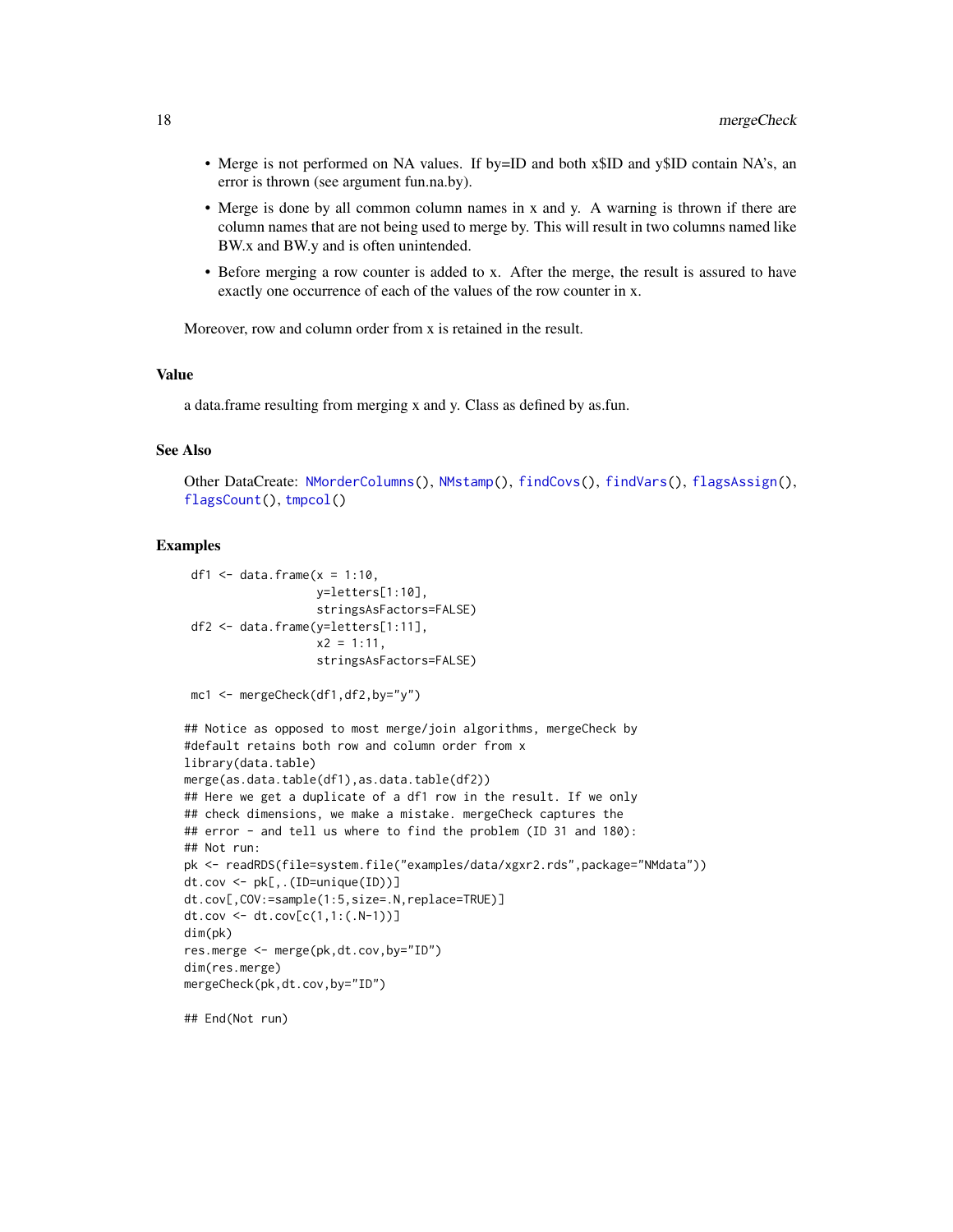<span id="page-18-0"></span>

# Description

Misspecification of column names in \$DATA are a common source of problems with Nonmem models, and one of the first things to check when seemingly inexplicable things happen. This function lines up input data column names with \$DATA and how NMscanData will interpret \$DATA so you can easily spot if something is off.

#### Usage

NMcheckColnames(file, as.fun, ...)

#### Arguments

| file                    | A Nonmem control stream or list file |
|-------------------------|--------------------------------------|
| as.fun                  | See ?NMdataConf                      |
| $\cdot$ $\cdot$ $\cdot$ | Additional arguments passed to       |

#### Value

An overview of input column names and how they are translated

| NMcheckData | Check data for Nonmem compatibility or check control stream for data |
|-------------|----------------------------------------------------------------------|
|             | compatibility                                                        |

# Description

Check data in various ways for compatibility with Nonmem. Some findings will be reported even if they will not make Nonmem fail but because they are typical dataset issues.

#### Usage

```
NMcheckData(
  data,
  file,
 covs,
  covs.occ,
  cols.num,
  col.id = "ID",col.time = "TIME",
  col.dv = "DV",col.mdv = "MDV",
```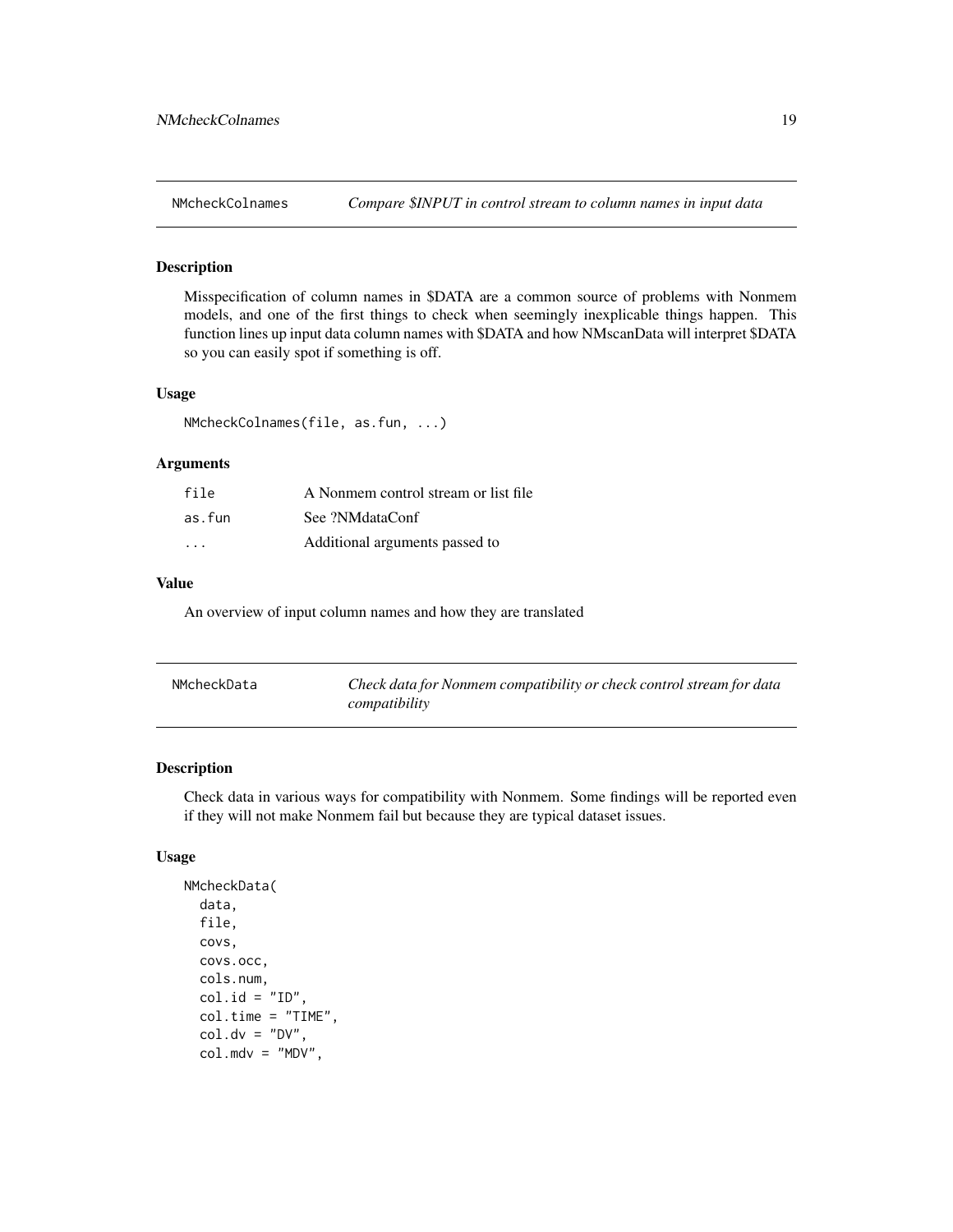```
col.cmt = "CMT",col .amt = "AMT",
  col.flagn,
  col.row,
  col.usubjid,
  na.strings,
  return.summary = FALSE,
  quiet = FALSE,
  as.fun
\sum
```

| data      | The data to check. data.frame, data.table, tibble, anything that can be converted<br>to data.table.                                                                                                                                                                                                                                                                                                                                                                                                                                                                                                            |
|-----------|----------------------------------------------------------------------------------------------------------------------------------------------------------------------------------------------------------------------------------------------------------------------------------------------------------------------------------------------------------------------------------------------------------------------------------------------------------------------------------------------------------------------------------------------------------------------------------------------------------------|
| file      | Alternatively to checking a data object, you can use file to specify a control<br>stream to check. This can either be a (working or non-working) input control<br>stream or an output control stream. In this case, NMdataCheck checks column<br>names in data against control stream (see NMcheckColnames), reads the data<br>as NONMEM would do, and do the same checks on the data as NMdataCheck<br>would do using the data argument. col.flagn is ignored in this case - instead,<br>ACCEPT/IGNORE statements in control stream are applied. The file argument<br>is useful for debugging a Nonmem model. |
| COVS      | columns that contain subject-level covariates. They are expected to be non-<br>missing, numeric and not varying within subjects.                                                                                                                                                                                                                                                                                                                                                                                                                                                                               |
| COVS.OCC  | A list specifying columns that contain subject:occasion-level covariates. They<br>are expected to be non-missing, numeric and not varying within combinations<br>of subject and occasion. covs.occ=list(PERIOD=c("FED")) means that FED is<br>the covariate, while PERIOD indicates the occasion.                                                                                                                                                                                                                                                                                                              |
| cols.num  | Columns that are expected to be present, numeric and non-NA. If a character<br>vector is given, the columns are expected to be used in all rows. If a column is<br>only used for a subset of rows, use a list and name the elements by subsetting<br>strings. See examples.                                                                                                                                                                                                                                                                                                                                    |
| col.id    | The name of the column that holds the subject identifier. Default is "ID".                                                                                                                                                                                                                                                                                                                                                                                                                                                                                                                                     |
| col.time  | The name of the column holding actual time.                                                                                                                                                                                                                                                                                                                                                                                                                                                                                                                                                                    |
| col.dv    | The name of the column holding the dependent variable. For now, only one<br>column can be specified, and MDV is assumed to match this column. Default is<br>DV.                                                                                                                                                                                                                                                                                                                                                                                                                                                |
| col.mdv   | The name of the column holding the binary indicator of the dependent variable<br>missing. Default is MDV.                                                                                                                                                                                                                                                                                                                                                                                                                                                                                                      |
| col.cmt   | The name(s) of the compartment column(s). These will be checked to be posi-<br>tive integers for all rows. They are also used in checks for row duplicates.                                                                                                                                                                                                                                                                                                                                                                                                                                                    |
| col.amt   | The name of the dose amount column.                                                                                                                                                                                                                                                                                                                                                                                                                                                                                                                                                                            |
| col.flagn | Optionally, the name of the column holding numeric exclusion flags. Default<br>value is FLAG and can be configured using NMdataConf. Disable by using<br>col.flagn=FALSE.                                                                                                                                                                                                                                                                                                                                                                                                                                      |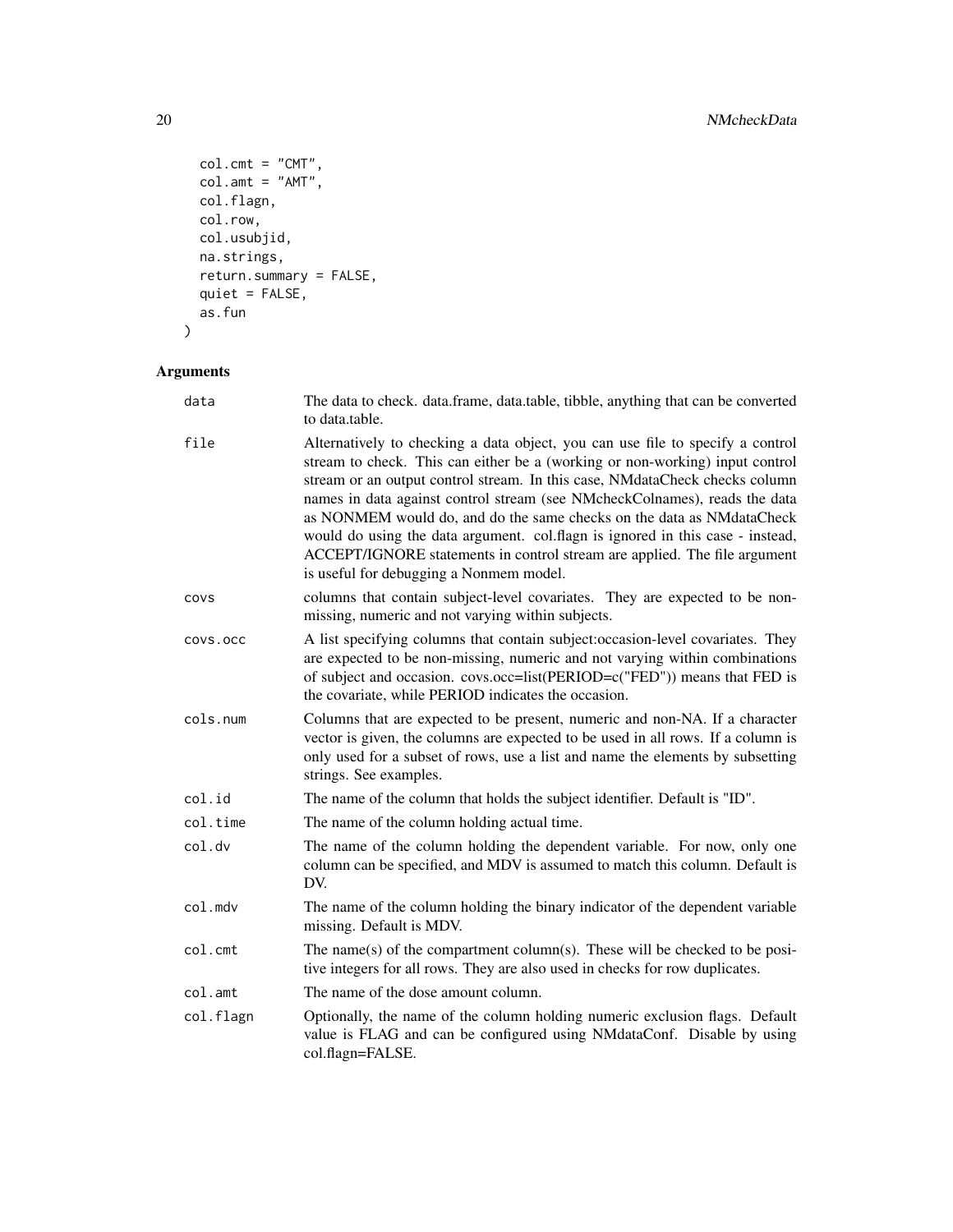#### NMcheckData 21

| col.row        | A column with a unique value for each row. Such a column is recommended to<br>use if possible. Default ("ROW") can be modified using NM data Conf.                                                                                                                                                                                                                                                                                                                                                                                                                                     |
|----------------|----------------------------------------------------------------------------------------------------------------------------------------------------------------------------------------------------------------------------------------------------------------------------------------------------------------------------------------------------------------------------------------------------------------------------------------------------------------------------------------------------------------------------------------------------------------------------------------|
| col.usubjid    | Optional unique subject identifier. It is recommended to keep a unique subject<br>identifier (typically a character string including an abbreviated study name and<br>the subject id) from the clinical datasets in the analysis set. If you supply the<br>name of the column holding this identifier, NMcheckData will check that it is<br>non-missing, that it is unique within values of col.id (i.e. that the analysis sub-<br>ject ID's are unique across actual subjects), and that col.id is unique within the<br>unique subject ID (a violation of the latter is less likely). |
| na.strings     | Strings to be accepted when trying to convert characters to numerics. This will<br>typically be a string that represents missing values. Default is ".". Notice, actual<br>NA, i.e. not a string, is allowed independently of na.strings. See ?NMisNumeric.                                                                                                                                                                                                                                                                                                                            |
| return.summary | If TRUE (not default), the table summary that is printed if quiet=FALSE is re-<br>turned as well. In that case, a list is returned, and the findings are in an element<br>called findings.                                                                                                                                                                                                                                                                                                                                                                                             |
| quiet          | Keep quiet? Default is not to.                                                                                                                                                                                                                                                                                                                                                                                                                                                                                                                                                         |
| as.fun         | The default is to return data as a data frame. Pass a function (say tibble: as _tibble)<br>in as fun to convert to something else. If data tables are wanted, use as fun="data table".<br>The default can be configured using NMdataConf.                                                                                                                                                                                                                                                                                                                                              |

# Details

The following checks are performed. The term "numeric" does not refer to a numeric representation in R, but compatibility with Nonmem. The character string "2" is in this sense a valid numeric, "id2" is not.

- Column names must be unique and not contain special characters
- If an exclusion flag is used (for ACCEPT/IGNORE in Nonmem), elements must be nonmissing and integers. If an exclusion flag is found, the rest of the checks are performed on rows where that flag equals 0 (zero) only.
- If a unique row identifier is found, it has to be non-missing, increasing integers.
- col.time (TIME), EVID, ID, CMT, MDV: If present, elements must be non-missing and numeric.
- col.time (TIME) must be non-negative
- EVID must be in  $0,1,2,3,4$
- CMT must be positive integers. However, can be missing or zero for EVID==3.
- MDV must be the binary (1/0) representation of is.na(DV)
- AMT must be 0 or NA for EVID 0 and 2
- AMT must be positive for EVID 1 and 4
- DV must be numeric
- DV must be missing for EVID in 1,4.
- If found, RATE must be a numeric, equaling -2 or non-negative for dosing events.
- If found, SS must be a numeric, equaling 0 or 1 for dosing records.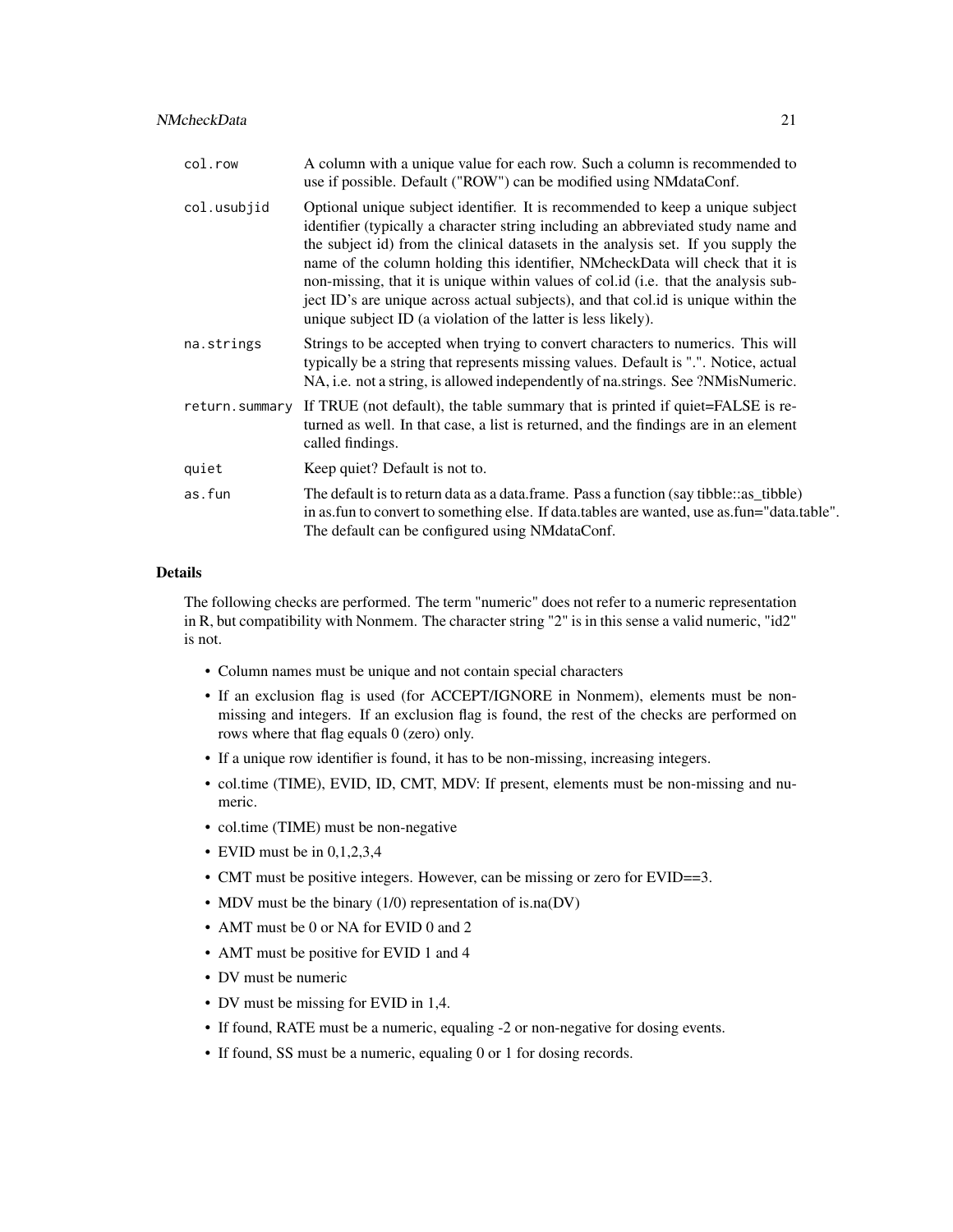- <span id="page-21-0"></span>• If found, ADDL must be a non-negative integer for dosing records. II must be present.
- If found, II must be a non-negative integer for dosing records. ADDL must be present.
- ID must be positive and values cannot be disjoint (all records for each ID must be following each other. This is technically not a requirement in Nonmem but most often an error. Use a second ID column if you deliberately want to soften this check)
- TIME cannot be decreasing within ID, unless EVID in 3,4.
- all ID's must have doses (EVID in 1,4)
- all ID's must have observations (EVID==0)
- If a unique row identifier is used, this must be non-missing, increasing, integer
- Character values must not contain commas (they will mess up writing/reading csv)
- Columns specified in covs argument must be non-missing, numeric and not varying within subjects.
- Columns specified in covs.occ must be non-missing, numeric and not varying within combinations of subject and occasion.
- Columns specified in cols.num must be present, numeric and non-NA.

#### Examples

```
dat <- readRDS(system.file("examples/data/xgxr2.rds", package="NMdata"))
NMcheckData(dat)
dat[EVID==0,LLOQ:=3.5]
## expecting LLOQ only for samples
NMcheckData(dat,cols.num=list(c("STUDY"),"EVID==0"=c("LLOQ")))
```
NMdataConf *Configure default behavior of NMdata functions*

#### Description

Configure default behavior across the functions in NMdata rather than typing the arguments in all function calls. Configure for your file organization, data set column names, and other NMdata behavior. Also, you can control what data class NMdata functions return (say data.tables or tibbles if you prefer one of those over data.frames).

#### Usage

```
NMdataConf(...)
```
#### **Arguments**

... NMdata options to modify. These are named arguments, like for base::options. Normally, multiple arguments can be used. The exception is if reset=TRUE is used which means all options are restored to default values. If NULL is passed to an argument, the argument is reset to default. is See examples for how to use. Parameters that can be controlled are: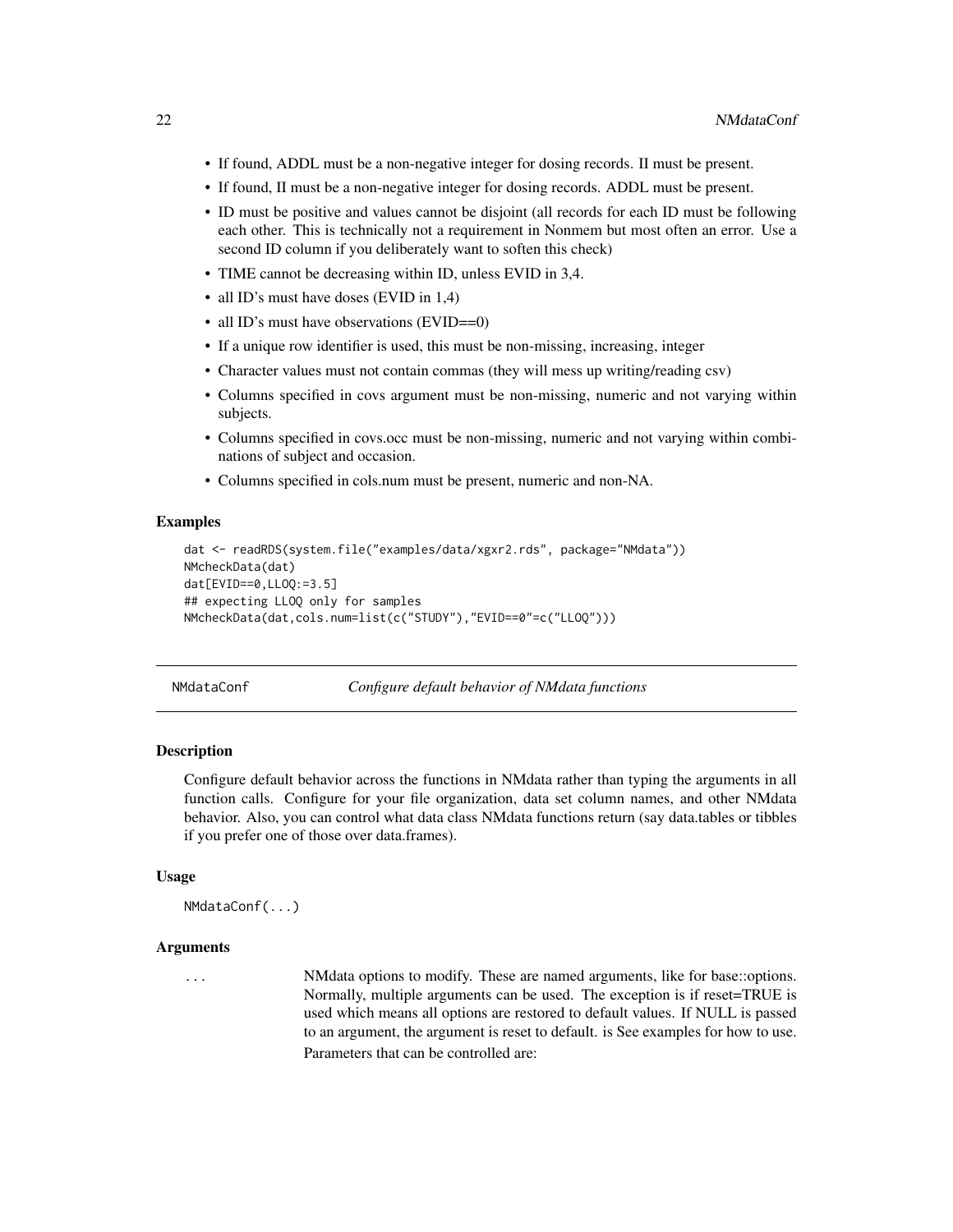- args.fread Arguments passed to fread when reading \_input\_ data files (fread options for reading Nonmem output tables cannot be configured at this point). If you change this, you are starting from scratch, except from file. This means that existing default argument values are all disregarded.
- args.fwrite Arguments passed to fwrite when writing csv files (NMwrite-Data). If you use this, you have to supply all arguments you want to use with fwrite, except for x (the data) and file.
- as.fun A function that will be applied to data returned by various data reading functions (NMscanData, NMreadTab, NMreadCsv, NMscanInput, NMscanTables). Also, data processing functions like mergeCheck, findCovs, findVars, flagsAssign, flagsCount take this into account, but slightly differently. For these functions that take data as arguments, the as.fun configuration is only taken into account if a the data passed to the functions are not of class data.table. The argument as.fun to these functions is always adhered to. Pass an actual function, say as.fun=tibble::as\_tibble. If you want data.table, use as.fun="data.table" (not a function).
- check.time Logical, applies to NMscanData only. NMscanData by defaults checks if output control stream is newer than input control stream and input data. Set this to FALSE if you are in an environment where time stamps cannot be relied on.
- col.flagc The name of the column containing the character flag values for data row omission. Default value is flag. Used by flagsAssign, flagsCount.
- col.flagn The name of the column containing numerical flag values for data row omission. Default value is FLAG. Used by flagsAssign, flagsCount, NMcheckData.
- col.model The name of the column that will hold the name of the model. See modelname too (which defines the values that the column will hold).
- col.nmout A column of this name will be a logical representing whether row was in output table or not.
- col.nomtime The name of the column holding nominal time. This is only used for sorting columns by NMorderColumns.
- col.row The name of the column containing a unique row identifier. This is used by NMscanData when merge.by.row=TRUE, and by NMorderColumns (row counter will be first column in data).
- file.mod A function that will derive the path to the input control stream based on the path to the output control stream. Technically, it can be a string too, but when using NMdataConf, this would make little sense because it would direct all output control streams to the same input control streams.
- file.data A function that will derive the path to the input data based on the path to the output control stream. Technically, it can be a string too, but when using NMdataConf, this would make little sense because it would direct all output control streams to the same input control streams.
- merge.by.row Adjust the default combine method in NMscanData.
- modelname A function that will translate the output control stream path to a model name. Default is to strip .lst, so /path/to/run1.lst will become run1. Technically, it can be a string too, but when using NMdataConf, this would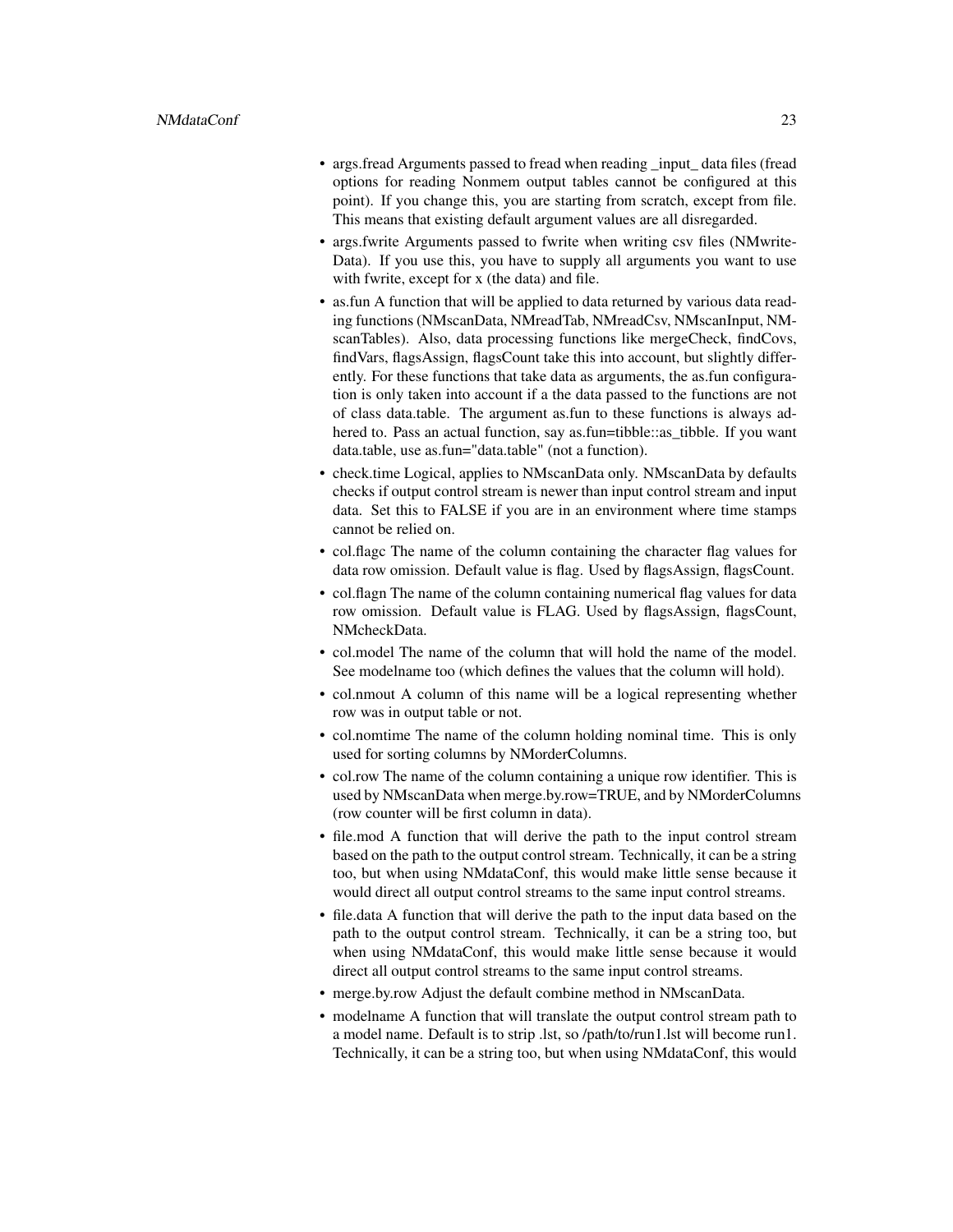<span id="page-23-0"></span>make little sense because it would translate all output control streams model name.

- quiet For non-interactive scripts, you can switch off the chatty behavior once and for all using this setting.
- recover.rows In NMscanData, Include rows from input data files that do not exist in output tables? This will be added to the \$row dataset only, and \$run, \$id, and \$occ datasets are created before this is taken into account. A column called nmout will be TRUE when the row was found in output tables, and FALSE when not. Default is FALSE.
- use.input In NMscanData, merge with columns in input data? Using this, you don't have to worry about remembering including all relevant variables in the output tables. Default is TRUE.
- use.rds Affects NMscanData and NMscanInput.

#### Details

Recommendation: Use this function transparently in the code and not in a configuration file hidden from other users.

#### Value

If no arguments given, a list of active settings. If arguments given and no issues found, TRUE invisibly.

# Examples

```
## get current defaults
NMdataConf()
## change a parameter
NMdataConf(check.time=FALSE)
## reset one parameter to default value
NMdataConf(modelname=NULL)
## reset all parameters to defaults
NMdataConf(reset=TRUE)
```
NMdataOperations *Basic arithmetic on NMdata objects*

# Description

Basic arithmetic on NMdata objects

#### Usage

## S3 method for class 'NMdata'  $merge(x, \ldots)$ ## S3 method for class 'NMdata'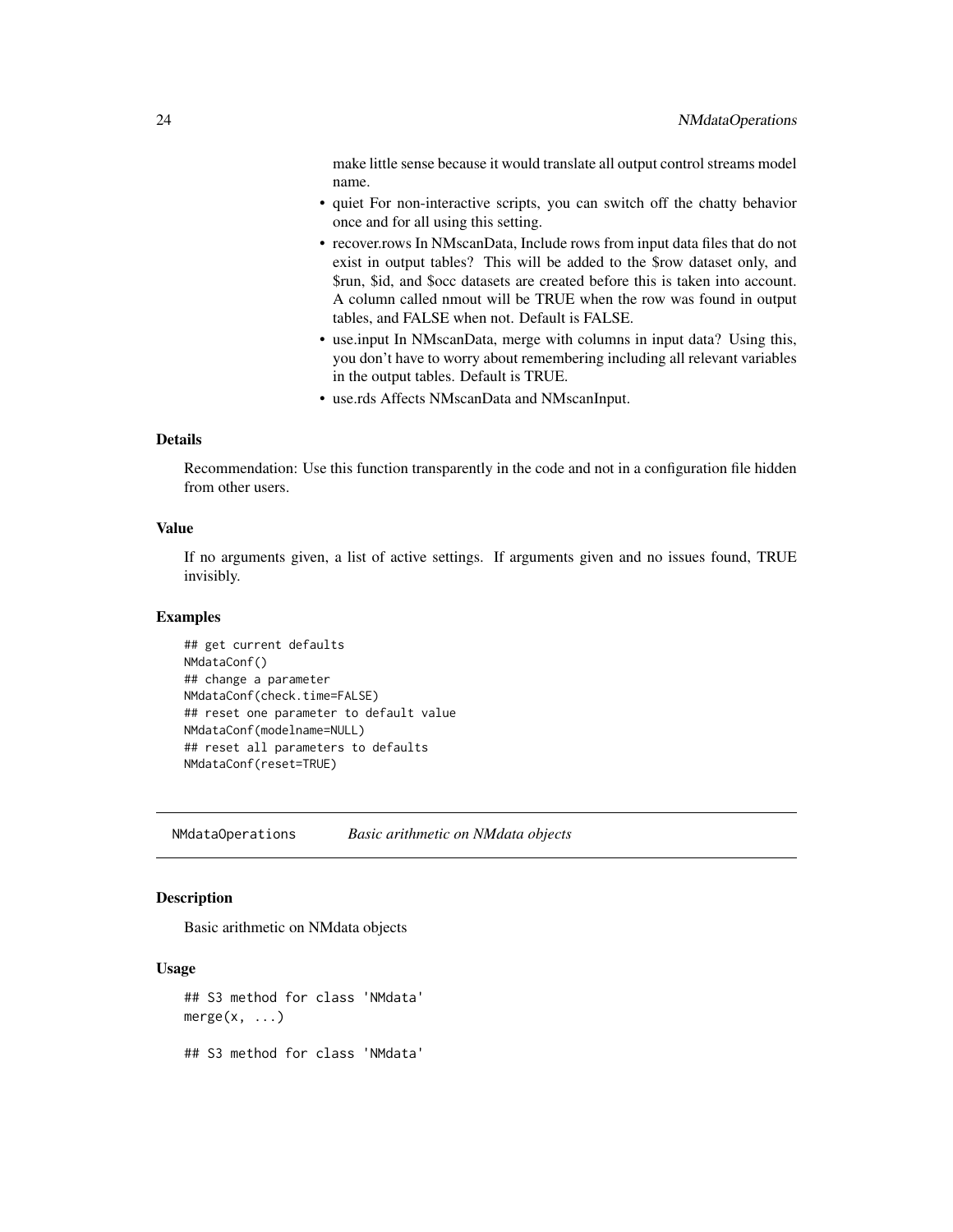#### <span id="page-24-0"></span>NMextractDataFile 25

```
t(x, \ldots)## S3 method for class 'NMdata'
dimnames(x, ...)
## S3 method for class 'NMdata'
rbind(x, \ldots)## S3 method for class 'NMdata'
cbind(x, \ldots)
```
# Arguments

| X        | an NM data object                  |
|----------|------------------------------------|
| $\cdots$ | arguments passed to other methods. |

#### Details

When 'dimnames', 'merge', 'cbind', 'rbind', or 't' is called on an 'NMdata' object, the 'NMdata' class is dropped, and then the operation is performed. So if and 'NMdata' object inherits from 'data.frame' and no other classes (which is default), these operations will be performed using the 'data.frame' methods. But for example, if you use 'as.fun' to get a 'data.table' or 'tbl', their respective methods are used instead.

#### Value

An object that is not of class 'NMdata'.

NMextractDataFile *Extract the data file used in a control stream*

#### Description

A function that identifies the input data file based on a control stream. The default is to look at the \$DATA section of of the output control stream (or input control stream if file.mod argument is used). This can be partly or fully overruled by using the dir.data or file.data arguments.

#### Usage

```
NMextractDataFile(file, dir.data = NULL, file.mod, file.data = NULL)
```

| file     | The input control stream or the list file.                                                                                                                                          |
|----------|-------------------------------------------------------------------------------------------------------------------------------------------------------------------------------------|
| dir.data | See NMscanInput. If used, only the file name mentioned in \$DATA is used.<br>dir. data will be used as the path, and the existence of the file in that directory is<br>not checked. |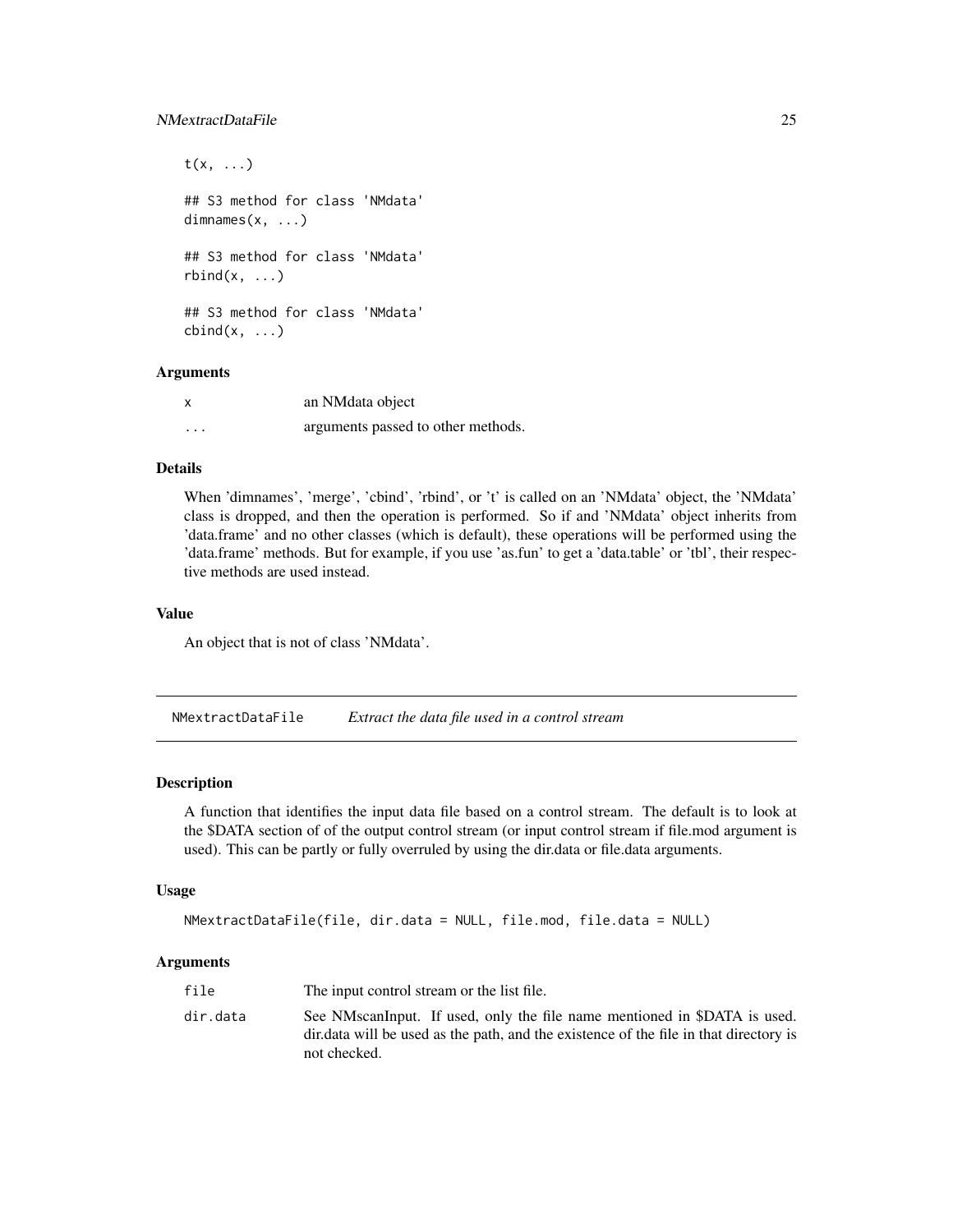<span id="page-25-0"></span>

| file.mod  | The input control stream. Default is to look for \"file\" with extension changed                    |
|-----------|-----------------------------------------------------------------------------------------------------|
|           | to mod (PSN style). You can also supply the path to the file, or you can provide                    |
|           | a function that translates the output file path to the input file path. The default                 |
|           | behavior can be configured using NM dataConf. See dir. data too.                                    |
| file.data | Specification of the data file path. When this is used, the control streams are not<br>used at all. |

# Value

The path to the input data file.

<span id="page-25-1"></span>NMextractText *Versatile text extractor from Nonmem (input or output) control streams*

# Description

If you want to extract input sections like \$PROBLEM, \$DATA etc, see NMreadSection. This function is more general and can be used to extract eg result sections.

#### Usage

```
NMextractText(
  file,
  lines,
  text,
  section,
  char.section,
  char.end = char.section,
  return = "text",keepEmpty = FALSE,
  keepName = TRUE,
  keepComments = TRUE,
  asOne = TRUE,simplify = TRUE,
  cleanSpaces = FALSE,
  type = "mod",
  linesep = " \n\cdot \n\cdot\mathcal{L}
```

| file  | A file path to read from. Normally a mod or .1st. See lines and text as well.        |
|-------|--------------------------------------------------------------------------------------|
| lines | Text lines to process. This is an alternative to using the file and text arguments.  |
| text  | Use this argument if the text to process is one long character string, and indicate  |
|       | the line separator with the linesep argument. Use only one of file, lines, and text. |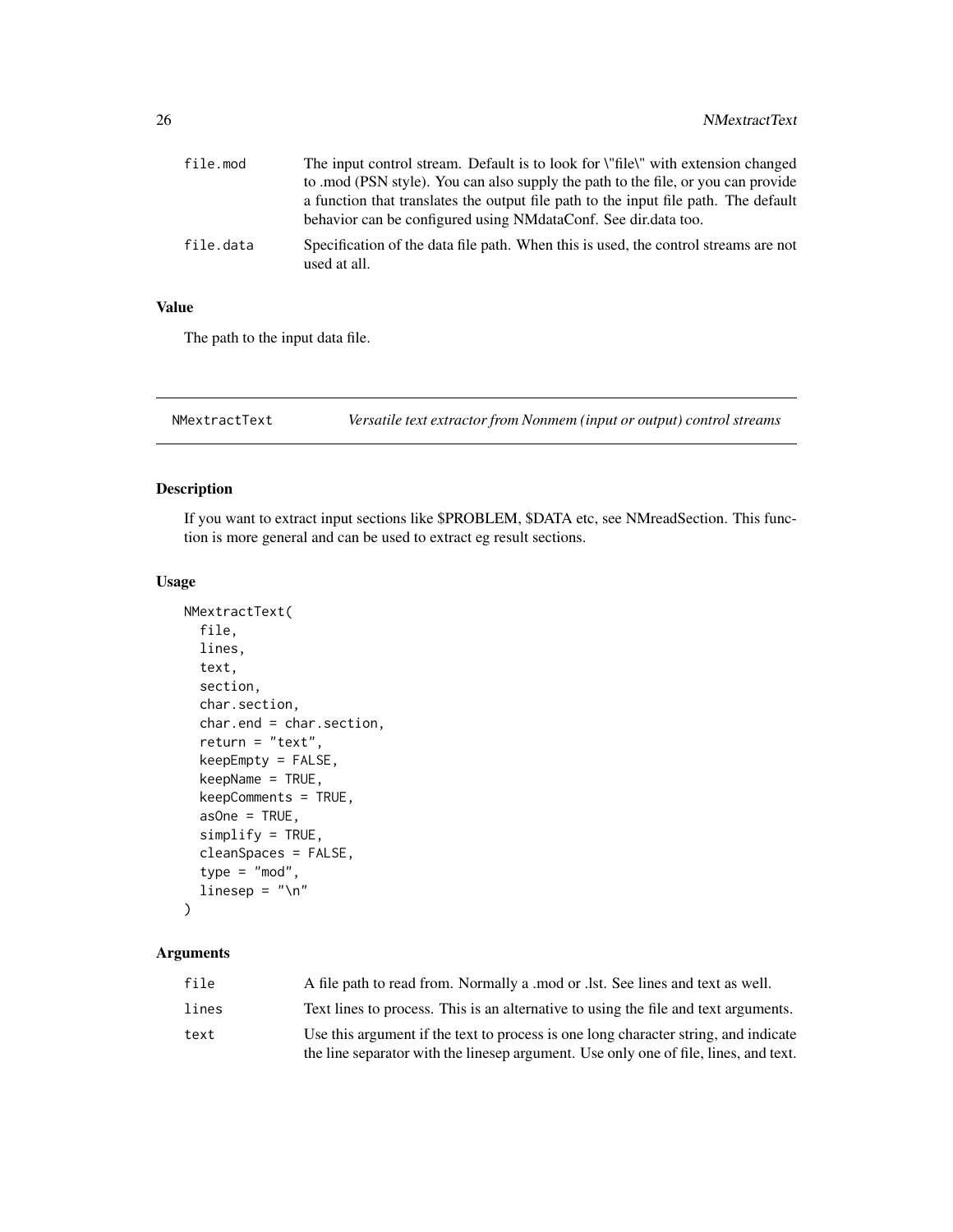# <span id="page-26-0"></span>NMextractText 27

| section      | The name of section to extract. Examples: "INPUT", "PK", "TABLE", etc. It<br>can also be result sections like "MINIMIZATION".                                                                                                                                              |
|--------------|----------------------------------------------------------------------------------------------------------------------------------------------------------------------------------------------------------------------------------------------------------------------------|
| char.section | The section denoted as a string compatible with regular expressions. "\\$" for<br>sections in .mod files, "0" for results in .lst files.                                                                                                                                   |
| char.end     | A regular expression to capture the end of the section. The default is to look for<br>the next occurrence of char.section.                                                                                                                                                 |
| return       | If "text", plain text lines are returned. If "idx", matching line numbers are re-<br>turned. "text" is default.                                                                                                                                                            |
| keepEmpty    | Keep empty lines in output? Default is FALSE.                                                                                                                                                                                                                              |
| keepName     | Keep the section name in output (say, "\$PROBLEM") Default is TRUE. It can<br>only be FALSE, if return"idx".                                                                                                                                                               |
| keepComments | Keep comment lines?                                                                                                                                                                                                                                                        |
| as0ne        | If multiple hits, concatenate into one. This will most often be relevant with<br>name="TABLE". If FALSE, a list will be returned, each element representing<br>a table. Default is TRUE. So if you want to process the tables separately, you<br>probably want FALSE here. |
| simplify     | If asOne=FALSE, do you want the result to be simplified if only one table is<br>found? Default is TRUE which is desirable for interactive analysis. For pro-<br>gramming, you probably want FALSE.                                                                         |
| cleanSpaces  | If TRUE, leading and trailing are removed, and multiplied succeeding white<br>spaces are reduced to single white spaces.                                                                                                                                                   |
| type         | Either mod, res or NULL. mod is for information that is given in .mod (.lst file<br>can be used but results section is disregarded). If NULL, NA or empty string,<br>everything is considered.                                                                             |
|              |                                                                                                                                                                                                                                                                            |

# Details

This function is planned to get a more general name and then be called by NMreadSection.

# Value

character vector with extracted lines.

# See Also

Other Nonmem: [NMapplyFilters\(](#page-0-0)), [NMgenText\(](#page-27-1)), [NMreadSection\(](#page-33-1)), [NMwriteData\(](#page-44-1)), [NMwriteSection\(](#page-46-1))

# Examples

NMreadSection(system.file("examples/nonmem/xgxr001.lst", package = "NMdata"),section="DATA")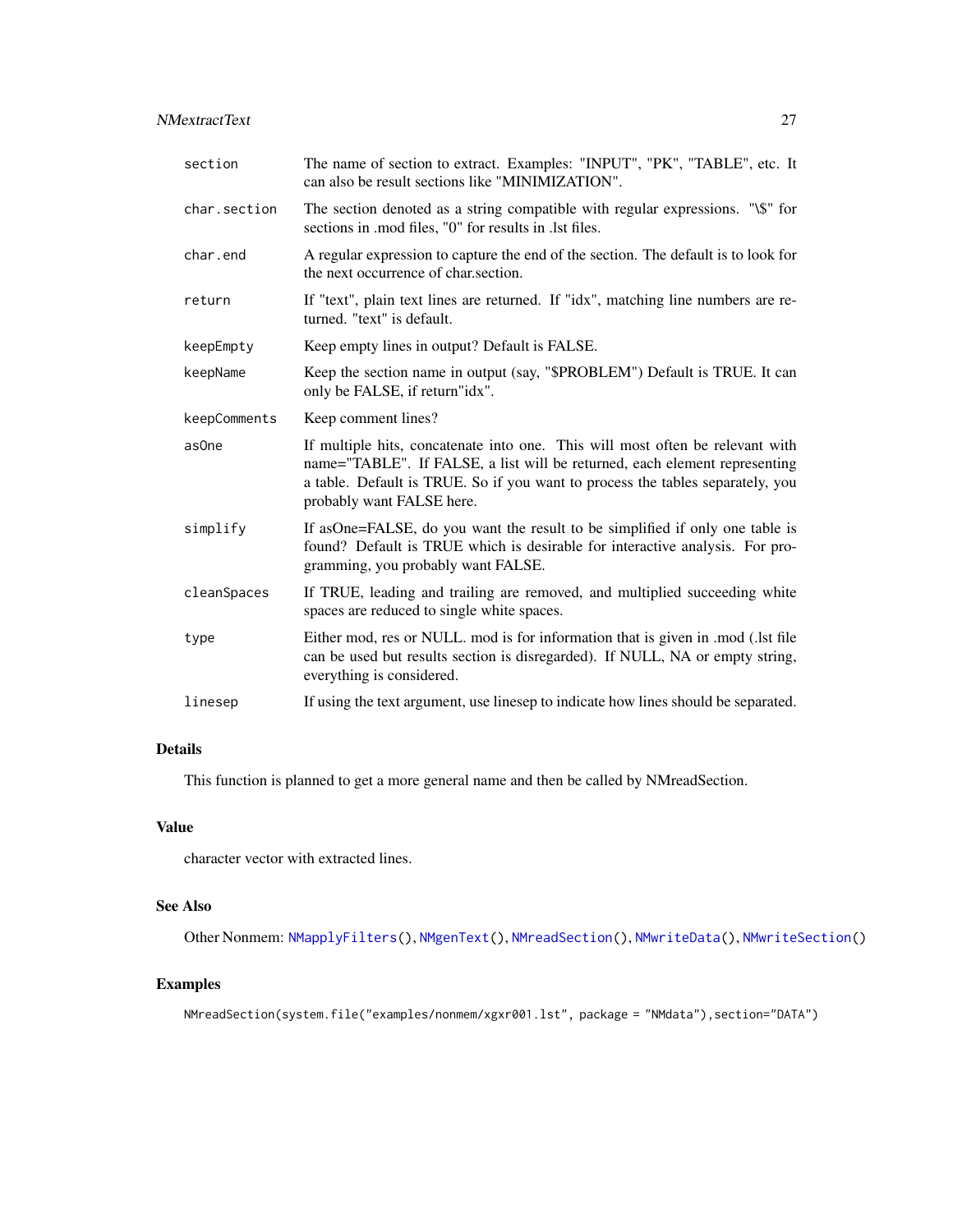<span id="page-27-1"></span><span id="page-27-0"></span>NMgenText *Generate text for INPUT and possibly DATA sections of NONMEM control streams.*

# Description

The user is provided with text to use in Nonmem. NMwriteSection can use the results to update the control streams. INPUT lists names of the data columns while DATA provides a path to data and ACCEPT/IGNORE statements. Once a column is reached that Nonmem will not be able to read as a numeric and column is not in nm.drop, the list is stopped. Only exception is TIME which is not tested for whether character or not.

# Usage

```
NMgenText(
  data,
  drop,
  col.flagn = "FLAG",
  rename,
  copy,
  file,
  dir.data,
  capitalize = FALSE,
  until,
  allow.char.TIME = TRUE,
  quiet
```
#### Arguments

 $\mathcal{L}$ 

| data      | The data that NONMEM will read.                                                                                                                                                                                                                                                                                                                            |
|-----------|------------------------------------------------------------------------------------------------------------------------------------------------------------------------------------------------------------------------------------------------------------------------------------------------------------------------------------------------------------|
| drop      | Only used for generation of proposed text for INPUT section. Columns to drop<br>in Nonmem \$INPUT. This has two implications. One is that the proposed \$IN-<br>PUT indicates =DROP after the given column names. The other that in case it<br>is a non-numeric column, succeeding columns will still be included in \$INPUT<br>and can be read by NONMEM. |
| col.flagn | Name of a numeric column with zero value for rows to include in Nonmem<br>run, non-zero for rows to skip. The argument is only used for generating the<br>proposed \$DATA text to paste into the Nonmem control stream. To skip this<br>feature, use col.flagn=NULL. Default is defined by NMdataConf.                                                     |
| rename    | For the \$INPUT text proposal only. If you want to rename columns in NON-<br>MEM \$DATA, NMwriteData can adjust the suggested \$DATA text. If you plan<br>to use BBW instead of BWBASE in Nonmem, consider rename=c(BBW="BWBASE").<br>The result will include BBW and not BWBASE.                                                                          |
| copy      | For the \$INPUT text proposal only. If you plan to use additional names for<br>columns in Nonmem \$INPUT, NMwriteData can adjust the suggested \$INPUT                                                                                                                                                                                                     |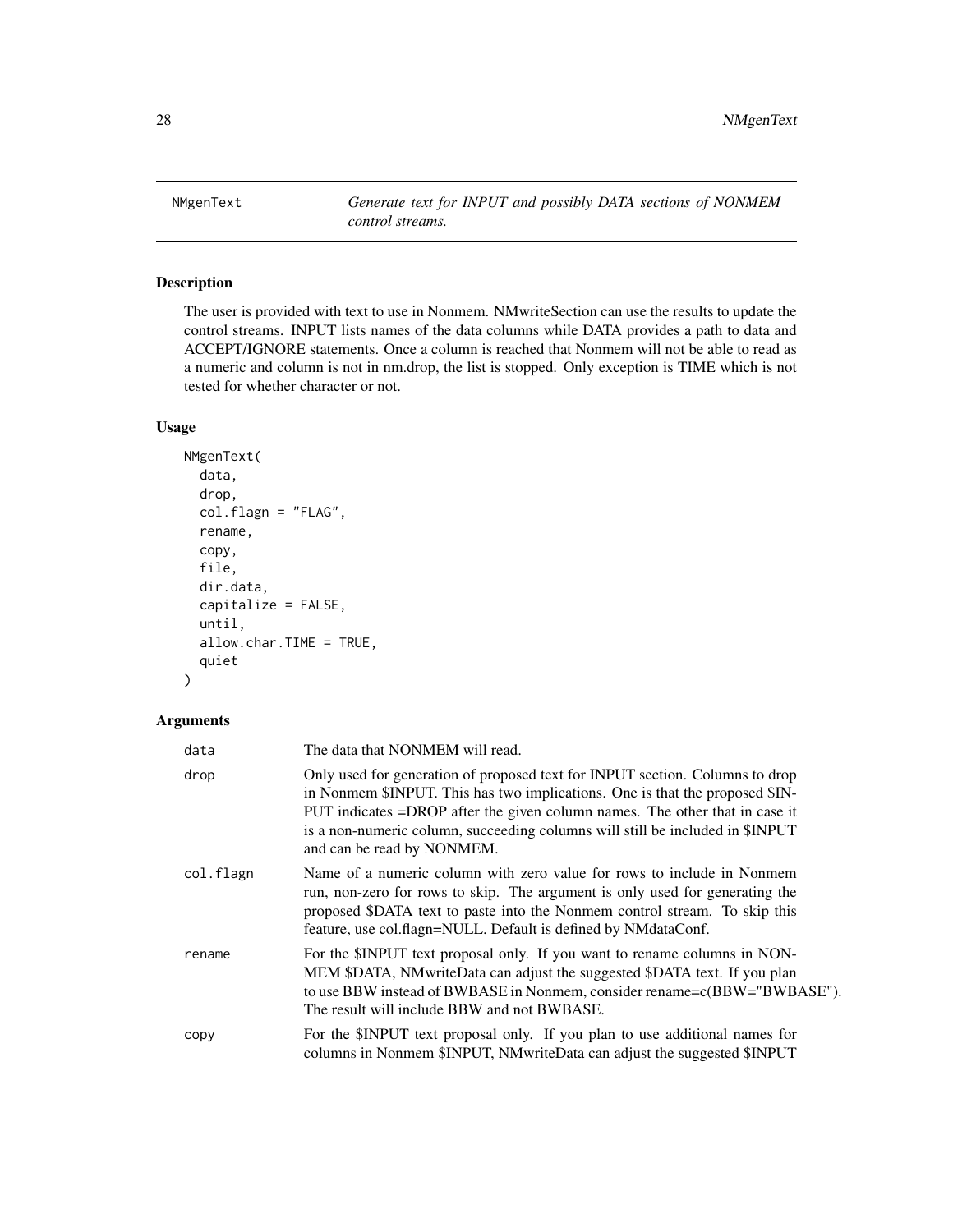<span id="page-28-0"></span>

|                 | text. Say you plan to use CONC as DV in Nonmem, use rename= $c(DV=^{\circ}CONC^{\prime\prime})$ ,<br>i.e. rename=c(newname="existing"). INPUT suggestion will in this case con-<br>tain DV=CONC.                                                                                                                                                                                                                                                 |  |
|-----------------|--------------------------------------------------------------------------------------------------------------------------------------------------------------------------------------------------------------------------------------------------------------------------------------------------------------------------------------------------------------------------------------------------------------------------------------------------|--|
| file            | The file name NONMEM will read the data from (for the \$DATA section). It<br>can be a full path.                                                                                                                                                                                                                                                                                                                                                 |  |
| dir.data        | For the \$DATA text proposal only. The path to the input datafile to be used in<br>the Nonmem \$DATA section. Often, a relative path to the actual Nonmem run<br>is wanted here. If this is used, only the file name and not the path from the file<br>argument is used.                                                                                                                                                                         |  |
| capitalize      | For the \$INPUT text proposal only. If TRUE, all column names in \$INPUT text<br>will be converted to capital letters.                                                                                                                                                                                                                                                                                                                           |  |
| until           | Use this to truncate the columns in \$INPUT, until can either be a character (col-<br>umn name) or a numeric (column number). If a character is given, it is matched<br>against the resulting column name representation in \$INPUT, i.e. this could be<br>"DV=CONC" if you are using in this case the copy argument. In case until is<br>of length>1, the maximum will be used (probably only interesting if character<br>values are supplied). |  |
| allow.char.TIME |                                                                                                                                                                                                                                                                                                                                                                                                                                                  |  |
|                 | For the \$INPUT text proposal only. Assume Nonmem can read TIME even if<br>it can't be translated to numeric. This is necessary if using the 00:00 format.<br>Default is TRUE.                                                                                                                                                                                                                                                                   |  |
| quiet           | Hold messages back? Default is defined by NMdataConf.                                                                                                                                                                                                                                                                                                                                                                                            |  |

# Value

Text for inclusion in Nonmem control stream, invisibly.

# See Also

Other Nonmem: [NMapplyFilters\(](#page-0-0)), [NMextractText\(](#page-25-1)), [NMreadSection\(](#page-33-1)), [NMwriteData\(](#page-44-1)), [NMwriteSection\(](#page-46-1))

NMinfo *Get metadata from an NMdata object*

# Description

Extract metadata such as info on tables, columns and further details in your favorite class

# Usage

NMinfo(data, info, as.fun)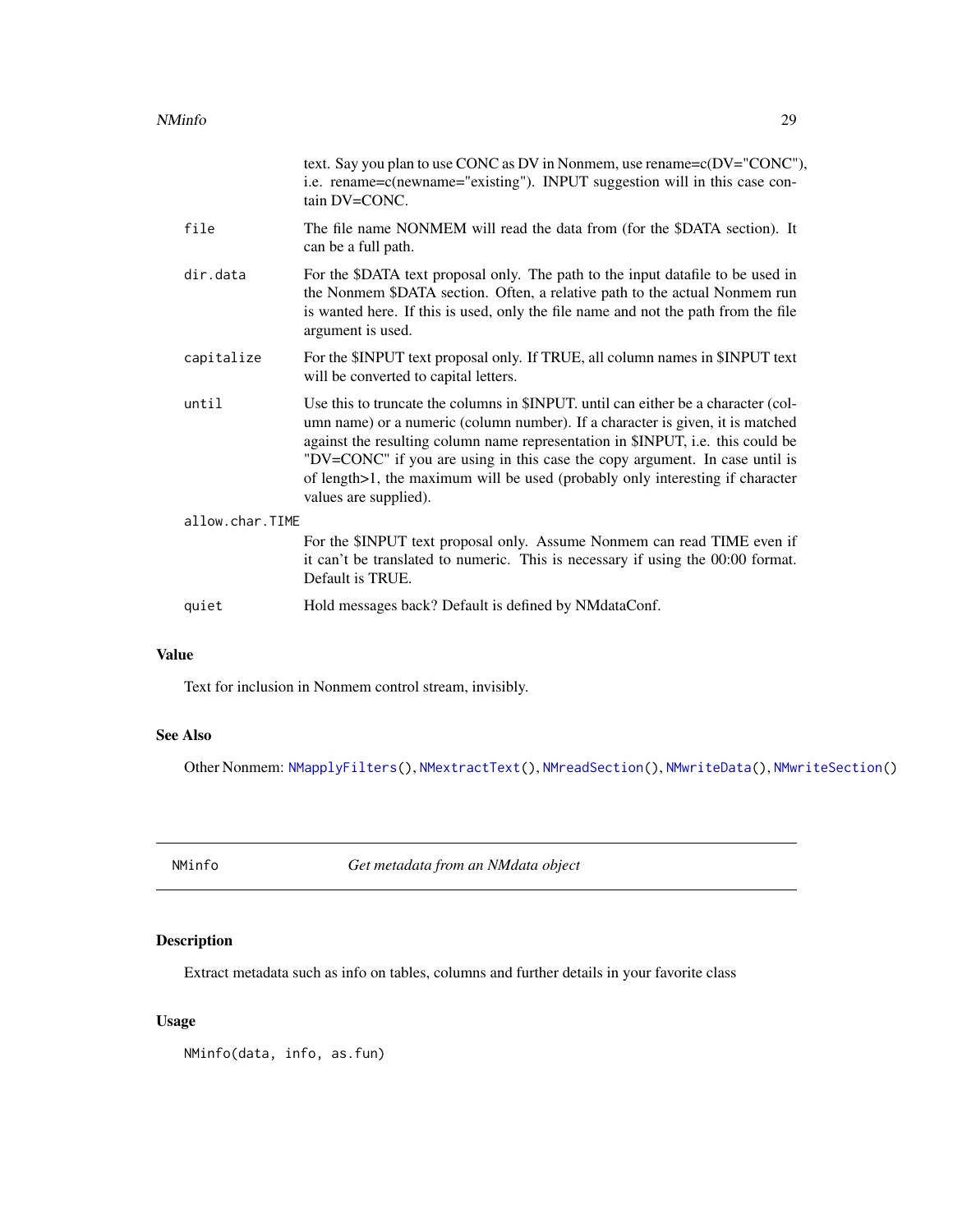# <span id="page-29-0"></span>Arguments

| data   | An object of class NM data (a result of NM scan Data)                                                                                                                                                                                    |
|--------|------------------------------------------------------------------------------------------------------------------------------------------------------------------------------------------------------------------------------------------|
| info   | If not passed, all the metadata is returned. You can use "details", "tables", or<br>"columns" to get only these subsets. If info is "tables" or "columns"                                                                                |
| as.fun | The default is to return data as a data.frame. Pass a function (say tibble: as tibble)<br>in as fun to convert to something else. If data tables are wanted, use as fun="data table".<br>The default can be configured using NMdataConf. |

# Value

A table of class as defined by as.fun in case info is "columns" or "tables". A list if info missing or equal to "details".

NMisNumeric *Test if a variable can be interpreted by Nonmem*

# Description

Nonmem can only interpret numeric data. However, a factor or a character variable may very well be interpretable by Nonmem (e.g. "33"). This function tells whether Nonmem will be able to read it.

# Usage

NMisNumeric(x, na.strings = ".", each = FALSE)

# Arguments

| x          | The vector to check Don't export                                                                                                                                                                                                                                                                                                                                                                                                               |
|------------|------------------------------------------------------------------------------------------------------------------------------------------------------------------------------------------------------------------------------------------------------------------------------------------------------------------------------------------------------------------------------------------------------------------------------------------------|
| na.strings | Tolerated strings that do not translate to numerics. Default is to accept "." be-<br>cause it's common to write missing values that way to Nonmem (even if Non-<br>mem will handle them as zeros rather than missing). Notice actual NA's are<br>accepted so you may want to use na.strings=NULL if you don't code missings<br>as "." and just do this when writing the data set to a delimited file (like NM write-<br>Data will do for you). |
| each       | Use each=TRUE to evaluate each element in a vector individually. The default<br>(each=FALSE) is to return a single-length logical for a vector x summarizing<br>whether all the elements are numeric-compatible.                                                                                                                                                                                                                               |

# Value

TRUE or FALSE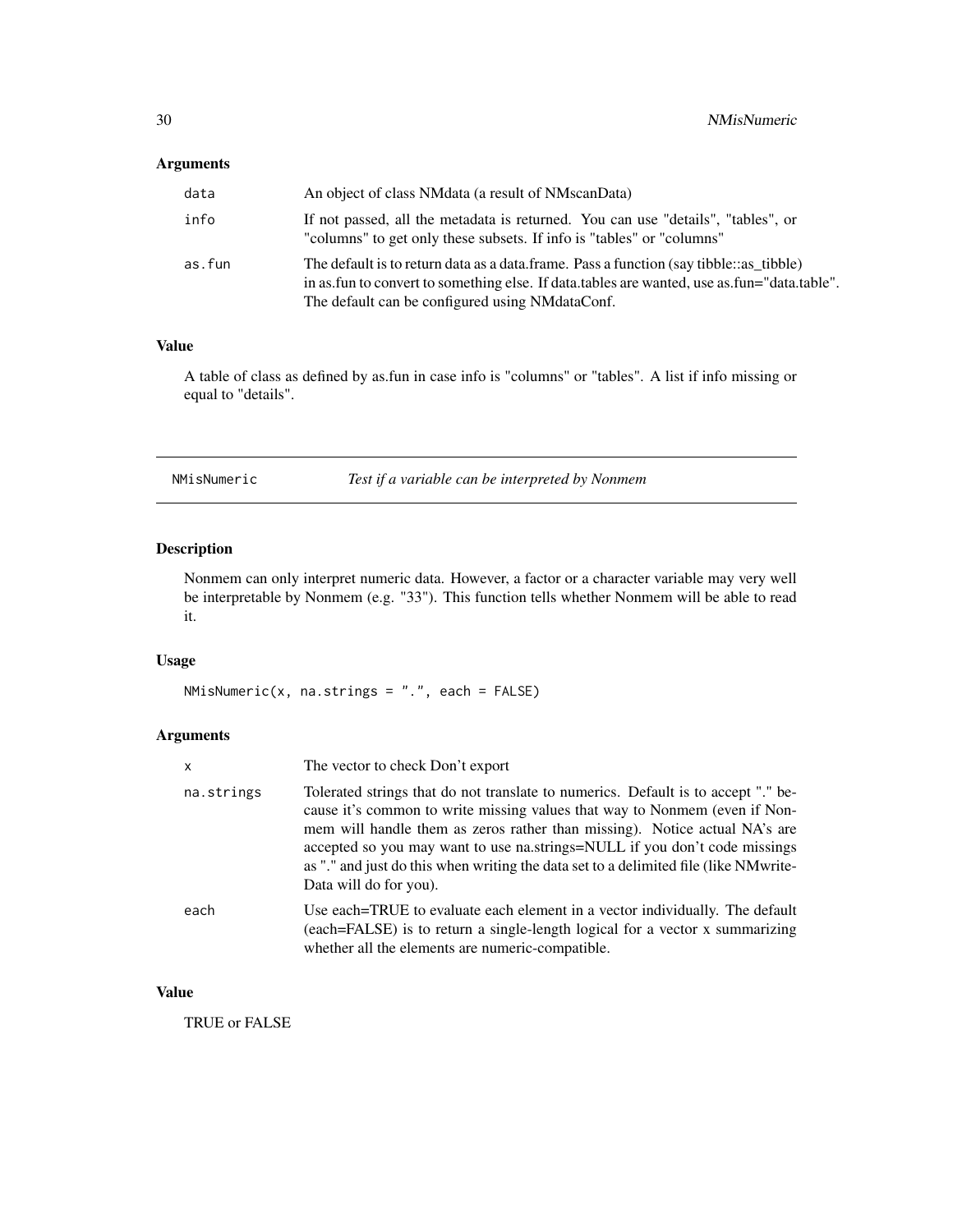<span id="page-30-1"></span><span id="page-30-0"></span>

# Description

Order data columns for easy export to Nonmem. No data values are edited. The order is configurable through multiple arguments. See details.

# Usage

```
NMorderColumns(
  data,
  first,
 last,
  lower.last = FALSE,
  chars.last = TRUE,
  alpha = TRUE,col.nomtime,
  col.row,
  col.flagn,
  col.dv = "DV",as.fun = NULL,
  quiet
)
```

| data       | The dataset which columns to reorder.                                                                                                                                                                                                                                                                                                                                                                                                                                                                                                                                                                                                                 |
|------------|-------------------------------------------------------------------------------------------------------------------------------------------------------------------------------------------------------------------------------------------------------------------------------------------------------------------------------------------------------------------------------------------------------------------------------------------------------------------------------------------------------------------------------------------------------------------------------------------------------------------------------------------------------|
| first      | Columns that should come almost first. See details.                                                                                                                                                                                                                                                                                                                                                                                                                                                                                                                                                                                                   |
| last       | Columns to move to back of dataset. If you work with a large dataset, and some<br>columns are irrelevant for the Nonmem runs, you can use this argument.                                                                                                                                                                                                                                                                                                                                                                                                                                                                                              |
| lower.last | Should columns which names contain lowercase characters be moved towards<br>the back? Some people use a standard of lowercase variables (say "race") being<br>character representations ("Asian", "Caucasian", etc.) variables and the upper-<br>case $(1,2,)$ being the numeric representation for Nonmem.                                                                                                                                                                                                                                                                                                                                           |
| chars.last | Should columns which cannot be converted to numeric be put towards the end?<br>A column can be a character or a factor in R, but still be valid in Nonmem (often<br>the case for ID which can only contain numeric digits but really is a character<br>or factor). So rather than only looking at the column class, the columns are<br>attempted converted to numeric. Notice, it will attempted to be converted to<br>numeric to test whether Nonmem will be able to make sense of it, but the values<br>in the resulting dataset will be untouched. No values will be edited. If TRUE,<br>logicals will always be put last. NA's must be NA or ".". |
| alpha      | Sort columns alphabetically. Notice, this is the last order priority applied.                                                                                                                                                                                                                                                                                                                                                                                                                                                                                                                                                                         |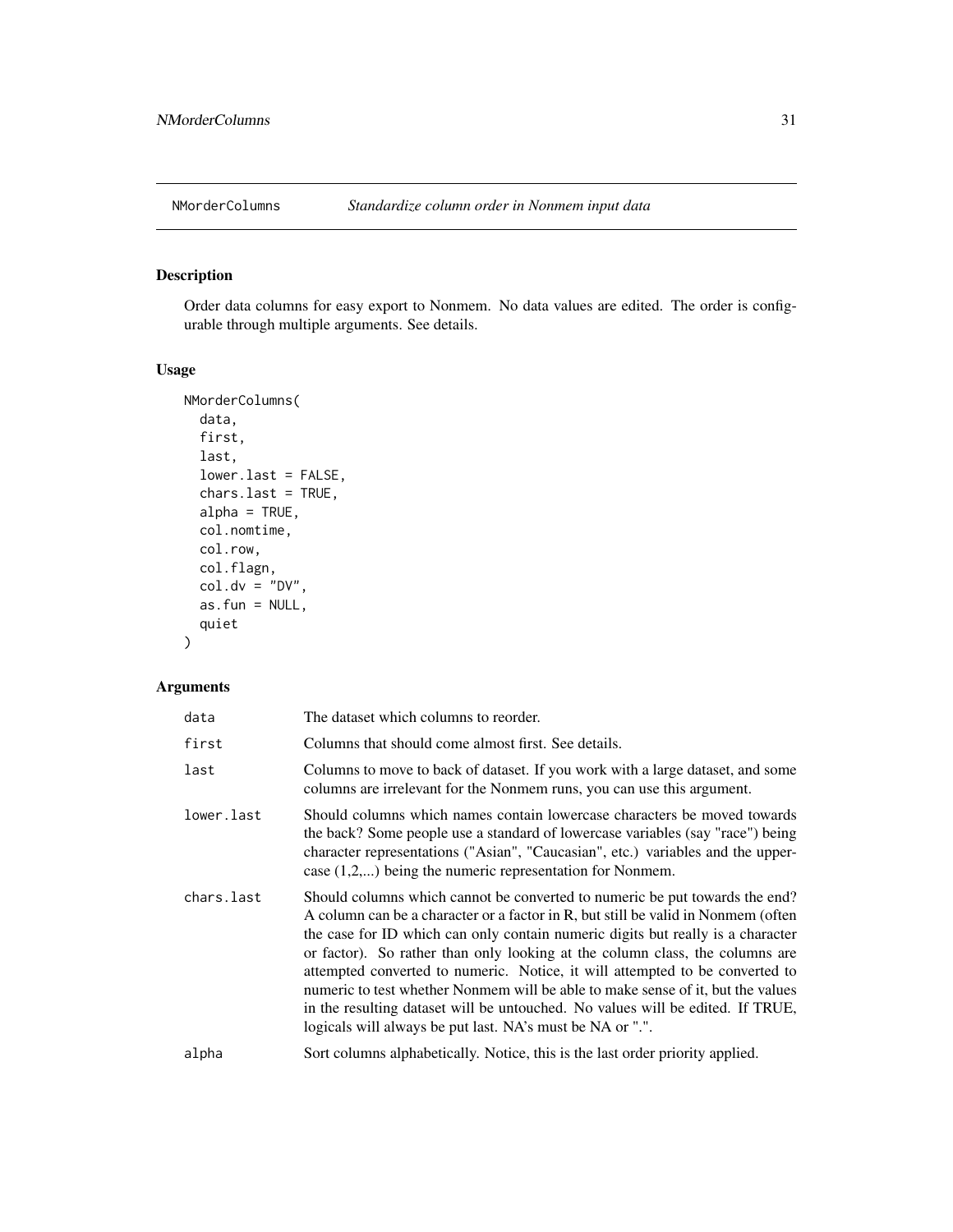<span id="page-31-0"></span>

| col.nomtime | The name of the column containing nominal time. If given, it will put the column<br>quite far left, just after row counter and ID. Default value is NOMTIME and can<br>be configured with NMdataConf.                                                                                                |
|-------------|------------------------------------------------------------------------------------------------------------------------------------------------------------------------------------------------------------------------------------------------------------------------------------------------------|
| col.row     | A row counter column. This will be the first column in the dataset. Technically,<br>you can use it for whatever column you want first. Default value is ROW and<br>can be configured with NMdataConf.                                                                                                |
| col.flagn   | The name of the column containing numerical flag values for data row omission.<br>Default value is FLAG and can be configured with NM dataConf.                                                                                                                                                      |
| col.dv      | a vector of column names to put early to represent dependent variable(s). Default<br>is DV.                                                                                                                                                                                                          |
| as.fun      | The default is to return a data, table if data is a data, table and return a data, frame<br>in all other cases. Pass a function in as fun to convert to something else. The<br>default can be configured using NMdataConf. However, if data is a data.table,<br>settings via NMdataConf are ignored. |
| quiet       | If true, no warning will be given about missing standard Nonmem columns.                                                                                                                                                                                                                             |

# Details

This function will change the order of columns but it will never edit values in any columns. The ordering is by the following steps, each step depending on corresponding argument.

- "col.row "Row id if argument row is non-NULL
- "not editable "ID (if a column is called ID)
- "col.ntime "Nominal time.
- "first "user-specified first columns
- "not editable "Standard Nonmem columns: TIME, EVID, CMT, AMT, RATE, DV, MDV
- "last "user-specified last columns
- "chars.last "numeric, or interpretable as numeric
- "not editable "less often used nonmem names: col.flagn, OCC, ROUTE, GRP, TRIAL, DRUG, STUDY
- "lower.last "lower case in name
- "alpha "Alphabetic/numeric sorting

#### Value

data with modified column order.

#### See Also

Other DataCreate: [NMstamp\(](#page-43-1)), [findCovs\(](#page-6-1)), [findVars\(](#page-7-1)), [flagsAssign\(](#page-8-1)), [flagsCount\(](#page-10-1)), [mergeCheck\(](#page-15-1)), [tmpcol\(](#page-0-0))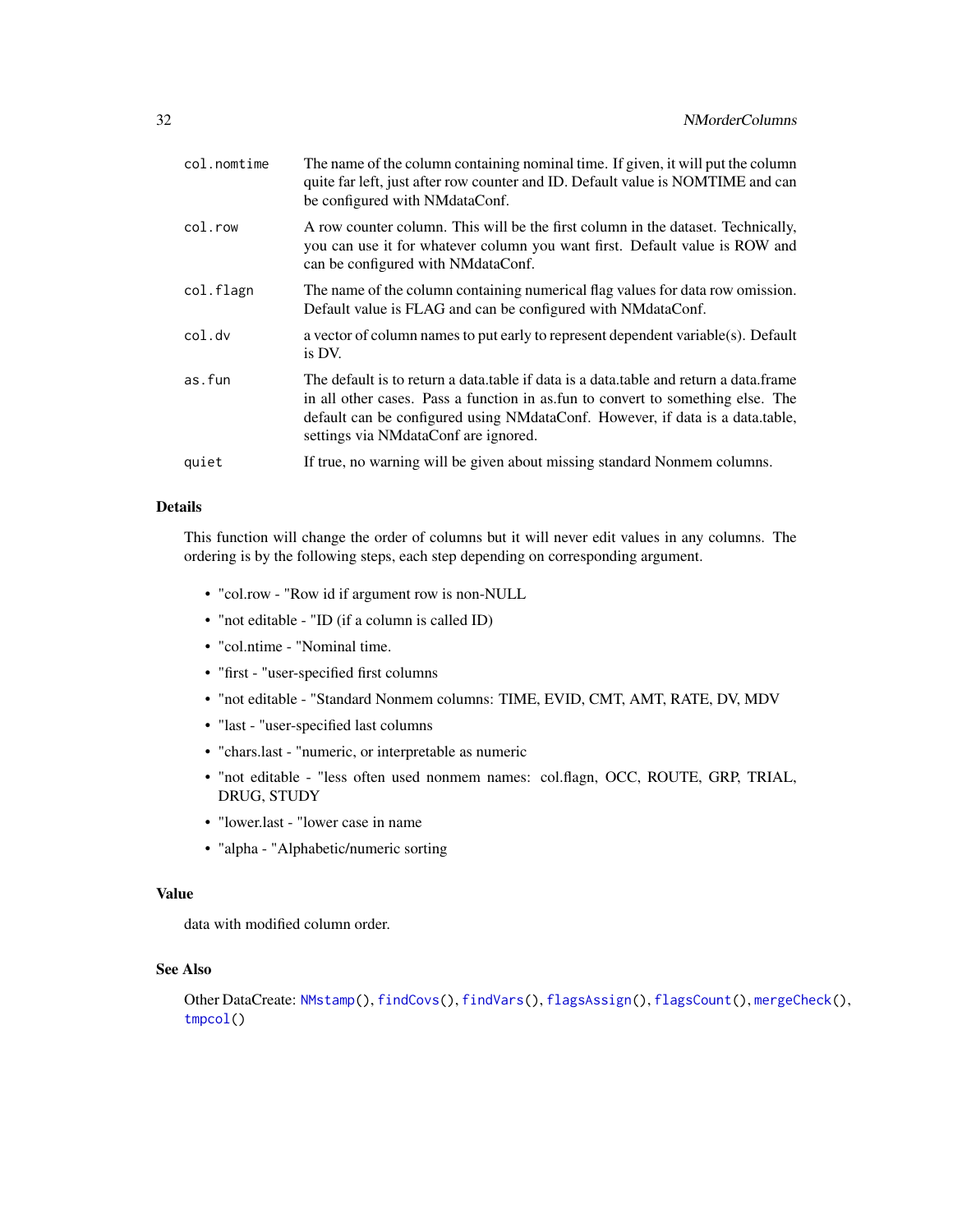<span id="page-32-1"></span><span id="page-32-0"></span>

# Description

This function is especially useful if the csv file was written using NMwriteData.

#### Usage

```
NMreadCsv(file, args.fread, as.fun = NULL)
```
#### Arguments

| file       | The file to read. Must be pure text.                                                                                                                                                                                                     |
|------------|------------------------------------------------------------------------------------------------------------------------------------------------------------------------------------------------------------------------------------------|
| args.fread | List of arguments passed to fread. Notice that except for "file", you need to<br>supply all arguments to fread if you use this argument. Default values can be<br>configured using NMdataConf.                                           |
| as.fun     | The default is to return data as a data frame. Pass a function (say tibble: as tibble)<br>in as fun to convert to something else. If data tables are wanted, use as fun="data table".<br>The default can be configured using NMdataConf. |

# Details

This is almost just a shortcut to fread so you don't have to remember how to read the data that was exported for nonmem. The only added feature is that meta data as written by NMwriteData is read and attached as NMdata metadata before data is returned.

# Value

A data set of class as defined by as.fun.

# See Also

NMwriteData

Other DataRead: [NMreadTab\(](#page-34-1)), [NMscanData\(](#page-35-1)), [NMscanInput\(](#page-39-1)), [NMscanTables\(](#page-42-1))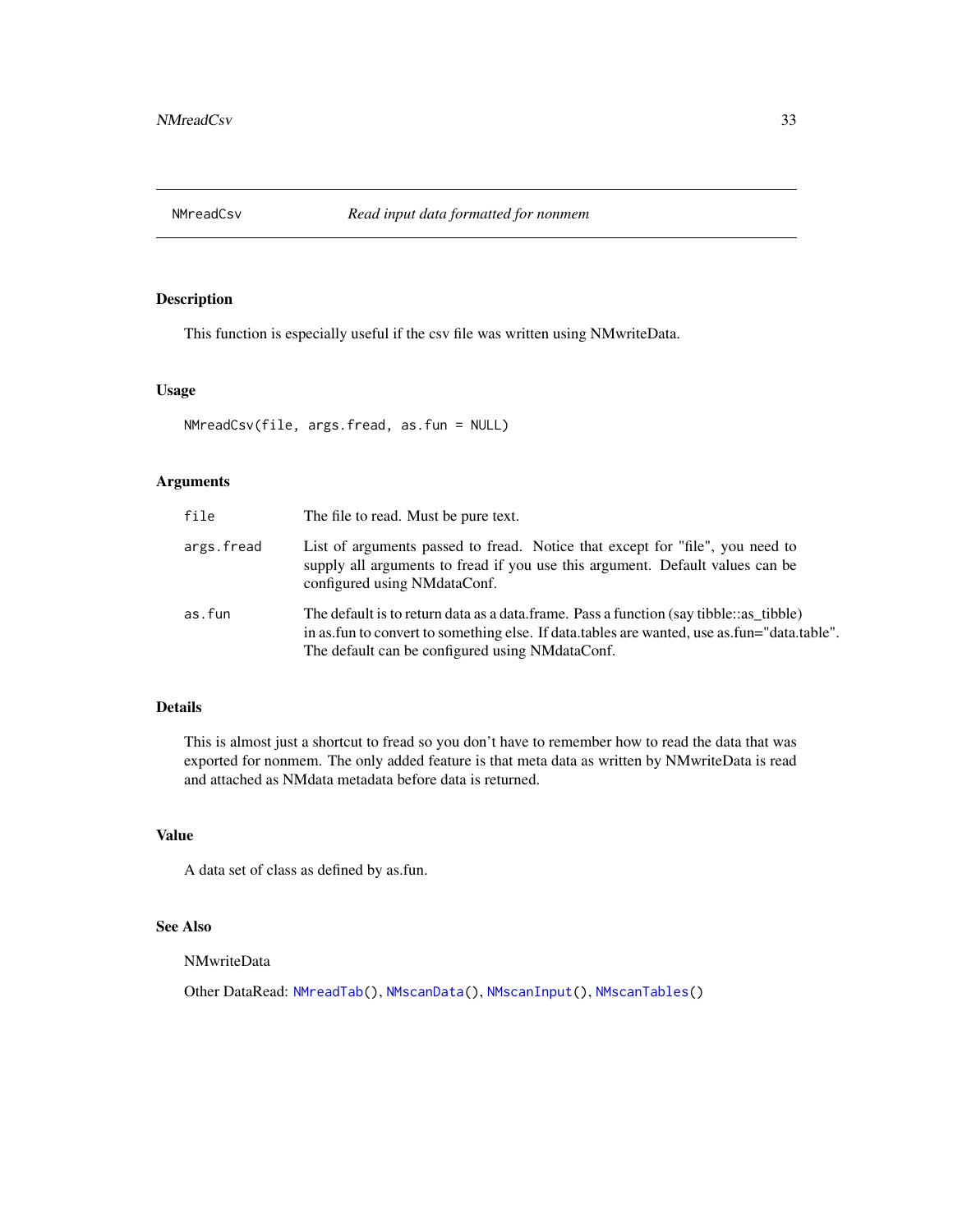<span id="page-33-1"></span><span id="page-33-0"></span>

# Description

This is a very commonly used wrapper for the input part of the model file. Look NMextractText for more general functionality suitable for the results part too.

#### Usage

```
NMreadSection(
  file = NULL,
 lines = NULL,
  text = NULL,section,
  return = "text",
  keepEmpty = FALSE,
  keepName = TRUE,
  keepComments = TRUE,
  asOne = TRUE,simplify = TRUE,
  cleanSpaces = FALSE,
  ...
\mathcal{L}
```
NMgetSection(...)

| file         | A file path to read from. Normally a mod or .1st. See lines also.                                                                                                                                                                                                          |
|--------------|----------------------------------------------------------------------------------------------------------------------------------------------------------------------------------------------------------------------------------------------------------------------------|
| lines        | Text lines to process. This is an alternative to using the file argument.                                                                                                                                                                                                  |
| text         | Use this argument if the text to process is one long character string, and indicate<br>the line separator with the linesep argument (handled by NMextractText). Use<br>only one of file, lines, and text.                                                                  |
| section      | The name of section to extract without "\$". Examples: "INPUT", "PK", "TA-<br>BLE", etc. Not case sensitive.                                                                                                                                                               |
| return       | If "text", plain text lines are returned. If "idx", matching line numbers are re-<br>turned. "text" is default.                                                                                                                                                            |
| keepEmpty    | Keep empty lines in output? Default is FALSE.                                                                                                                                                                                                                              |
| keepName     | Keep the section name in output (say, "\$PROBLEM") Default is TRUE. It can<br>only be FALSE, if return "idx".                                                                                                                                                              |
| keepComments | Keep comment lines?                                                                                                                                                                                                                                                        |
| as0ne        | If multiple hits, concatenate into one. This will most often be relevant with<br>name="TABLE". If FALSE, a list will be returned, each element representing<br>a table. Default is TRUE. So if you want to process the tables separately, you<br>probably want FALSE here. |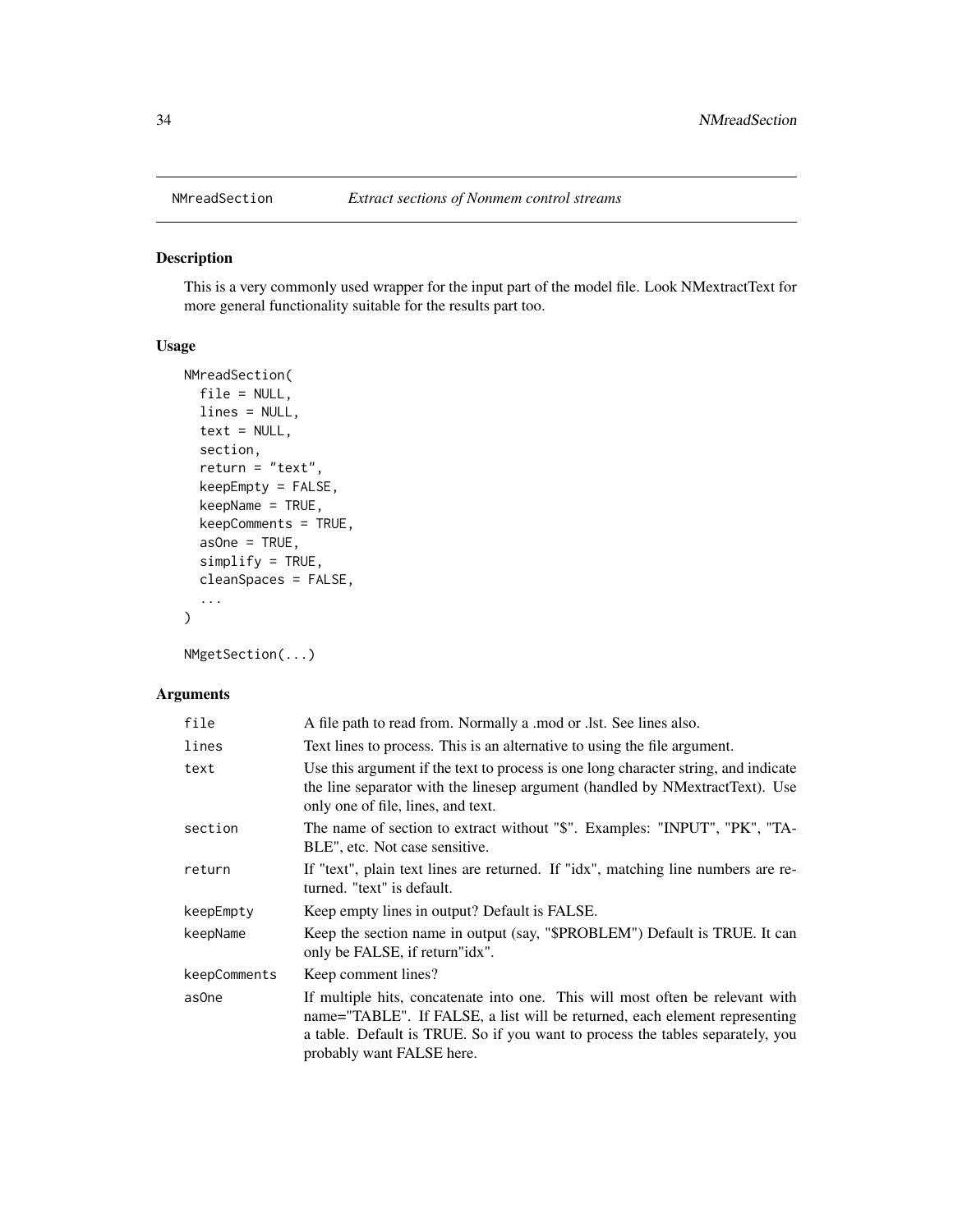#### <span id="page-34-0"></span>NMreadTab 35

| simplify    | If as One=FALSE, do you want the result to be simplified if only one section is                                          |
|-------------|--------------------------------------------------------------------------------------------------------------------------|
|             | found? Default is TRUE which is desirable for interactive analysis. For pro-                                             |
|             | gramming, you probably want FALSE.                                                                                       |
| cleanSpaces | If TRUE, leading and trailing are removed, and multiplied succeeding white<br>spaces are reduced to single white spaces. |
| $\ddots$ .  | Additional arguments passed to NMextractText                                                                             |

# Value

character vector with extracted lines.

#### Functions

• NMgetSection: Deprecated function name. Use NMreadSection.

#### See Also

Other Nonmem: [NMapplyFilters\(](#page-0-0)), [NMextractText\(](#page-25-1)), [NMgenText\(](#page-27-1)), [NMwriteData\(](#page-44-1)), [NMwriteSection\(](#page-46-1))

# Examples

NMreadSection(system.file("examples/nonmem/xgxr001.lst", package="NMdata"),section="DATA")

<span id="page-34-1"></span>NMreadTab *Read an output table file from NONMEM*

#### Description

Read a table generated by a \$TABLE statement in Nonmem. Generally, these files cannot be read by read.table or similar because formatting depends on options in the \$TABLE statement, and because Nonmem sometimes includes extra lines in the output that have to be filtered out. NMreadTab can do this automatically based on the table file alone.

# Usage

```
NMreadTab(file, tab.count = TRUE, header = TRUE, skip, quiet, as.fun, ...)
```

| file      | path to NONMEM table file                                                                                                                                                                                                                                                                                                                                                                          |
|-----------|----------------------------------------------------------------------------------------------------------------------------------------------------------------------------------------------------------------------------------------------------------------------------------------------------------------------------------------------------------------------------------------------------|
| tab.count | Nonmem includes a counter of tables in the written data files. These are often not<br>useful. However, if tab.count is TRUE (default), a counter of tables is included<br>as a column called TABLENO. Just notice, the table numbers in TABLENO are<br>just cumulatively counting the number of tables reported in the file. TABLENO<br>is not true to the actual table number as given by Nonmem. |
| header    | Use header=FALSE if table was created with NOHEADER option in \$TABLE.                                                                                                                                                                                                                                                                                                                             |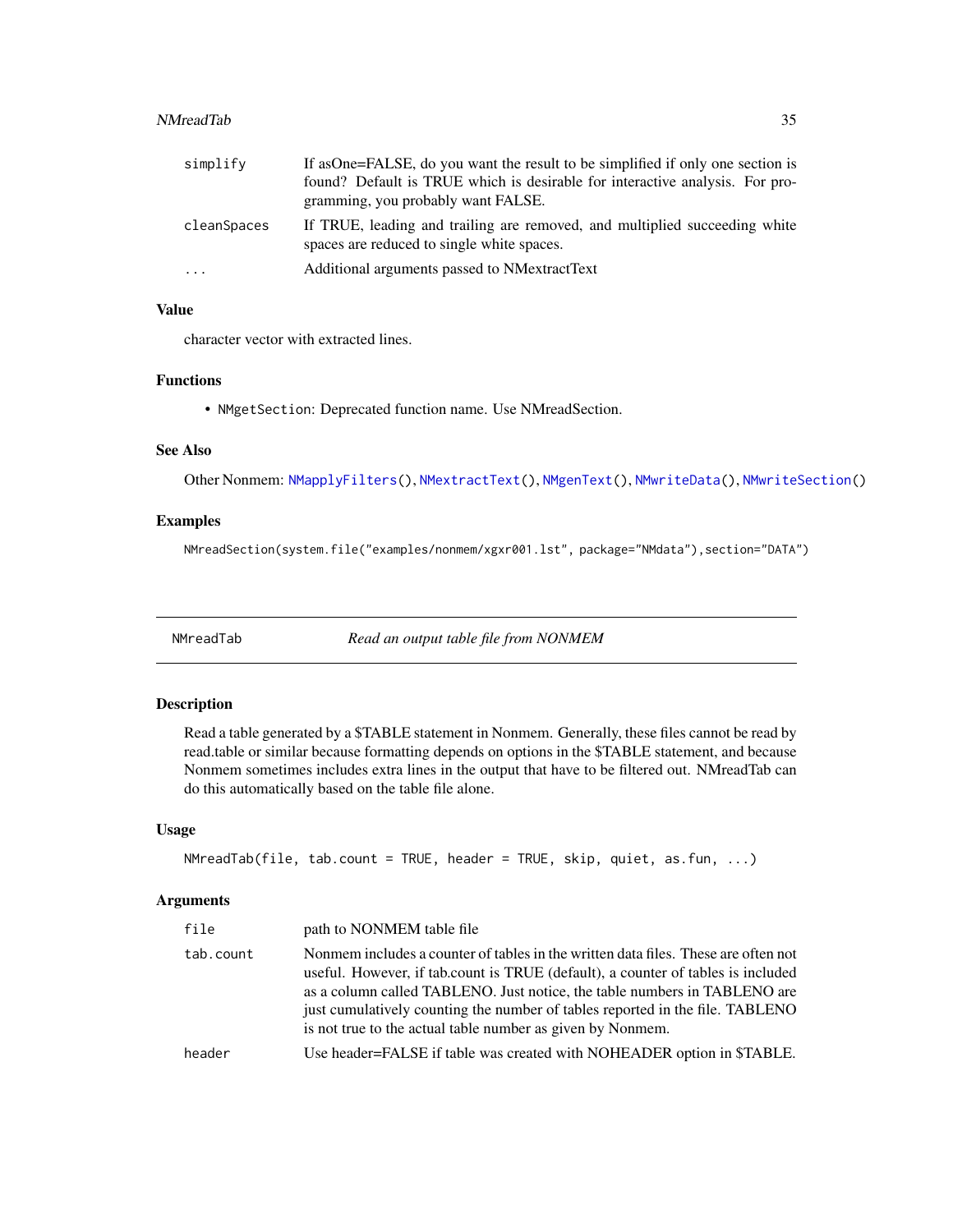<span id="page-35-0"></span>

| skip       | The number of rows to skip. The default is skip=1 if header==TRUE and skip=0<br>if header==FALSE.                                                                                                                                          |
|------------|--------------------------------------------------------------------------------------------------------------------------------------------------------------------------------------------------------------------------------------------|
| quiet      | logical stating whether or not information is printed about what is being done.<br>Default can be configured using NMdataConf.                                                                                                             |
| as.fun     | The default is to return data as a data frame. Pass a function (say tibble: as tibble)<br>in as fun to convert to something else. If data tables are wanted, use as fun="data table".<br>The default can be configured using NM data Conf. |
| $\ddots$ . | Arguments passed to fread.                                                                                                                                                                                                                 |
|            |                                                                                                                                                                                                                                            |

# Details

The actual reading of data is based on data.table::fread. Generally, the function is fast thanks to data.table.

#### Value

The Nonmem table data.

### See Also

Other DataRead: [NMreadCsv\(](#page-32-1)), [NMscanData\(](#page-35-1)), [NMscanInput\(](#page-39-1)), [NMscanTables\(](#page-42-1))

<span id="page-35-1"></span>NMscanData *Automatically find Nonmem input and output tables and organize data*

#### Description

This is a very general solution to automatically identifying, reading, and merging all output and input data in a Nonmem model. The most important steps are

- Read and combine output tables,
- If wanted, read input data and restore variables that were not output from the nonmem model
- If wanted, also restore rows from input data that were disregarded in Nonmem (e.g. observations or subjects that are not part of the analysis)

#### Usage

```
NMscanData(
  file,
  col.row,
  use.input,
 merge.by.row,
  recover.rows,
  file.mod,
  dir.data,
  file.data,
```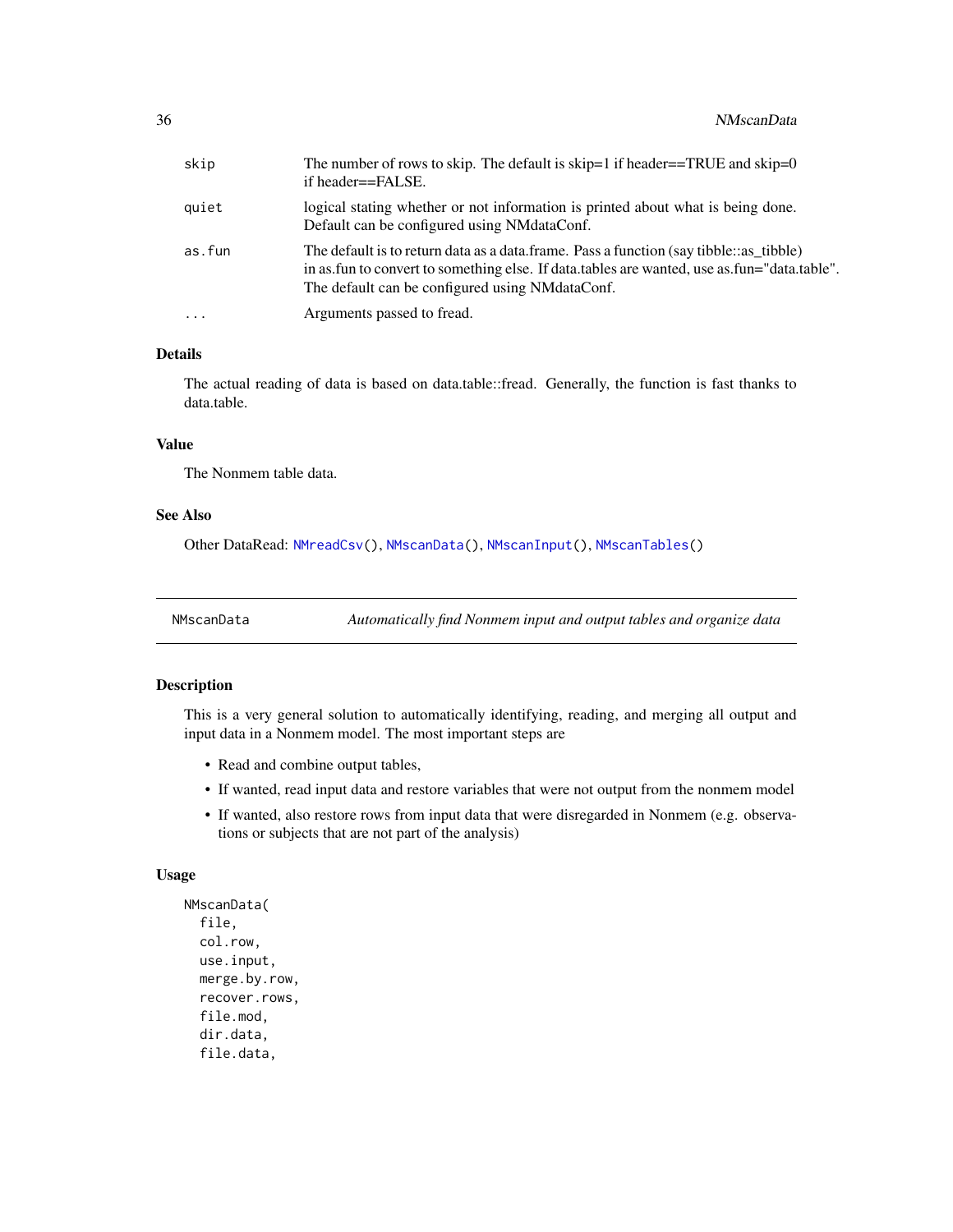# NMscanData 37

```
translate.input = TRUE,
quiet,
use.rds,
args.fread,
as.fun,
col.id = "ID",modelname,
col.model,
col.nmout,
tab.count = FALSE,
order.columns = TRUE,
check.time,
tz.lst
```
# Arguments

 $\mathcal{L}$ 

| file         | A nonmem control stream or output file from nonmem (.mod or .lst)                                                                                                                                                                                                                                                                                                                                                                                                                                      |
|--------------|--------------------------------------------------------------------------------------------------------------------------------------------------------------------------------------------------------------------------------------------------------------------------------------------------------------------------------------------------------------------------------------------------------------------------------------------------------------------------------------------------------|
| col.row      | A column with a unique value for each row. Such a column is recommended to<br>use if possible. See merge.by.row and details as well. Default ("ROW") can be<br>modified using NMdataConf.                                                                                                                                                                                                                                                                                                              |
| use.input    | Should the input data be added to the output data. Only column names that are<br>not found in output data will be retrieved from the input data. Default is TRUE<br>which can be modified using NMdataConf. See merge.by.row too.                                                                                                                                                                                                                                                                      |
| merge.by.row | If use input=TRUE, this argument determines the method by which the input<br>data is added to output data. The default method (merge.by.row=FALSE) is to<br>interpret the Nonmem code to imitate the data filtering (IGNORE and ACCEPT<br>statements), but the recommended method is merge.by.row=TRUE which means<br>that data will be merged by a unique row identifier. The row identifier must be<br>present in input and at least one full length output data table. See argument<br>col.row too. |
| recover.rows | Include rows from input data files that do not exist in output tables? This will<br>be added to the \$row dataset only, and \$run, \$id, and \$occ datasets are created<br>before this is taken into account. A column called nmout will be TRUE when<br>the row was found in output tables, and FALSE when not. Default is FALSE<br>and can be configured using NMdataConf.                                                                                                                           |
| file.mod     | The input control stream. Default is to look for \"file\" with extension changed<br>to .mod (PSN style). You can also supply the path to the file, or you can provide<br>a function that translates the output file path to the input file path. The default<br>behavior can be configured using NMdataConf. See dir.data too.                                                                                                                                                                         |
| dir.data     | The data directory can only be read from the control stream (.mod) and not from<br>the output file (.lst). So if you only have the output control stream, use dir.data<br>to tell in which directory to find the data file. If dir.data is provided, the .mod<br>file is not used at all.                                                                                                                                                                                                              |
| file.data    | Specification of the data file path. When this is used, the control streams are not<br>used at all.                                                                                                                                                                                                                                                                                                                                                                                                    |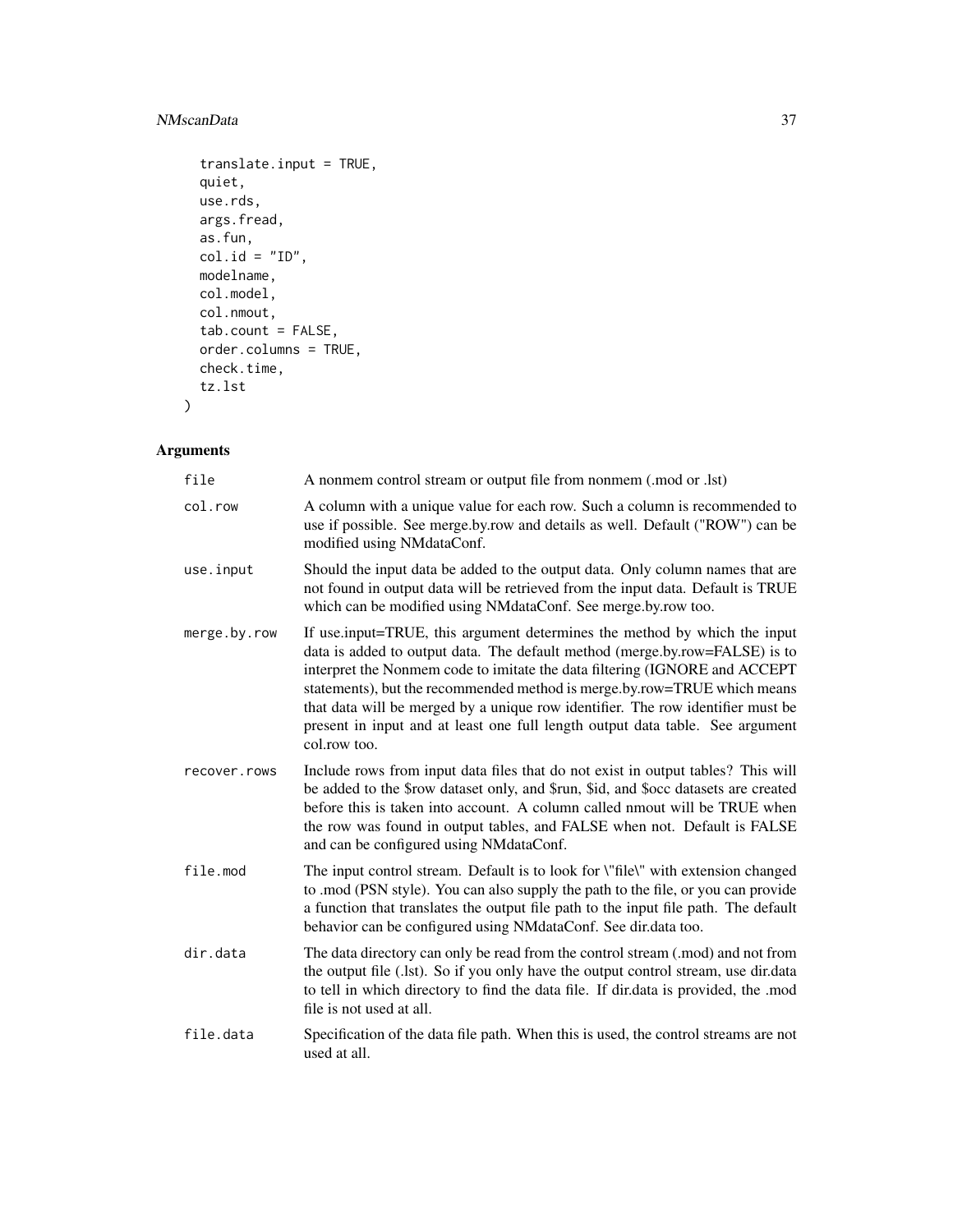| translate.input |                                                                                                                                                                                                                                                                                                                                                                                                                                                                                                                                                            |
|-----------------|------------------------------------------------------------------------------------------------------------------------------------------------------------------------------------------------------------------------------------------------------------------------------------------------------------------------------------------------------------------------------------------------------------------------------------------------------------------------------------------------------------------------------------------------------------|
|                 | Default is TRUE, meaning that input data column names are translated accord-<br>ing to \$INPUT section in nonmem listing file.                                                                                                                                                                                                                                                                                                                                                                                                                             |
| quiet           | The default is to give some information along the way on what data is found. But<br>consider setting this to TRUE for non-interactive use. Default can be configured<br>using NMdataConf.                                                                                                                                                                                                                                                                                                                                                                  |
| use.rds         | If an rds file is found with the exact same name (except for .rds instead of say<br>.csv) as the input data file mentioned in the Nonmem control stream, should this<br>be used instead? The default is yes, and NMwriteData will create this by default<br>too. Default can be configured using NMdataConf.                                                                                                                                                                                                                                               |
| args.fread      | List of arguments passed to when reading _input_ data. Notice that except for<br>"input" and "file", you need to supply all arguments to fread if you use this<br>argument. Default values can be configured using NMdataConf.                                                                                                                                                                                                                                                                                                                             |
| as.fun          | The default is to return data as a data.frame. Pass a function (say tibble:: as_tibble)<br>in as fun to convert to something else. If data tables are wanted, use as fun="data table".<br>The default can be configured using NMdataConf.                                                                                                                                                                                                                                                                                                                  |
| col.id          | The name of the subject ID variable, default is "ID".                                                                                                                                                                                                                                                                                                                                                                                                                                                                                                      |
| modelname       | The model name to be stored if col.model is not NULL. If not supplied, the name<br>will be taken from the control stream file name by omitting the directory/path<br>and deleting the .lst extension (path/run001.lst becomes run001). This can be a<br>character string or a function which is called on the value of file (file is another<br>argument to NMscanData). The function must take one character argument and<br>return another character string. As example, see NMdataConf()\$modelname.<br>The default can be configured using NMdataConf. |
| col.model       | A column of this name containing the model name will be included in the re-<br>turned data. The default is to store this in a column called "model". See ar-<br>gument "modelname" as well. Set to NULL if not wanted. Default can be<br>configured using NMdataConf.                                                                                                                                                                                                                                                                                      |
| col.nmout       | A column of this name will be a logical representing whether row was in output<br>table or not. Default can be modified using NMdataConf.                                                                                                                                                                                                                                                                                                                                                                                                                  |
| tab.count       | Nonmem includes a counter of tables in the written data files. These are often<br>not useful. Especially for NMscanData output it can be meaningless because<br>multiple tables can be combined so this information is not unique across those<br>source tables. However, if tab.count is TRUE (not default), this will be carried<br>forward and added as a column called TABLENO. The argument is passed to<br>NMscanTables.                                                                                                                             |
| order.columns   | If TRUE (default), NMorderColumns is used to reorder the columns before<br>returning the data. NMorderColumns will be called with alpha=FALSE, so<br>columns are not sorted alphabetically. But standard Nonmem columns like ID,<br>TIME, and other will be first. If col.row is used, this will be passed to NMorder-<br>Columns too.                                                                                                                                                                                                                     |
| check.time      | If TRUE (default) and if input data is used, input control stream and input data<br>are checked to be newer than output control stream and output tables. These<br>are important assumptions for the way information is merged by NMscanData.<br>However, if data has been transferred from another system where Nonmem was                                                                                                                                                                                                                                |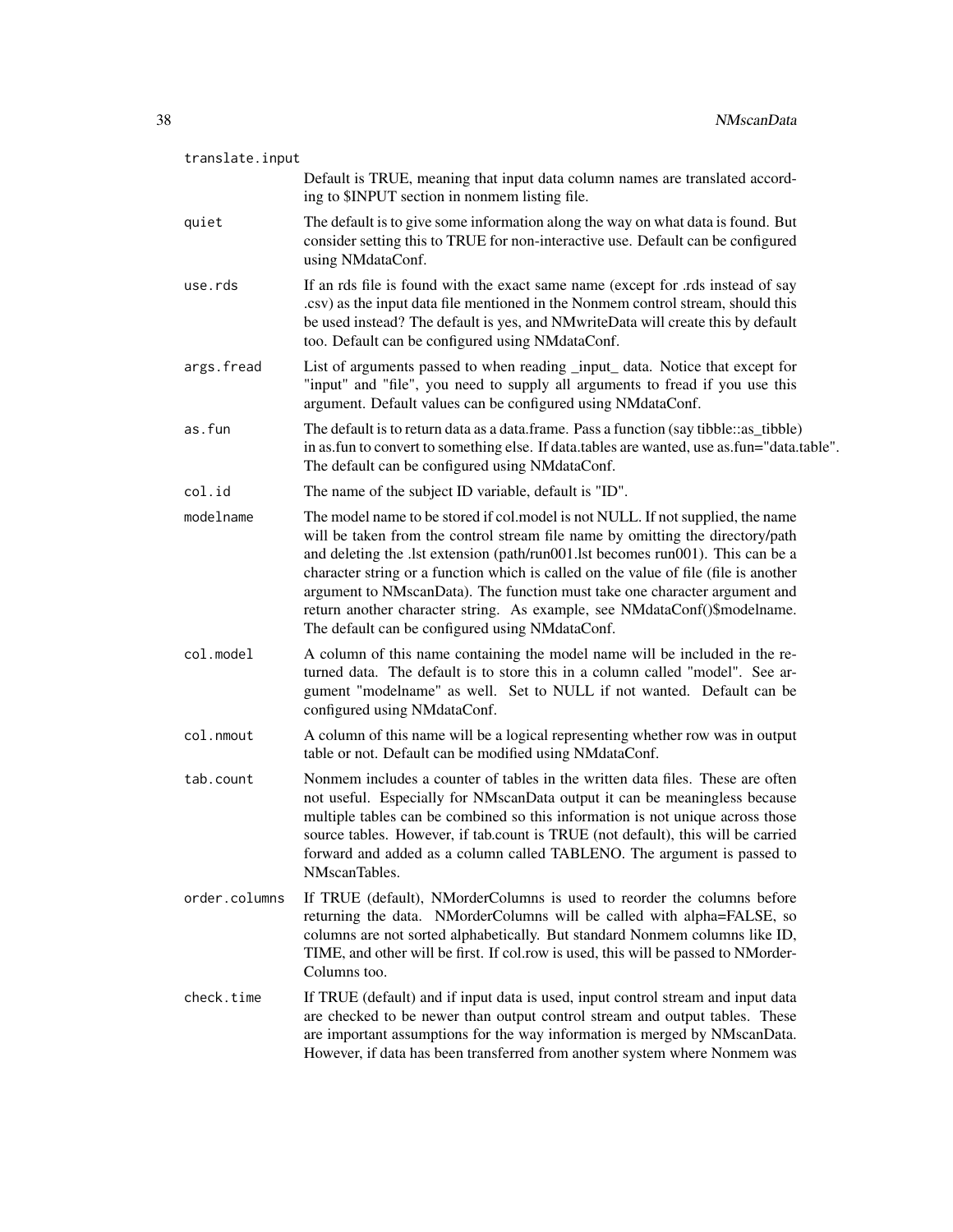<span id="page-38-0"></span>

|        | run, these checks may not make sense, and you may not want to see these warn-                                                                                                                    |
|--------|--------------------------------------------------------------------------------------------------------------------------------------------------------------------------------------------------|
|        | ings. The default can be configured using NMdataConf. For the output control                                                                                                                     |
|        | stream, the time stamp recorded by Nonmem is used if possible, and if the input                                                                                                                  |
|        | data is created with NM write Data, the recorded creation time is used if possible.                                                                                                              |
|        | If not, and for all other files, the file modification times are used.                                                                                                                           |
| tz.lst | If supplied, the timezone to be used when reading the time stamp in the out-<br>put control stream. Please supply something listed in OlsonNames(). Can be<br>configured using NMdataConf() too. |

#### Details

This function makes it very easy to collect the data from a Nonmem run.

A useful feature of this function is that it can automatically combine "input" data (the data read by nonmem in \$INPUT or \$INFILE) with "output" data (tables written by nonmem in \$TABLE). There are two implemented methods for doing so. One (the default but not recommended) relies on interpretation of filter (IGNORE and ACCEPT) statements in \$INPUT. This will work in most cases, and checks for consistency with Nonmem results. However, the recommended method is using a unique row identifier in both input data and at least one output data file (not a FIRSTONLY or LASTONLY table). Supply the name of this column using the col.row argument.

Limitations. A number of Nonmem features are not supported. Most of this can be overcome by using merge.by.row=TRUE. Incomplete list of known limitations:

- character TIMEIf Nonmem is used to translate DAY and a character TIME column, TIME has to be available in an output table. NMscanData does not do the translation to numeric.
- RECORDSThe RECORDS option to limit the part of the input data being used is not searched for. Using merge.by.row=TRUE will work unaffectedly.
- NULLThe NULL argument to specify missing value string in input data is not respected. If delimited input data is read (as opposed to rds files), missing values are assumed to be represented by dots (.).

#### Value

A data set of class 'NMdata'.

#### See Also

Other DataRead: [NMreadCsv\(](#page-32-1)), [NMreadTab\(](#page-34-1)), [NMscanInput\(](#page-39-1)), [NMscanTables\(](#page-42-1))

#### Examples

res1 <- NMscanData(system.file("examples/nonmem/xgxr001.lst", package="NMdata"))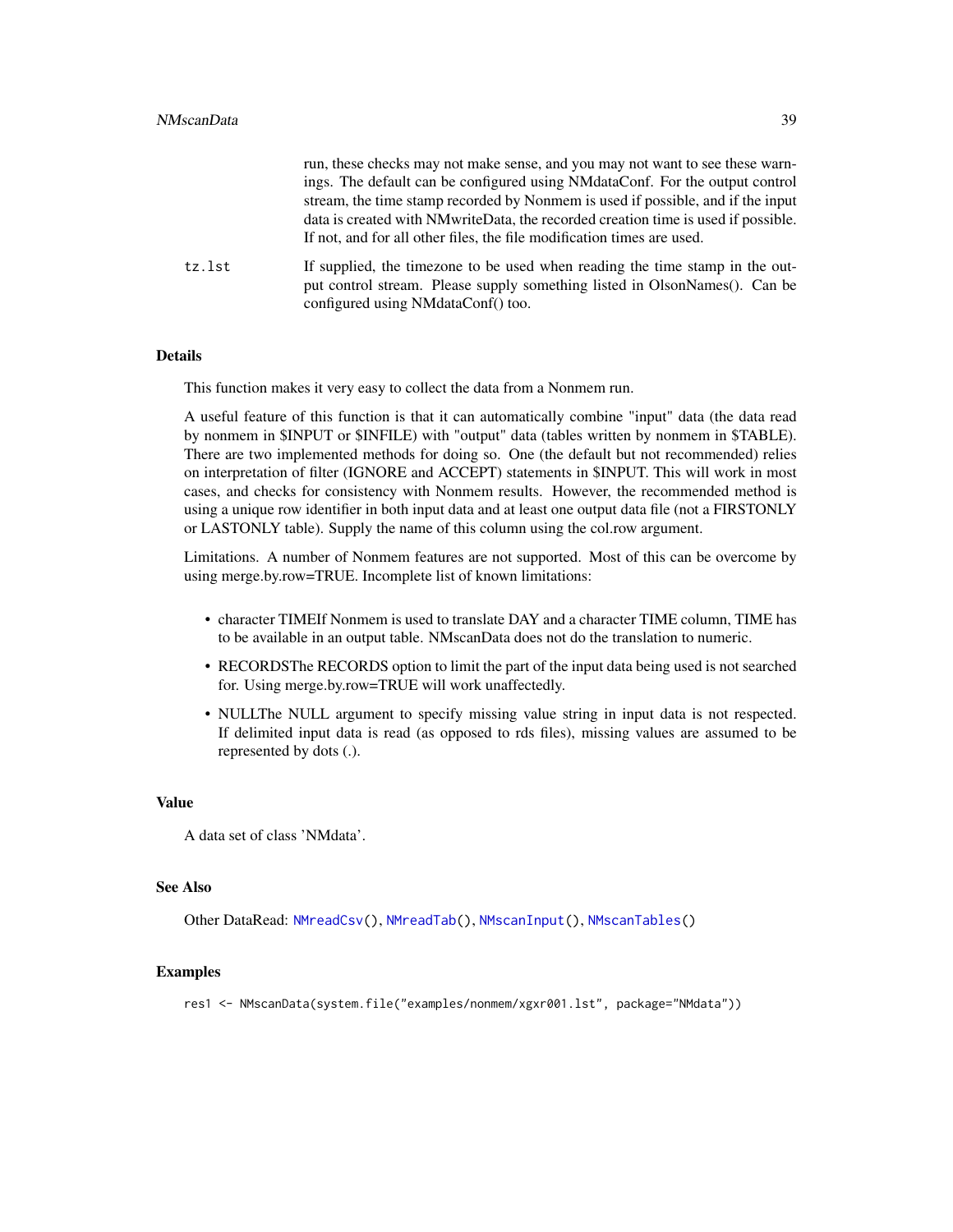<span id="page-39-1"></span><span id="page-39-0"></span>NMscanInput *Find and read input data and optionally translate column names according to the \$INPUT section*

# Description

Based on a nonmem run (lst and/or mod file), this function finds the input data and reads it. It reads the data like the nonmem run by applying DROP/SKIP arguments and alternative naming of columns in the nonmem run.

#### Usage

```
NMscanInput(
  file,
  use.rds,
  file.mod,
  dir.data = NULL,file.data = NULL,
  applyFilters = FALSE,
  translate = TRUE,
  recover.cols = TRUE,
  details = TRUE,
  col.id = "ID",col.row,
  quiet,
  args.fread,
  invert = FALSE,
  as.fun
)
```

| file     | a .1st (output) or a .mod (input) control stream file. The filename does not need to<br>end in .1st. It is recommended to use the output control stream because it reflects<br>the model as it was run rather than how it is planned for next run. However, see<br>file, mod and dir.data.                                                                                                                                                                                                                                                                                                          |
|----------|-----------------------------------------------------------------------------------------------------------------------------------------------------------------------------------------------------------------------------------------------------------------------------------------------------------------------------------------------------------------------------------------------------------------------------------------------------------------------------------------------------------------------------------------------------------------------------------------------------|
| use.rds  | If an rds file is found with the exact same name (except for .rds instead of say<br>csv) as the text file mentioned in the Nonmem control stream, should this be<br>used instead? The default is yes, and NM write Data will create this by default<br>too.                                                                                                                                                                                                                                                                                                                                         |
| file.mod | The input control stream file path. Default is to look for <i>\"file</i> \" with extension<br>changed to .mod (PSN style). You can also supply the path to the file, or you<br>can provide a function that translates the output file path to the input file path.<br>If dir. data is missing, the input control stream is needed. This is because the lst<br>does not contain the path to the data file. The mod file is only used for finding<br>the data file. How to interpret the datafile is read from the . Ist file. The default<br>can be configured using NM dataConf. See dir. data too. |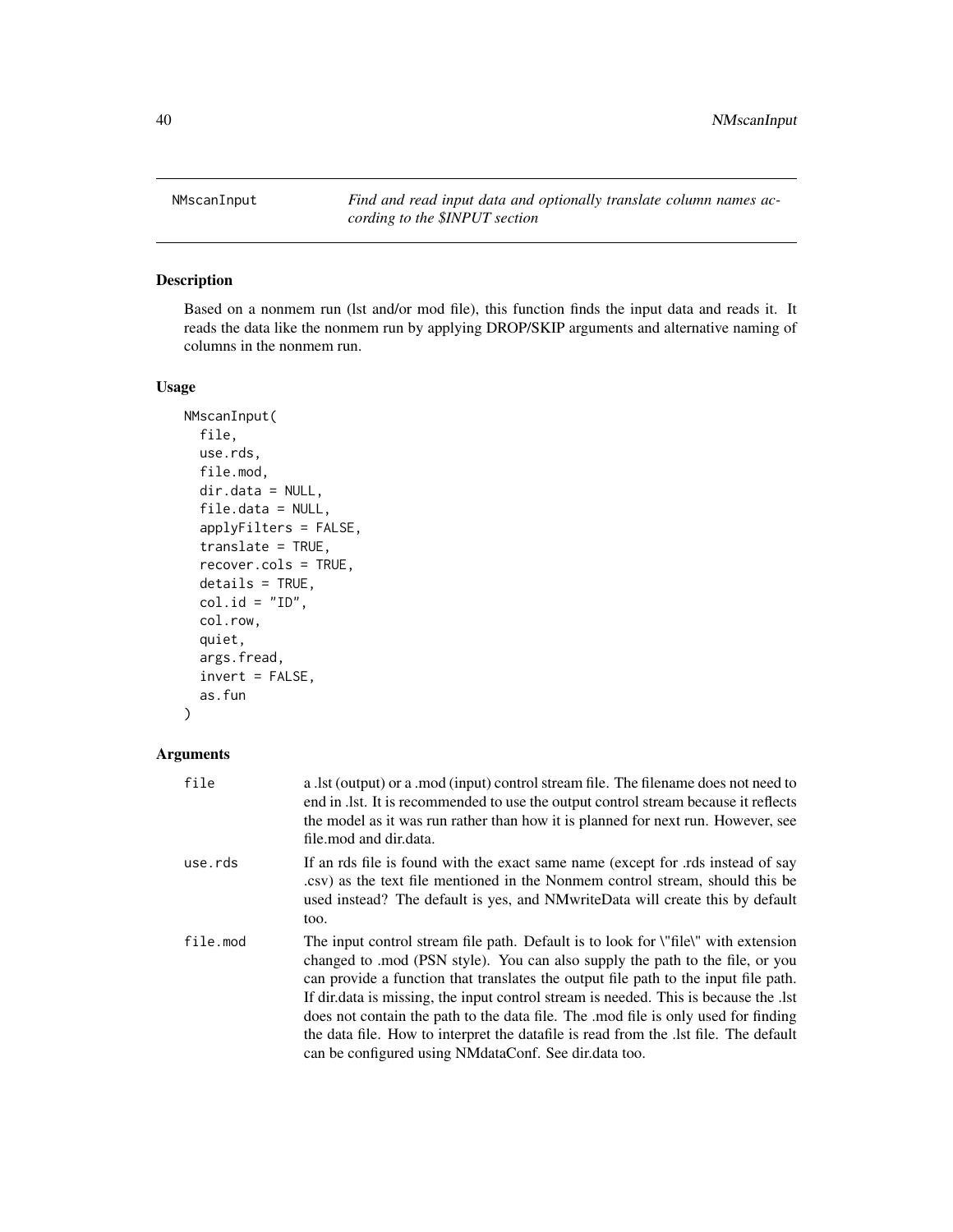# NMscanInput 41

| dir.data     | The data directory can only be read from the control stream (.mod) and not from<br>the output file (.lst). So if you only have the output file, use dir.data to tell in<br>which directory to find the data file. If dir.data is provided, the .mod file is not<br>used at all. |
|--------------|---------------------------------------------------------------------------------------------------------------------------------------------------------------------------------------------------------------------------------------------------------------------------------|
| file.data    | Specification of the data file path. When this is used, the control streams are not<br>used at all.                                                                                                                                                                             |
| applyFilters | If TRUE (default), IGNORE and ACCEPT statements in the nonmem control<br>streams are applied before returning the data.                                                                                                                                                         |
| translate    | If TRUE (default), data columns are named as interpreted by Nonmem (in \$IN-<br>PUT). If data file contains more columns than mentioned in \$INPUT, these will<br>be named as in data file (if data file contains named variables).                                             |
| recover.cols | recover columns that were not used in the NONMEM control stream? Default<br>is TRUE. Can only be negative when translate=FALSE.                                                                                                                                                 |
| details      | If TRUE, metadata is added to output. In this case, you get a list. Typically, this<br>is mostly useful if programming up functions which behavior must depend on<br>properties of the output. See details.                                                                     |
| col.id       | The name of the subject ID column. Optional and only used to calculate number<br>of subjects in data. Default is modified by NMdataConf.                                                                                                                                        |
| col.row      | The name of the row counter column. Optional and only used to check whether<br>the row counter is in the data.                                                                                                                                                                  |
| quiet        | Default is to inform a little, but TRUE is useful for non-interactive stuff.                                                                                                                                                                                                    |
| args.fread   | List of arguments passed to fread. Notice that except for "input" and "file", you<br>need to supply all arguments to fread if you use this argument. Default values<br>can be configured using NMdataConf.                                                                      |
| invert       | If TRUE, the data rows that are dismissed by the Nonmem data filters (ACCEPT<br>and IGNORE) and only this will be returned. Only used if apply Filters is TRUE.                                                                                                                 |
| as.fun       | The default is to return data as a data.frame. Pass a function (say tibble: : as_tibble)<br>in as fun to convert to something else. If data tables are wanted, use as fun="data table".<br>The default can be configured using NMdataConf.                                      |

#### Details

This function finds and reads the input data based on a control stream file path. It can align the column names to the definitions in \$INPUT in the control stream, and it can subset the data based on ACCEPT/IGNORE statements in \$DATA. I supports a few other ways to identify the input data file than reading the control stream, and it can also read an rds file instead of the delimited text file used by Nonmem.

Columns that are dropped (using DROP or SKIP in \$INPUT) in the model will be included in the output.

It may not work if a column is dropped, and a new column is renamed to the same name. Say you have DV and CONC as the only two columns (not possible but illustrative), and in Nonmem you do DV=DROP DV. Not sure it will work in Nonmem, and it probably won't work in NMscanInput.

# Value

A data set, class defined by 'as.fun'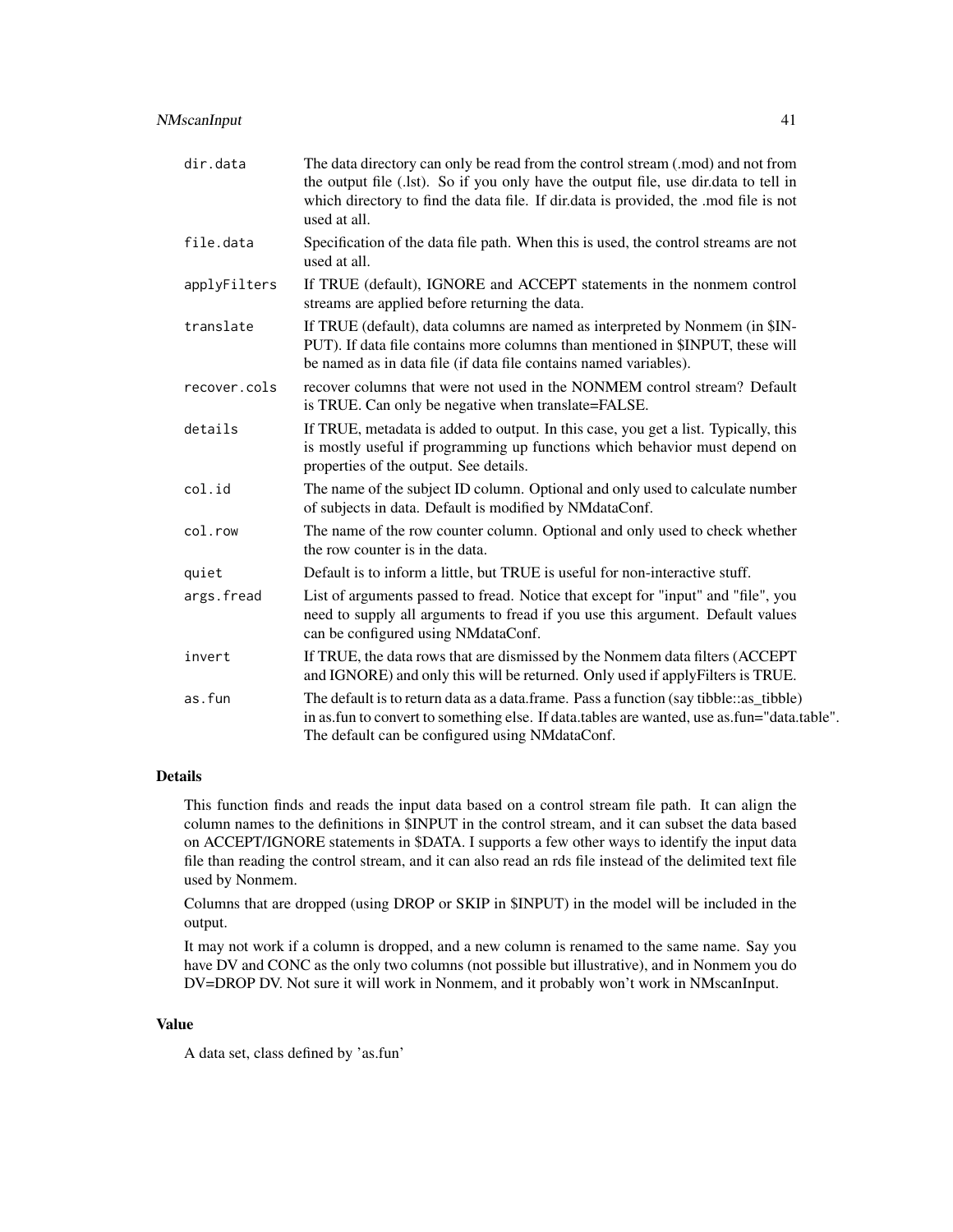<span id="page-41-0"></span>Other DataRead: [NMreadCsv\(](#page-32-1)), [NMreadTab\(](#page-34-1)), [NMscanData\(](#page-35-1)), [NMscanTables\(](#page-42-1))

NMscanMultiple *Run NMscanData on multiple models and stack results*

# Description

Useful function for meta analyses when multiple models are stored in one folder and can be read with NMscanData using the same arguments.

#### Usage

```
NMscanMultiple(files, dir, file.pattern, as.fun, ...)
```
# Arguments

| files        | File paths to the models (control stream) to edit. See file.pattern too.                                                                                                                                                                   |
|--------------|--------------------------------------------------------------------------------------------------------------------------------------------------------------------------------------------------------------------------------------------|
| dir          | The directory in which to find the models. Passed to list, files (). See file, pattern<br>argument too.                                                                                                                                    |
| file.pattern | The pattern used to match the filenames to read with NMscanData. Passed to<br>list.files(). See dir argument too.                                                                                                                          |
| as.fun       | The default is to return data as a data.frame. Pass a function (say tibble: as_tibble)<br>in as fun to convert to something else. If data tables are wanted, use as fun="data table".<br>The default can be configured using NM data Conf. |
| $\cdots$     | Additional arguments passed to NMscanData.                                                                                                                                                                                                 |

# Value

All results stacked, class as defined by as.fun

# Examples

```
res <- NMscanMultiple(dir=system.file("examples/nonmem", package="NMdata"),
file.pattern="xgxr.*\\.lst",as.fun="data.table")
res.mean <- res[,.(meanPRED=exp(mean(log(PRED)))),by=.(model,NOMTIME)]
library(ggplot2)
ggplot(res.mean,aes(NOMTIME,meanPRED,colour=model))+geom_line()
```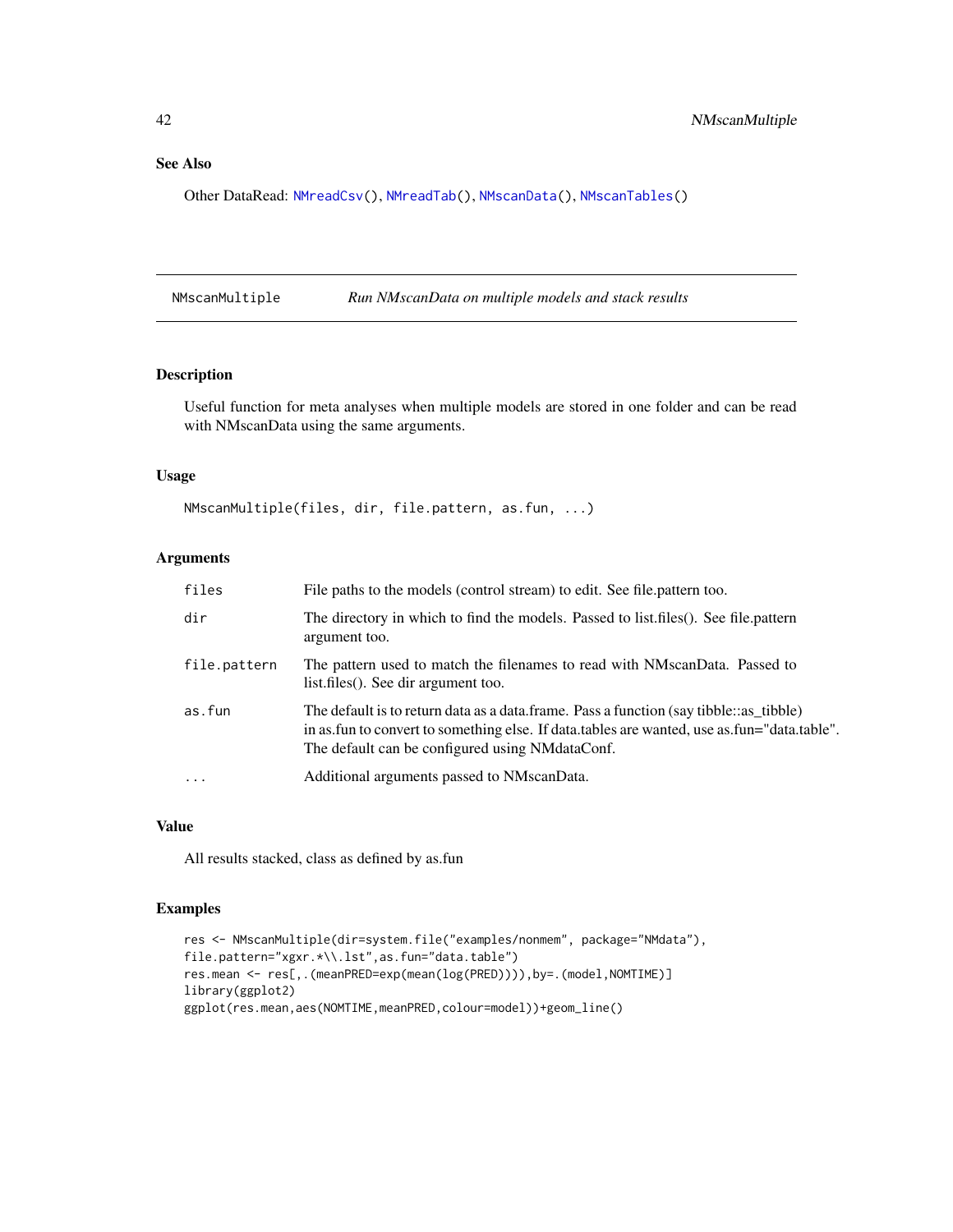<span id="page-42-1"></span><span id="page-42-0"></span>

# Description

Find and read all output data tables in nonmem run

# Usage

```
NMscanTables(
  file,
  as.fun,
  quiet,
  tab.count = FALSE,
  col.id = "ID",col.row,
  details
)
```
# Arguments

| file      | the nonmem file to read (normally .mod or .lst)                                                                                                                                                                                          |
|-----------|------------------------------------------------------------------------------------------------------------------------------------------------------------------------------------------------------------------------------------------|
| as.fun    | The default is to return data as a data.frame. Pass a function (say tibble: as_tibble)<br>in as fun to convert to something else. If data tables are wanted, use as fun="data table".<br>The default can be configured using NMdataConf. |
| quiet     | The default is to give some information along the way on what data is found. But<br>consider setting this to TRUE for non-interactive use. Default can be configured<br>using NMdataConf.                                                |
| tab.count | Nonmem includes a counter of tables in the written data files. These are often<br>not useful. However, if tab.count is TRUE (not default), this will be carried<br>forward and added as a column called TABLENO.                         |
| col.id    | name of the subject ID column. Used for calculation of the number of subjects<br>in each table.                                                                                                                                          |
| col.row   | The name of the row counter column. Optional and only used to check whether<br>the row counter is in the data.                                                                                                                           |
| details   | If TRUE, metadata is added to output. In this case, you get a list. Typically, this<br>is mostly useful if programming up functions which behavior must depend on<br>properties of the output.                                           |

# Value

A list of all the tables as data.frames. If details=TRUE, this is in one element, called data, and meta is another element. If not, only the data is returned.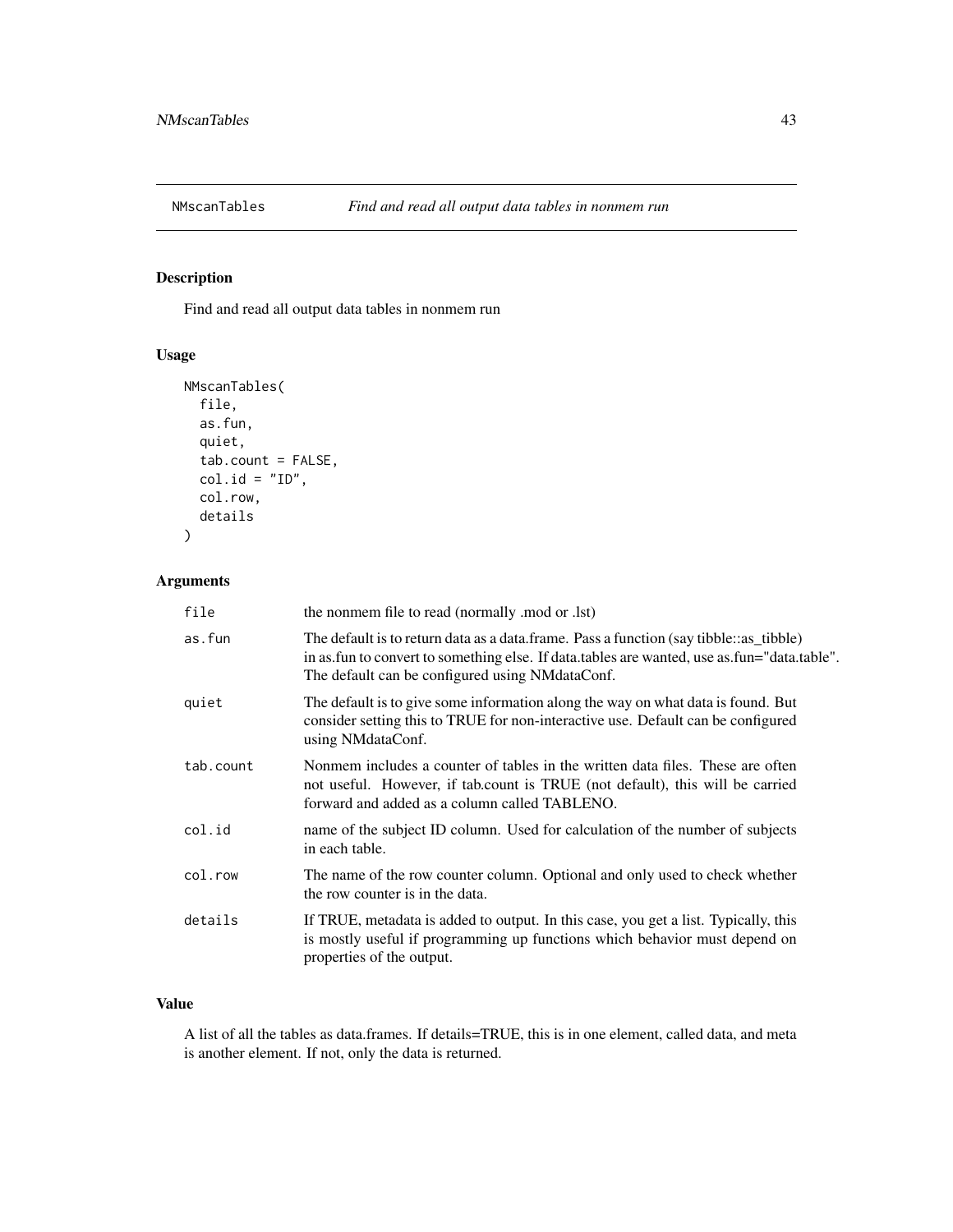#### See Also

Other DataRead: [NMreadCsv\(](#page-32-1)), [NMreadTab\(](#page-34-1)), [NMscanData\(](#page-35-1)), [NMscanInput\(](#page-39-1))

#### Examples

```
tabs1 <- NMscanTables(system.file("examples/nonmem/xgxr001.lst", package="NMdata"))
```
<span id="page-43-1"></span>

|  | NMstamp |  |
|--|---------|--|
|--|---------|--|

stamp a dataset or any other object

#### Description

Dataset metadata can be valuable, eg. by tracing an archived dataset back to the code that generated it. The metadata added by NMstamp can be accessed using the function NMinfo.

#### Usage

NMstamp(data, script, time = Sys.time(), ...)

#### Arguments

| data     | The dataset to stamp.                                                                                                 |
|----------|-----------------------------------------------------------------------------------------------------------------------|
| script   | path to the script where the dataset was generated.                                                                   |
| time     | the time stamp to attach. Default is to use cpu clock.                                                                |
| $\cdots$ | other named metadata elements to add to the dataset. Example: Description="PK<br>data for phase 1 trials in project". |

# Details

NMstamp modifies the meta data by reference. See example.

#### Value

data with meta data attached. Class unchanged.

# See Also

NMinfo

```
Other DataCreate: NMorderColumns(), findCovs(), findVars(), flagsAssign(), flagsCount(),
mergeCheck(), tmpcol()
```
#### Examples

```
x=1NMstamp(x,script="example.R",description="Example data")
NMinfo(x)
```
<span id="page-43-0"></span>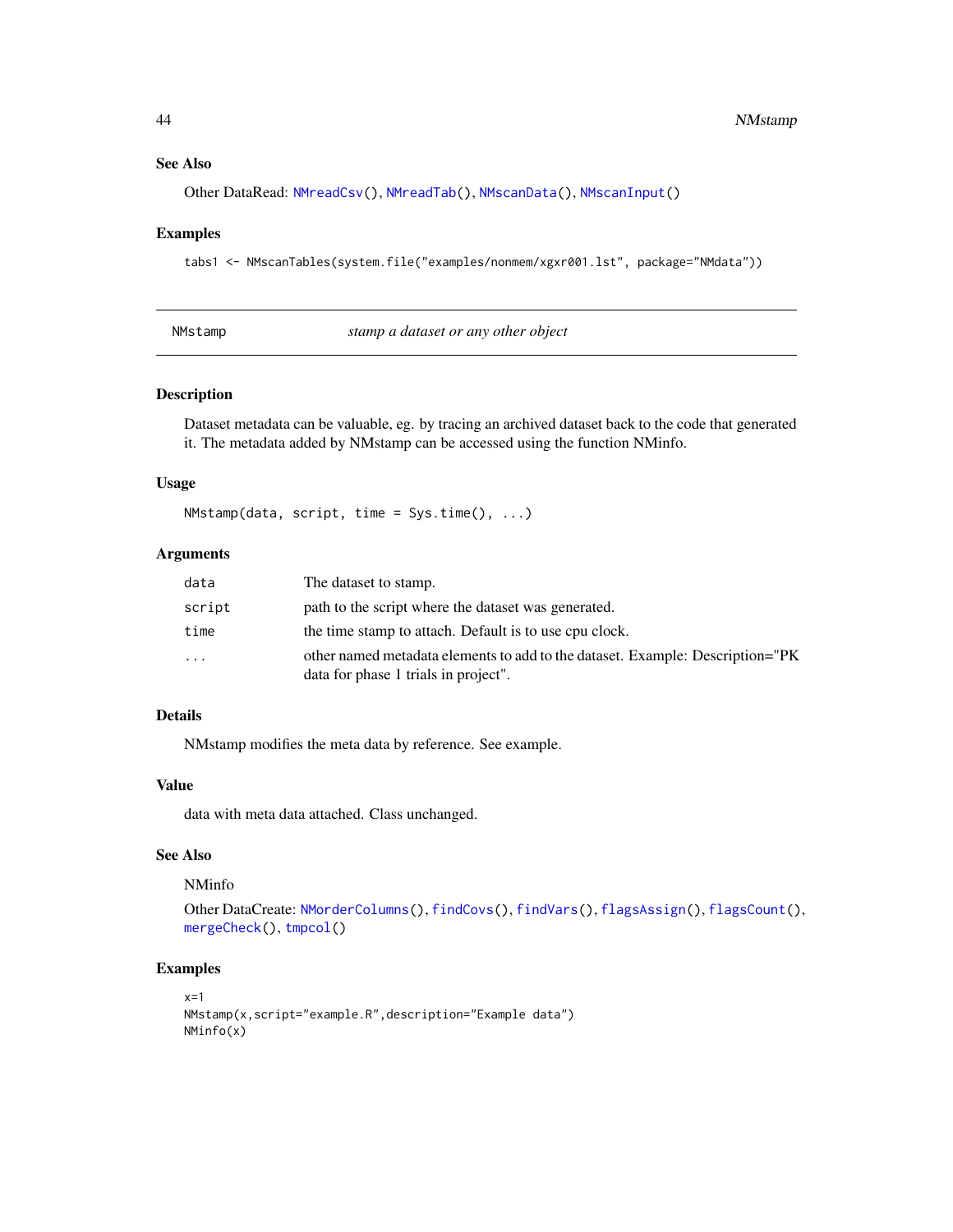<span id="page-44-1"></span><span id="page-44-0"></span>

#### Description

Instead of trying to remember the arguments to pass to write.csv, use this wrapper. It tells you what to write in \$DATA and \$INPUT in nonmem, and it (additionally) exports an rds file as well which is highly preferable for use in R. It never edits the data before writing the datafile. The filenames for csv, rds etc. are derived by replacing the extension to the filename given in the file argument.

#### Usage

```
NMwriteData(
  data,
  file,
  write.csv = TRUE,
 write.rds = write.csv,
 write.RData = FALSE,
  script,
  args.stamp,
  args.fwrite,
  args.rds,
  args.RData,
  quiet,
  args.NMgenText,
  nm.drop,
  nmdir.data,
  col.flagn,
  nm.rename,
  nm.copy,
  nm.capitalize,
  allow.char.TIME
)
```

| data        | The dataset to write to file for use in Nonmem.                                                                                                          |
|-------------|----------------------------------------------------------------------------------------------------------------------------------------------------------|
| file        | The file to write to. The extension (everything after and including last ".") is<br>dropped. csv, rds and other standard file name extensions are added. |
| write.csv   | Write to csy file?                                                                                                                                       |
| write.rds   | write an rds file?                                                                                                                                       |
| write.RData | In case you want to save to .RData object. Deprecated and not recommended.<br>Use write.rds instead.                                                     |
| script      | If provided, the object will be stamped with this script name before saved to rds<br>or RData. See ?NMstamp.                                             |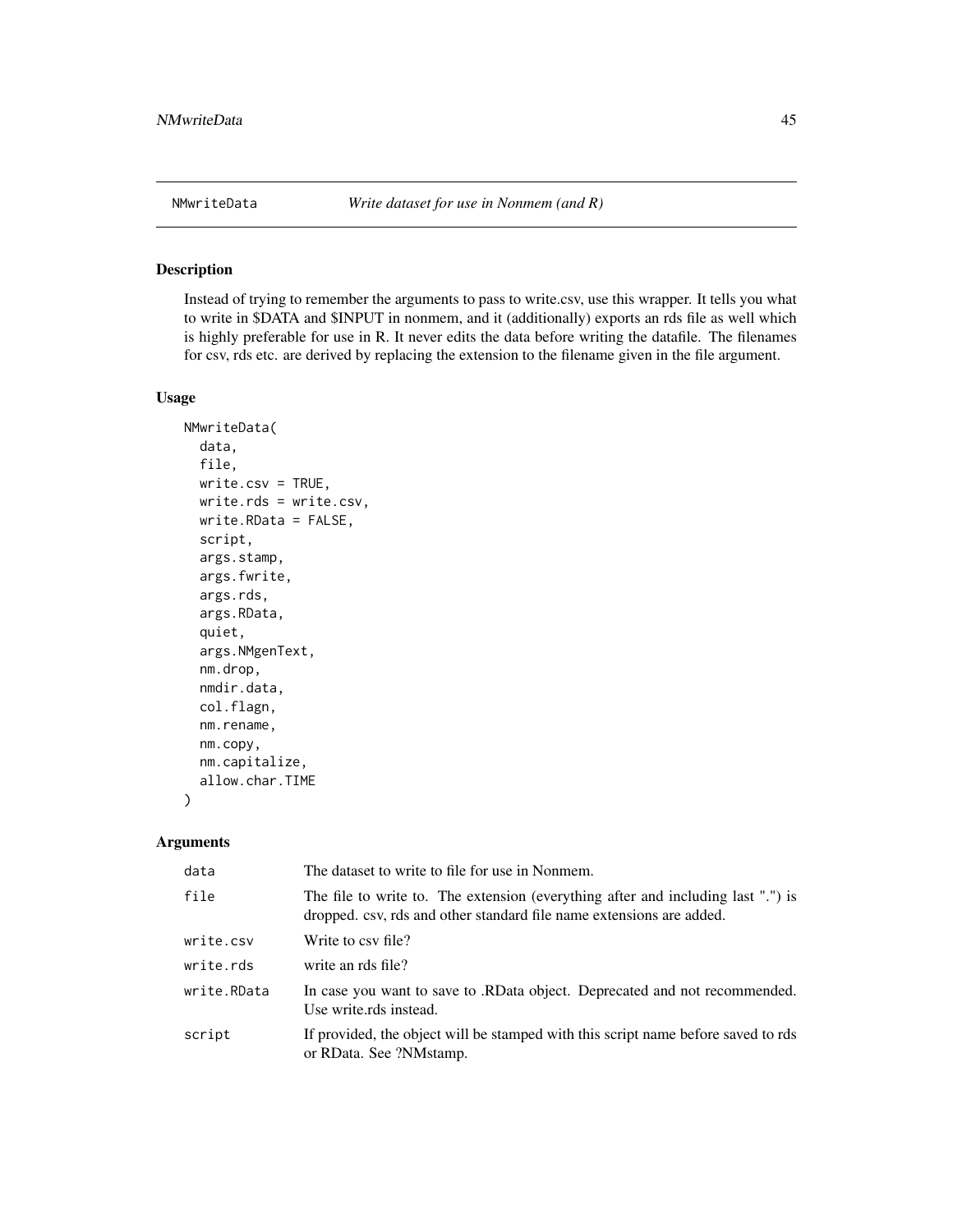<span id="page-45-0"></span>

| args.stamp      | A list of arguments to be passed to NMstamp.                                                                                                                                                                                                                                                                                                                                                                                                          |
|-----------------|-------------------------------------------------------------------------------------------------------------------------------------------------------------------------------------------------------------------------------------------------------------------------------------------------------------------------------------------------------------------------------------------------------------------------------------------------------|
| args.fwrite     | List of arguments passed to fwrite. Notice that except for "x" and "file", you<br>need to supply all arguments to fwrite if you use this argument. Default values<br>can be configured using NMdataConf.                                                                                                                                                                                                                                              |
| args.rds        | A list of arguments to be passed to saveRDS.                                                                                                                                                                                                                                                                                                                                                                                                          |
| args.RData      | A list of arguments to be passed to save. Please note that writing RData is<br>deprecated.                                                                                                                                                                                                                                                                                                                                                            |
| quiet           | The default is to give some information along the way on what data is found. But<br>consider setting this to TRUE for non-interactive use. Default can be configured<br>using NMdataConf.                                                                                                                                                                                                                                                             |
|                 | args. NMgenText List of arguments to pass to NMgenText - the function that generates text sugges-<br>tion for INPUT and DATA sections in the NONMEM control stream. You can<br>use these arguments to get a text suggestion you an use directly in NONMEM -<br>and NMwriteSection can even update multiple NONMEM control streams based<br>on the result. This will update your control streams to match your new data file<br>with just one command. |
| nm.drop         | Deprecated, use args. NMgenText=list(drop=c("column")) instead.                                                                                                                                                                                                                                                                                                                                                                                       |
| nmdir.data      | Deprecated, use args.NMgenText=list(dir.data="your/path") instead.                                                                                                                                                                                                                                                                                                                                                                                    |
| col.flagn       | Name of a numeric column with zero value for rows to include in Nonmem<br>run, non-zero for rows to skip. The argument is only used for generating the<br>proposed \$DATA text to paste into the Nonmem control stream. To skip this<br>feature, use col.flagn=NULL.                                                                                                                                                                                  |
| nm.rename       | Deprecated, use args. NMgenText=list(rename=c(newname="existing")) instead.                                                                                                                                                                                                                                                                                                                                                                           |
| nm.copy         | Deprecated, use args. NMgenText=list(copy=c(newname="existing")) instead.                                                                                                                                                                                                                                                                                                                                                                             |
| nm.capitalize   | Deprecated, use args.NMgenText=list(capitalize=TRUE) instead.                                                                                                                                                                                                                                                                                                                                                                                         |
| allow.char.TIME |                                                                                                                                                                                                                                                                                                                                                                                                                                                       |

Deprecated, use args.NMgenText=list(allow.char.TIME=TRUE) instead.

#### Details

When writing csv files, the file will be comma-separated. Because Nonmem does not support quoted fields, you must avoid commas in character fields. An error is returned if commas are found in strings.

The user is provided with text to use in Nonmem. This lists names of the data columns. Once a column is reached that Nonmem will not be able to read as a numeric and column is not in nm.drop, the list is stopped. Only exception is TIME which is not tested for whether character or not.

# Value

Text for inclusion in Nonmem control stream, invisibly.

# See Also

Other Nonmem: [NMapplyFilters\(](#page-0-0)), [NMextractText\(](#page-25-1)), [NMgenText\(](#page-27-1)), [NMreadSection\(](#page-33-1)), [NMwriteSection\(](#page-46-1))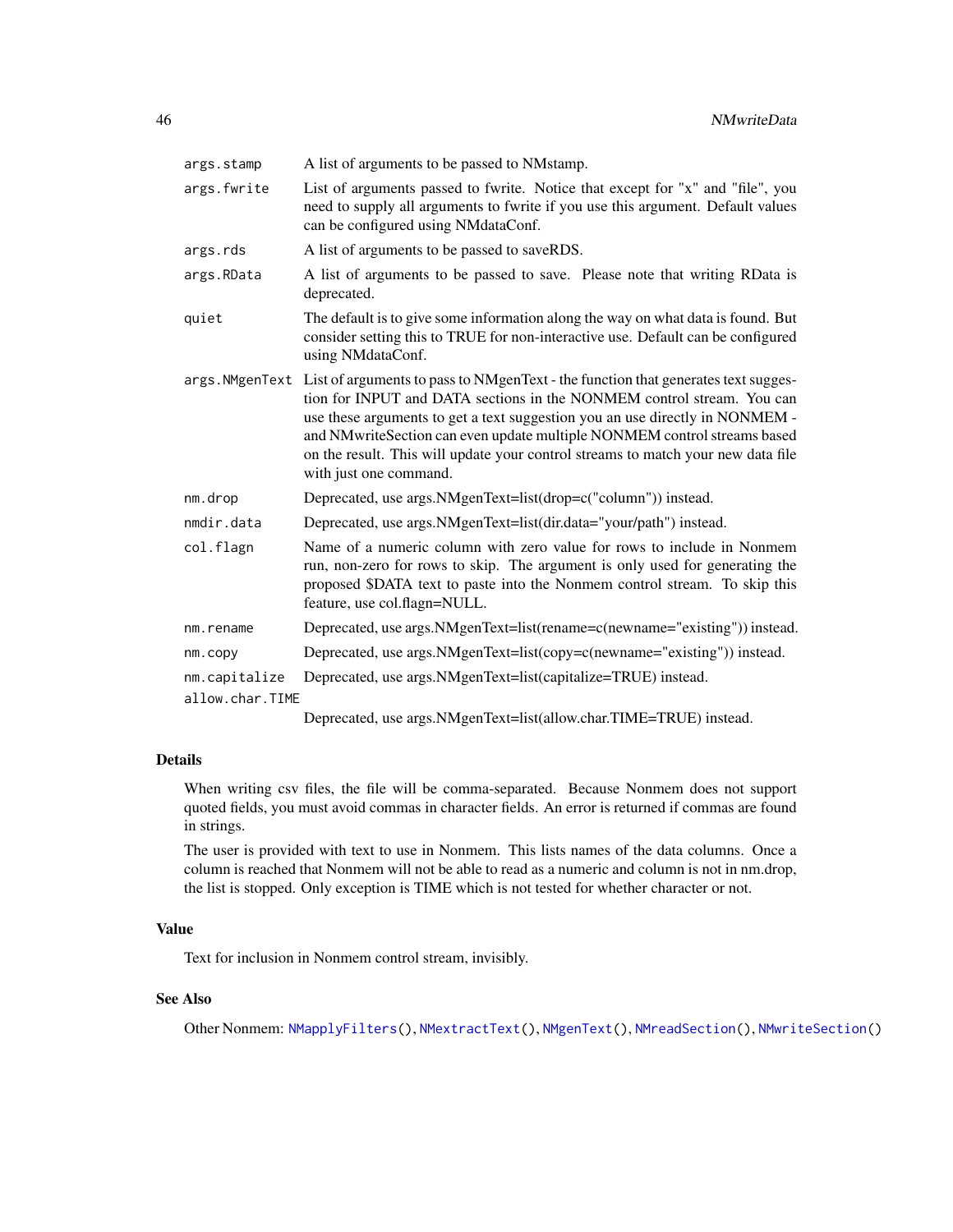<span id="page-46-1"></span><span id="page-46-0"></span>

# Description

Just give the section name, the new lines and the file path, and the "\$section", and the input to Nonmem will be updated.

# Usage

```
NMwriteSection(
  files,
  file.pattern,
  dir,
  section,
  newlines,
  list.sections,
  newfile,
  backup = TRUE,blank.append = TRUE,
  data.file,
  write = TRUE,
  quiet,
  simplify = TRUE
)
```

| files         | File paths to the models (control stream) to edit. See file pattern too.                                                                                                                                                                           |
|---------------|----------------------------------------------------------------------------------------------------------------------------------------------------------------------------------------------------------------------------------------------------|
| file.pattern  | Alternatively to files, you can supply a regular expression which will be passed<br>to list, files as the pattern argument. If this is used, use dir argument as well.<br>Also see data.file to only process models that use a specific data file. |
| dir           | If file pattern is used, dir is the directory to search in.                                                                                                                                                                                        |
| section       | The name of the section to update without "\$". Example: section="EST" to edit<br>the sections starting by \$EST. Section specification is not case-sensitive. See<br>?NMreadSection too.                                                          |
| newlines      | The new text (including "\$SECTION"). Better be broken into lines in a character<br>vector since this is simply past to write Lines.                                                                                                               |
| list.sections | Named list of new sections, each element containing a section. Names must<br>be section names, contents of each element are the new section lines for each<br>section.                                                                             |
| newfile       | path and filename to new run. If missing, the original file (from files or<br>file.pattern) is overwritten (see the backup option below). If NULL, out-<br>put is returned as a character vector rather than written.                              |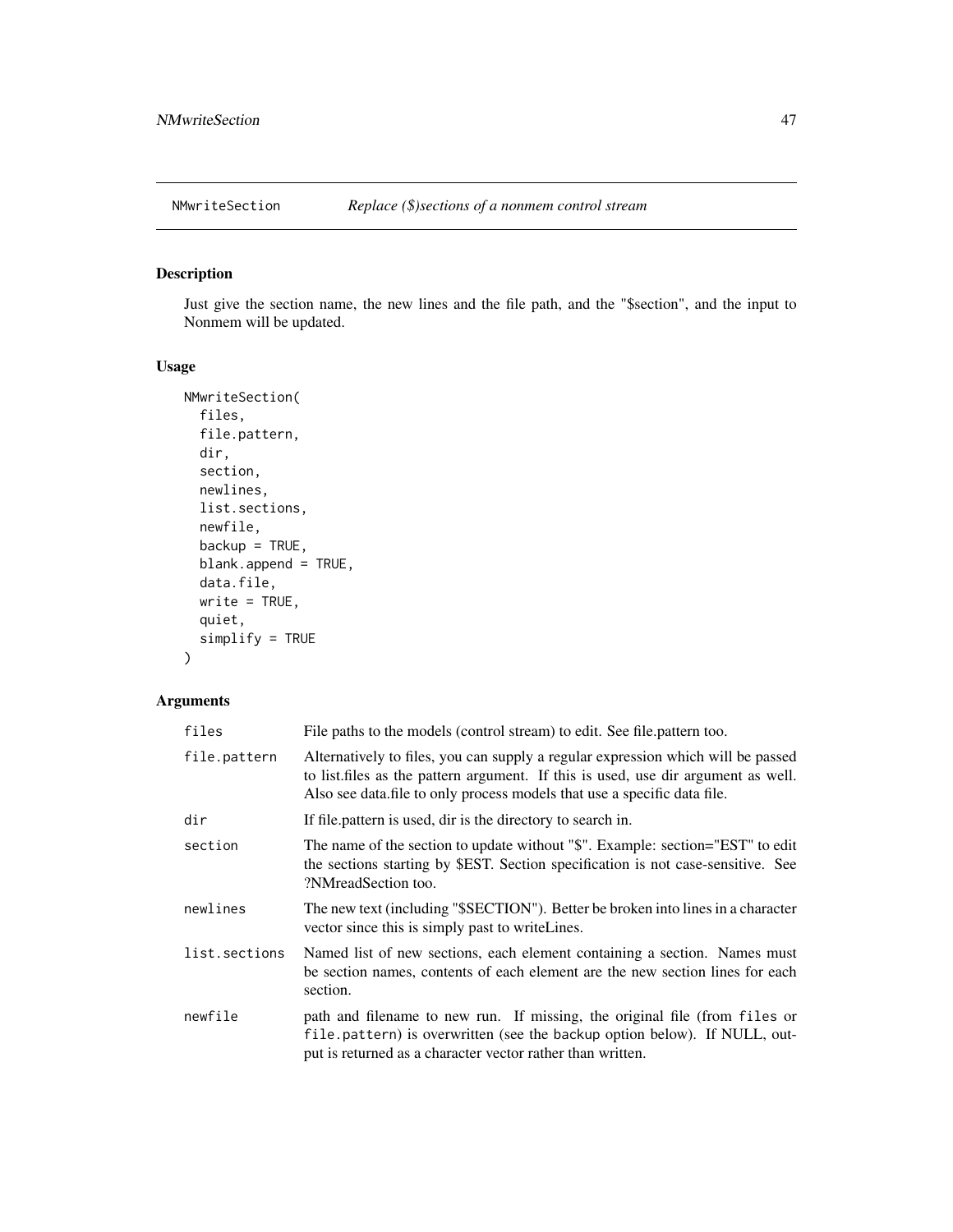<span id="page-47-0"></span>

| backup       | In case you are overwriting the old file, do you want to backup the file (to say,<br>backup $run001$ .mod)?                                                                                 |
|--------------|---------------------------------------------------------------------------------------------------------------------------------------------------------------------------------------------|
| blank.append | Append a blank line to output?                                                                                                                                                              |
| data.file    | Use this to limit the scope of models to those that use a specific input data data<br>file. The string has to exactly match the one in \$DATA or \$INFILE in Nonmem.                        |
| write        | Default is to write to file. If write=FALSE, NMwriteSection returns the resulting<br>input.txt without writing it. to disk? Default is FALSE.                                               |
| quiet        | The default is to give some information along the way on what data is found. But<br>consider setting this to TRUE for non-interactive use. Default can be configured<br>using NMdataConf.   |
| simplify     | If TRUE (default) and only one file is edited, the resulting rows are returned<br>directly. If more than one file is edited, the result will always be a list with one<br>element per file. |

#### Details

The new file will be written with unix-style line endings.

# Value

The new section text is returned. If write=TRUE, this is done invisibly.

# See Also

Other Nonmem: [NMapplyFilters\(](#page-0-0)), [NMextractText\(](#page-25-1)), [NMgenText\(](#page-27-1)), [NMreadSection\(](#page-33-1)), [NMwriteData\(](#page-44-1))

#### Examples

```
newlines <- "$EST POSTHOC INTERACTION METHOD=1 NOABORT PRINT=5 MAXEVAL=9999 SIG=3"
NMwriteSection(files=system.file("examples/nonmem/xgxr001.mod", package = "NMdata"),
section="EST", newlines=newlines,newfile=NULL)
## Not run:
text.nm <- NMwriteData(data)
NMwriteSection(dir="nonmem",
              file.pattern="^run.*\\.mod",
              list.sections=text.nm["INPUT"])
```
## End(Not run)

print.summary\_NMdata *print method for NMdata summaries*

#### Description

print method for NMdata summaries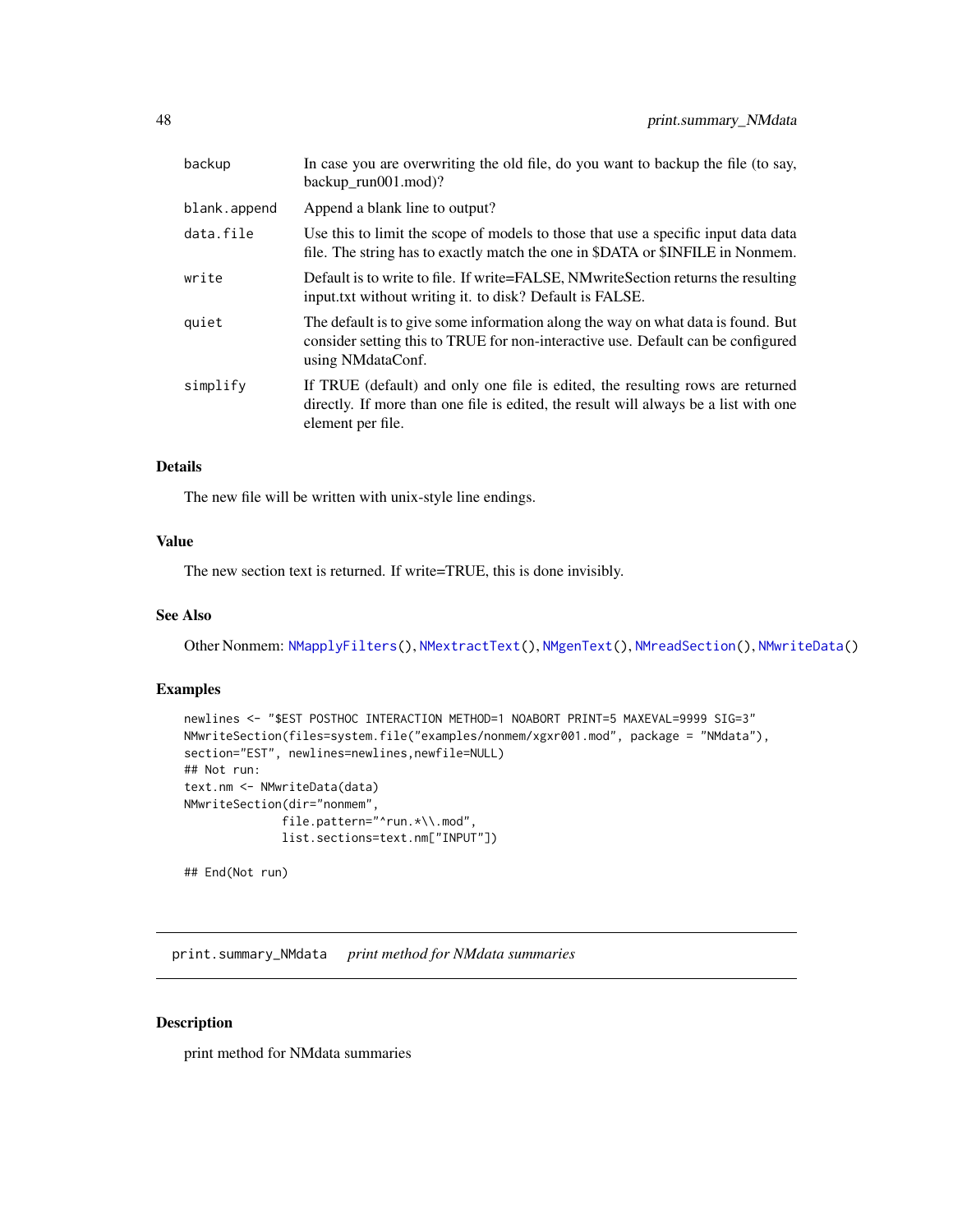# <span id="page-48-0"></span>renameByContents 49

### Usage

```
## S3 method for class 'summary_NMdata'
print(x, \ldots)
```
# Arguments

| X                       | The summary object to be printed. See ?summary. NM data |
|-------------------------|---------------------------------------------------------|
| $\cdot$ $\cdot$ $\cdot$ | Arguments passed to other print methods.                |

renameByContents *Rename columns matching properties of data contents*

# Description

For instance, lowercase all columns that Nonmem cannot interpret (as numeric).

#### Usage

renameByContents(data, fun.test, fun.rename, invert.test = FALSE, as.fun)

# Arguments

| data        | data.frame in which to rename columns                                                                                                                                                                                                       |
|-------------|---------------------------------------------------------------------------------------------------------------------------------------------------------------------------------------------------------------------------------------------|
| fun.test    | Function that returns TRUE for columns to be renamed.                                                                                                                                                                                       |
| fun.rename  | Function that takes the existing column name and returns the new one.                                                                                                                                                                       |
| invert.test | Rename those where FALSE is returned from fun.test.                                                                                                                                                                                         |
| as.fun      | The default is to return data as a data frame. Pass a function (say tibble: as _tibble)<br>in as fun to convert to something else. If data tables are wanted, use as fun="data table".<br>The default can be configured using NM data Conf. |

# Value

data with (some) new column names. Class as defined by as.fun.

# Examples

```
pk <- readRDS(file=system.file("examples/data/xgxr2.rds",package="NMdata"))
pk[,trtact:=NULL]
pk <- renameByContents(data=pk,
                       fun.test = NMisNumeric,
                       fun.rename = tolower,
                       invert.test = TRUE)
## Or append a "C" to the same column names
pk <- readRDS(file=system.file("examples/data/xgxr2.rds",package="NMdata"))
pk[,trtact:=NULL]
pk <- renameByContents(data=pk,
                       fun.test = NMisNumeric,
                       fun.rename = function(x)paste0(x,"C"),
                       invert.test = TRUE)
```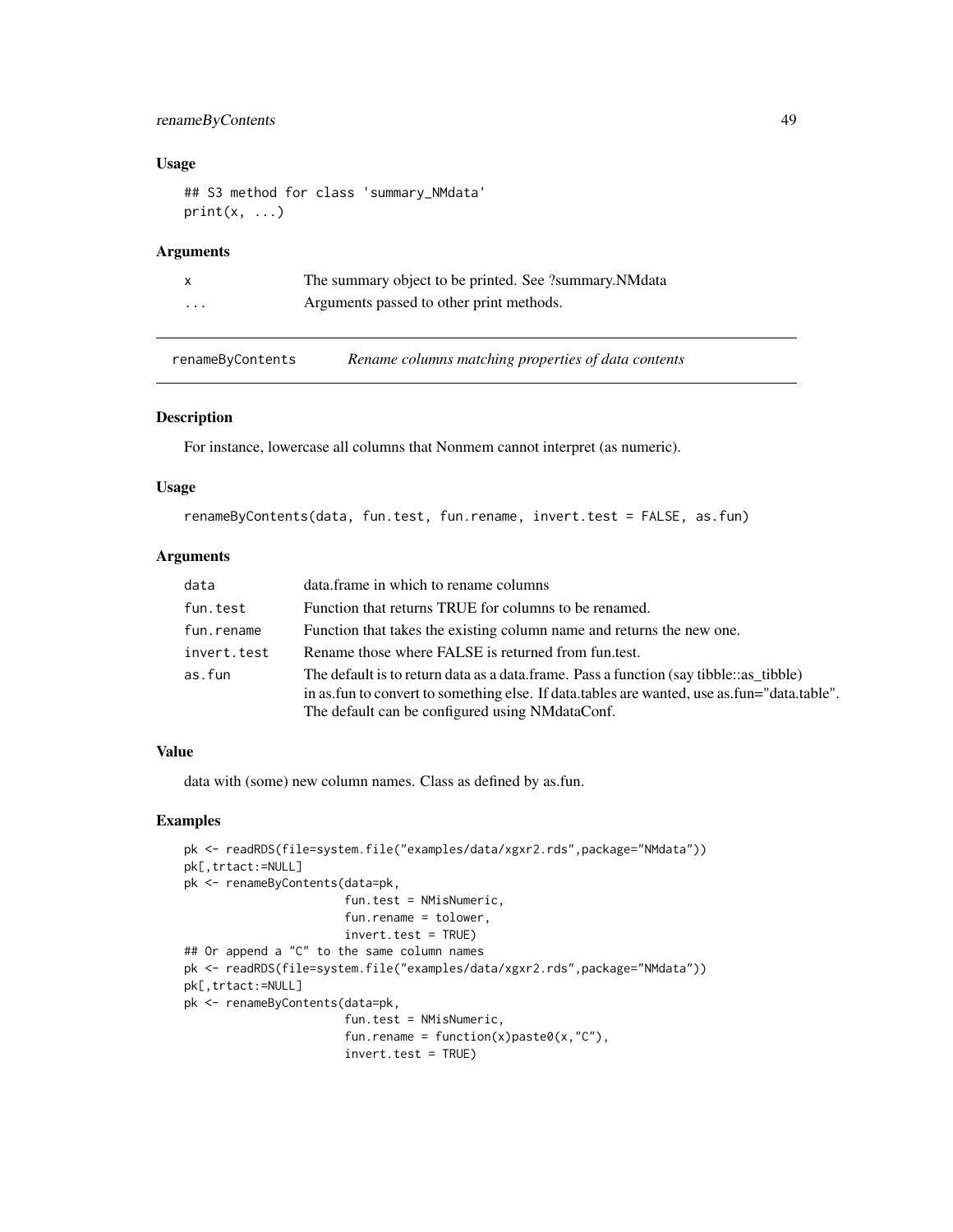<span id="page-49-0"></span>

#### Description

summary method for NMdata objects

#### Usage

## S3 method for class 'NMdata' summary(object, ...)

# Arguments

| obiect                  | An NM data object (from NM scan Data).                                          |
|-------------------------|---------------------------------------------------------------------------------|
| $\cdot$ $\cdot$ $\cdot$ | Only passed to the summary generic if object is missing NM data meta data (this |
|                         | should not happen anyway).                                                      |

# Details

The subjects are counted conditioned on the nmout column. If only id-level output tables are present, there are no nmout=TRUE rows. This means that in this case it will report that no IDs are found in output. The correct statement is that records are found for zero subjects in output tables.

#### Value

A list with summary information on the NMdata object.

unNMdata *Remove NMdata class and discard NMdata meta data*

#### Description

Remove NMdata class and discard NMdata meta data

#### Usage

unNMdata(x)

#### Arguments

x An 'NMdata' object.

#### Value

x stripped from the 'NMdata' class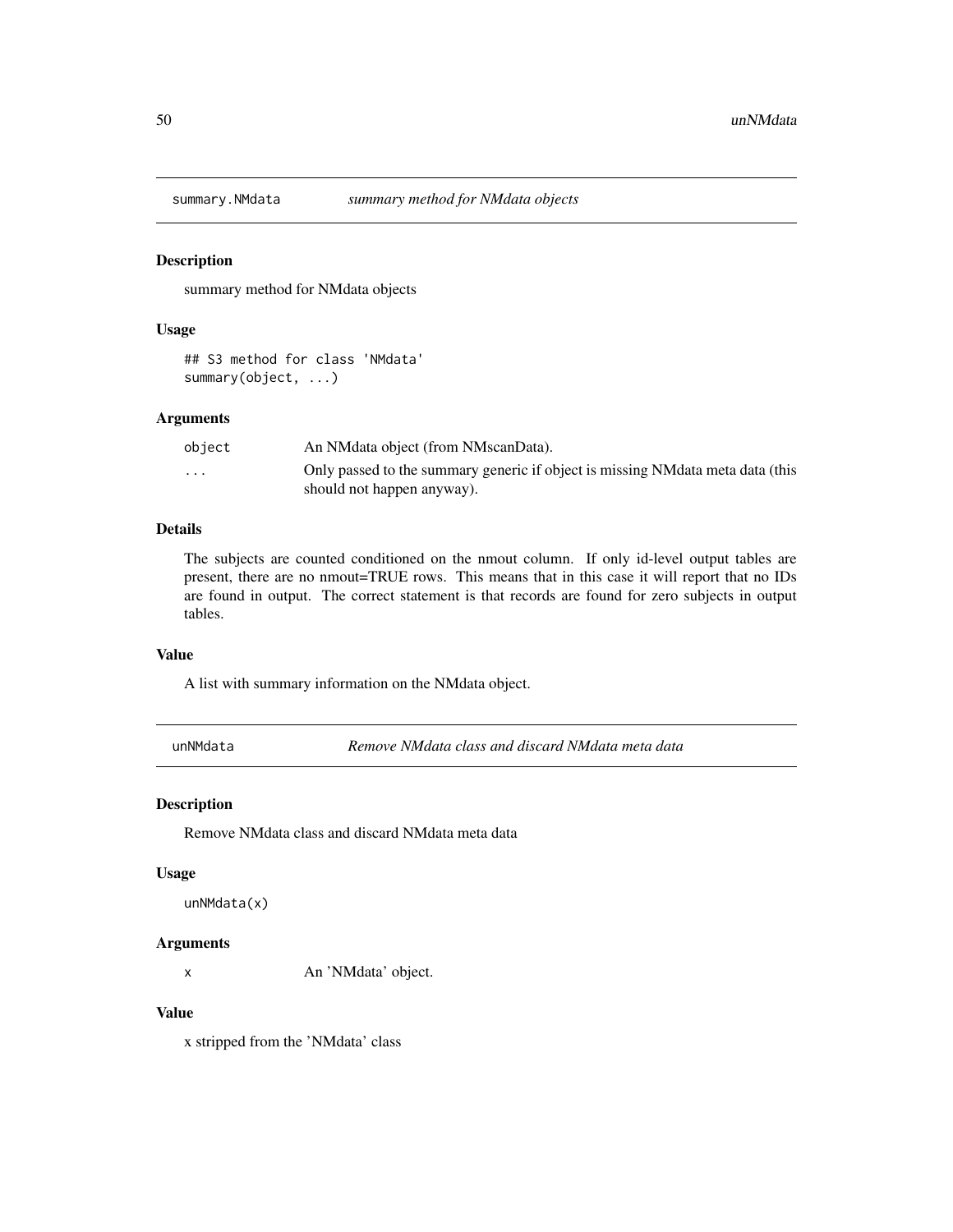# <span id="page-50-0"></span>**Index**

∗ DataCreate findCovs, [7](#page-6-0) findVars, [8](#page-7-0) flagsAssign, [9](#page-8-0) flagsCount, [11](#page-10-0) mergeCheck, [16](#page-15-0) NMorderColumns, [31](#page-30-0) NMstamp, [44](#page-43-0) ∗ DataRead NMreadCsv, [33](#page-32-0) NMreadTab, [35](#page-34-0) NMscanData, [36](#page-35-0) NMscanInput, [40](#page-39-0) NMscanTables, [43](#page-42-0) ∗ DataWrangling compareCols, [4](#page-3-0) dims, [5](#page-4-0) listMissings, [15](#page-14-0) ∗ Nonmem NMextractText, [26](#page-25-0) NMgenText, [28](#page-27-0) NMreadSection, [34](#page-33-0) NMwriteData, [45](#page-44-0) NMwriteSection, [47](#page-46-0) ∗ debug NMcheckColnames, [19](#page-18-0) cbind.NMdata *(*NMdataOperations*)*, [24](#page-23-0) cc, [2](#page-1-0) cl, [3](#page-2-0) compareCols, [4,](#page-3-0) *[6](#page-5-0)*, *[16](#page-15-0)* dimnames.NMdata *(*NMdataOperations*)*, [24](#page-23-0) dims, *[5](#page-4-0)*, [5,](#page-4-0) *[16](#page-15-0)* egdt, [6](#page-5-0)

findCovs, [7,](#page-6-0) *[9](#page-8-0)*, *[11](#page-10-0)*, *[13](#page-12-0)*, *[18](#page-17-0)*, *[32](#page-31-0)*, *[44](#page-43-0)* findVars, *[8](#page-7-0)*, [8,](#page-7-0) *[11](#page-10-0)*, *[13](#page-12-0)*, *[18](#page-17-0)*, *[32](#page-31-0)*, *[44](#page-43-0)* flagsAssign, *[8,](#page-7-0) [9](#page-8-0)*, [9,](#page-8-0) *[13](#page-12-0)*, *[18](#page-17-0)*, *[32](#page-31-0)*, *[44](#page-43-0)*

flagsCount, *[8,](#page-7-0) [9](#page-8-0)*, *[11](#page-10-0)*, [11,](#page-10-0) *[18](#page-17-0)*, *[32](#page-31-0)*, *[44](#page-43-0)* fnAppend, [13](#page-12-0) fnExtension, [14](#page-13-0) is.NMdata, [15](#page-14-0) listMissings, *[5,](#page-4-0) [6](#page-5-0)*, [15](#page-14-0) merge.NMdata *(*NMdataOperations*)*, [24](#page-23-0) mergeCheck, *[8,](#page-7-0) [9](#page-8-0)*, *[11](#page-10-0)*, *[13](#page-12-0)*, [16,](#page-15-0) *[32](#page-31-0)*, *[44](#page-43-0)* NMapplyFilters, *[27](#page-26-0)*, *[29](#page-28-0)*, *[35](#page-34-0)*, *[46](#page-45-0)*, *[48](#page-47-0)* NMcheckColnames, [19](#page-18-0) NMcheckData, [19](#page-18-0) NMdataConf, [22](#page-21-0) NMdataOperations, [24](#page-23-0) NMextractDataFile, [25](#page-24-0) NMextractText, [26,](#page-25-0) *[29](#page-28-0)*, *[35](#page-34-0)*, *[46](#page-45-0)*, *[48](#page-47-0)* NMgenText, *[27](#page-26-0)*, [28,](#page-27-0) *[35](#page-34-0)*, *[46](#page-45-0)*, *[48](#page-47-0)* NMgetSection *(*NMreadSection*)*, [34](#page-33-0) NMinfo, [29](#page-28-0) NMisNumeric, [30](#page-29-0) NMorderColumns, *[8,](#page-7-0) [9](#page-8-0)*, *[11](#page-10-0)*, *[13](#page-12-0)*, *[18](#page-17-0)*, [31,](#page-30-0) *[44](#page-43-0)* NMreadCsv, [33,](#page-32-0) *[36](#page-35-0)*, *[39](#page-38-0)*, *[42](#page-41-0)*, *[44](#page-43-0)* NMreadSection, *[27](#page-26-0)*, *[29](#page-28-0)*, [34,](#page-33-0) *[46](#page-45-0)*, *[48](#page-47-0)* NMreadTab, *[33](#page-32-0)*, [35,](#page-34-0) *[39](#page-38-0)*, *[42](#page-41-0)*, *[44](#page-43-0)* NMscanData, *[33](#page-32-0)*, *[36](#page-35-0)*, [36,](#page-35-0) *[42](#page-41-0)*, *[44](#page-43-0)* NMscanInput, *[33](#page-32-0)*, *[36](#page-35-0)*, *[39](#page-38-0)*, [40,](#page-39-0) *[44](#page-43-0)* NMscanMultiple, [42](#page-41-0) NMscanTables, *[33](#page-32-0)*, *[36](#page-35-0)*, *[39](#page-38-0)*, *[42](#page-41-0)*, [43](#page-42-0) NMstamp, *[8,](#page-7-0) [9](#page-8-0)*, *[11](#page-10-0)*, *[13](#page-12-0)*, *[18](#page-17-0)*, *[32](#page-31-0)*, [44](#page-43-0) NMwriteData, *[27](#page-26-0)*, *[29](#page-28-0)*, *[35](#page-34-0)*, [45,](#page-44-0) *[48](#page-47-0)* NMwriteSection, *[27](#page-26-0)*, *[29](#page-28-0)*, *[35](#page-34-0)*, *[46](#page-45-0)*, [47](#page-46-0)

print.summary\_NMdata, [48](#page-47-0)

rbind.NMdata *(*NMdataOperations*)*, [24](#page-23-0) renameByContents, [49](#page-48-0)

summary.NMdata, [50](#page-49-0)